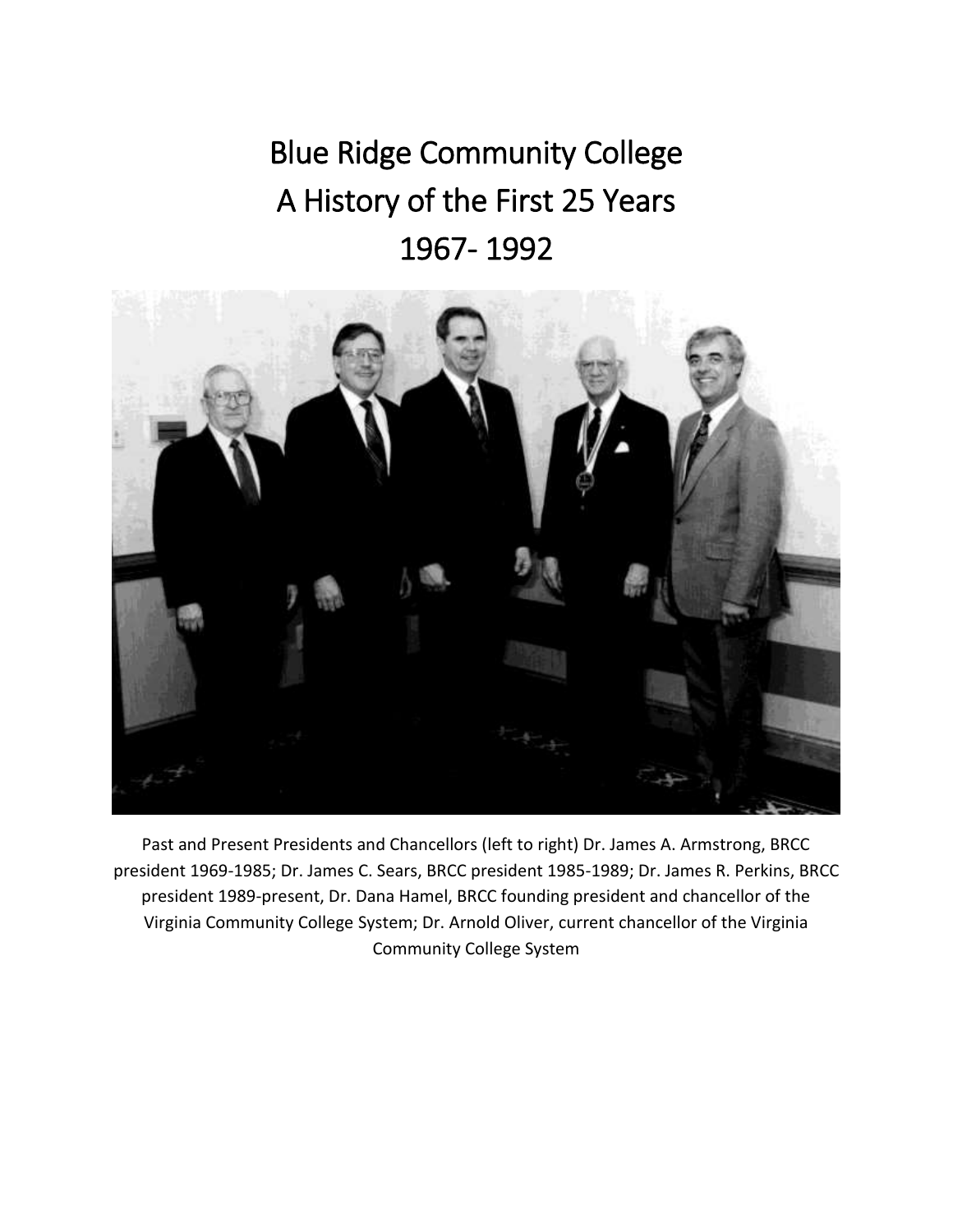### ACKNOWLEDGEMENTS

I am grateful to a number of persons whose cooperation greatly assisted me in the completion of this project. My very special thanks go to Patsy Shreckhise for her patience and expertise with the word processor. I am indebted to Donna Alexander, Benjamin Cooper, E. B. Cox, Joseph Early, Elvin Fawley, Dana Hamel, Richard Huff, Dorothy Lam, Metro Lazorack, Becky Mohler, W. K. Monger, William Munsey, Frank Moran, June Powers, Sandra Showalter, and Frank Summers for their valuable help. I found George R Vaughan's book *Pursuing the American Dream. A History of the Development of the Virginia Community College System* to be an invaluable background account of VCCS history. I have drawn freely on published materials of BRCC, VCCS, SCHEV, and other public sources. Finally, I wish to express my sincere thanks to James R. Perkins for his inviting me to participate in the observance of the twenty-fifth anniversary of Blue Ridge Community College.

J.A. Armstrong October 1992



original excavation of campus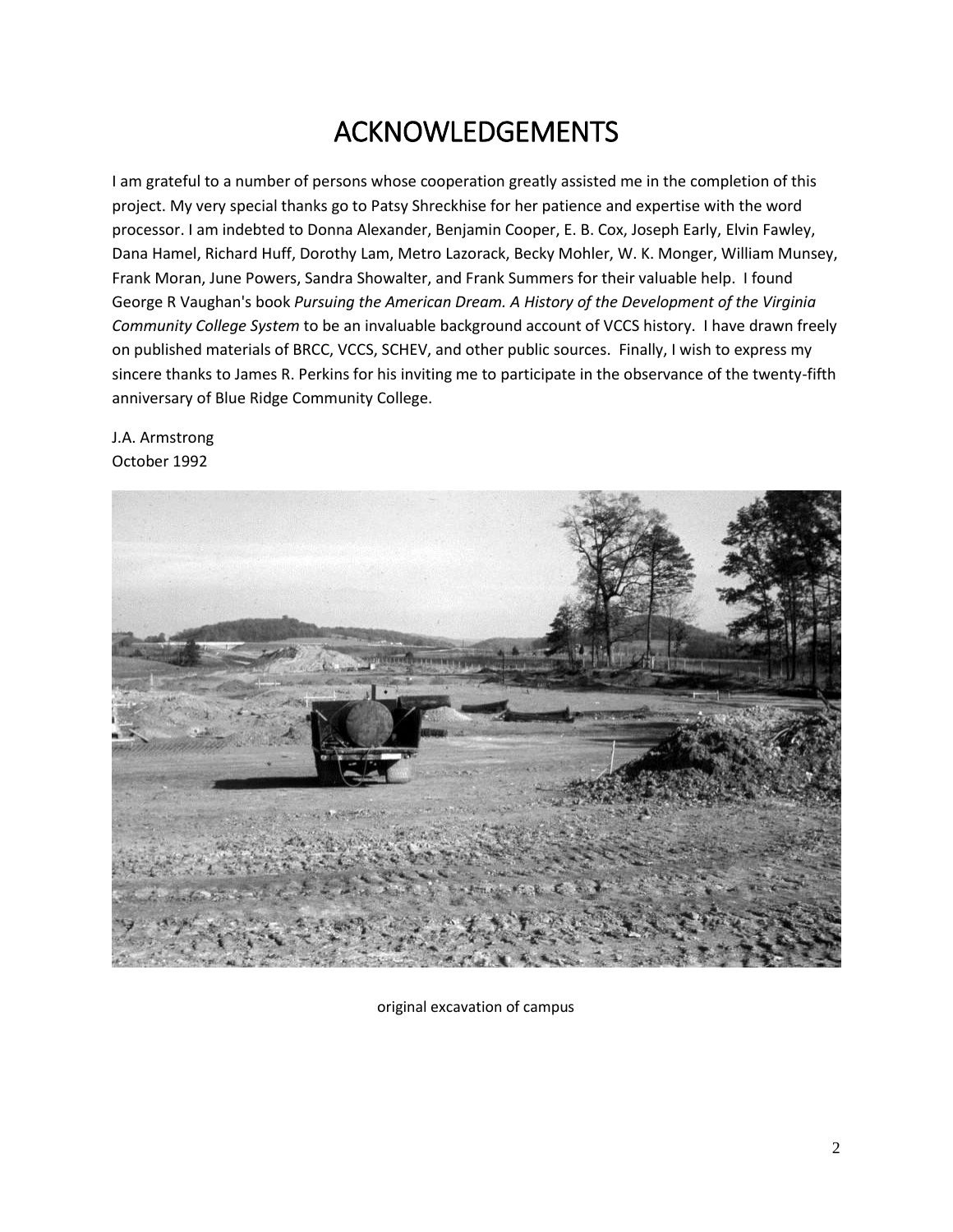# TABLE OF CONTENTS



Ground breaking: (foreground left to right) Dr. Douglas M. Montgomery, President of Blue Ridge Community College, 1967-69 and Malcolm G. Jones (with shovel)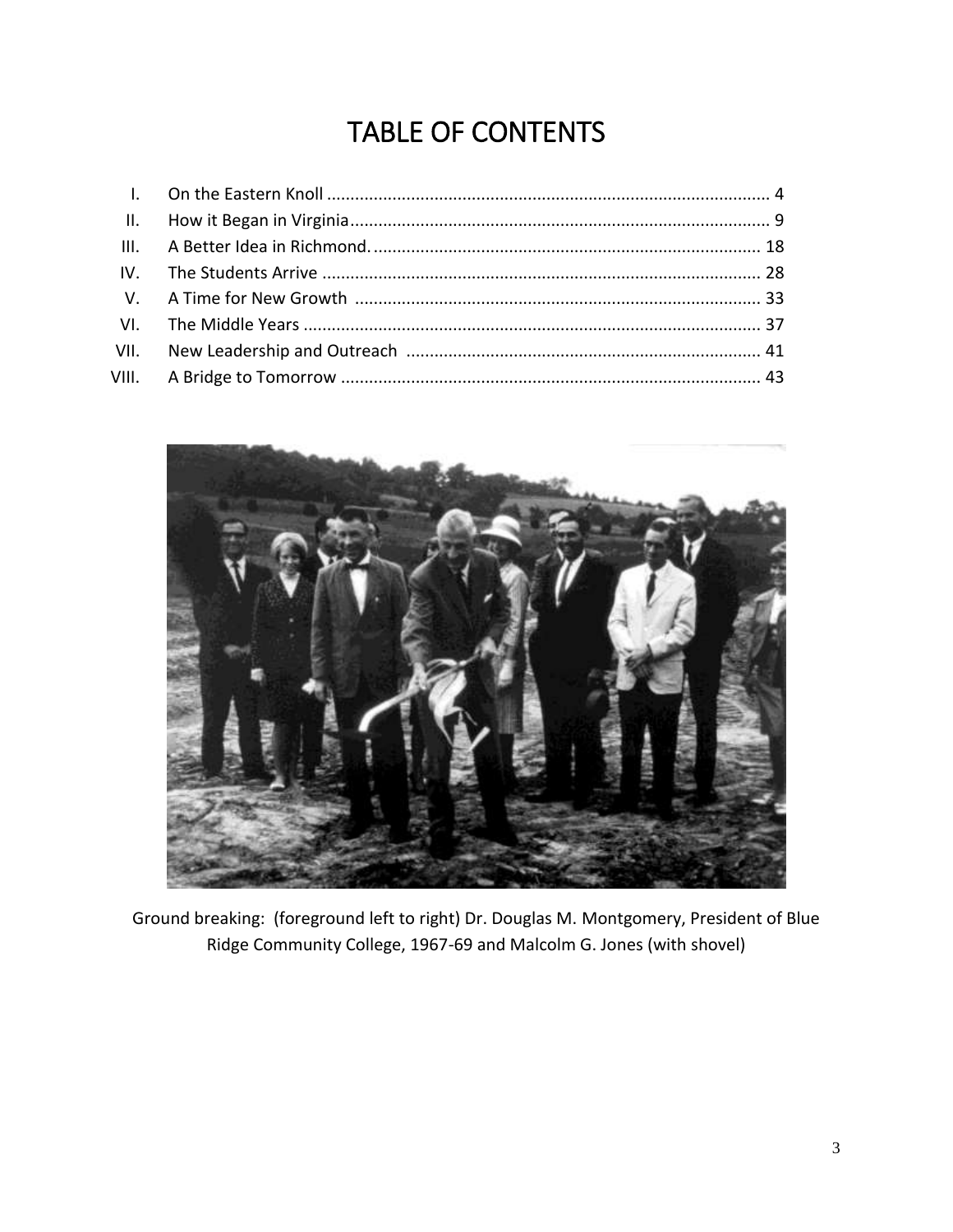# I. ON THE EASTERN KNOLL

A front page story in the August 25, 1966, Daily News-Record of Harrisonburg, Virginia, reported an unpretentious ceremony involving only a dozen or so dedicated Virginians who were assembled to dramatize the fact that something important was happening on an old farm site in northern Augusta County near Weyers Cave.

"Gathered on the eastern knoll of the tree-fringed campus - with Interstate 81 in the background - to inaugurate the \$1,500,000 educational building project were members of the College board of visitors, president, architects, contractors, and a few friends."

The event, also reported in the Waynesboro News-Virginian and the Staunton Daily News Leader, marked the physical beginning of Blue Ridge Community College; formerly known as Shenandoah Technical College.

The News-Record account continued:

"Malcolm B. Jones Sr., retired industrialist and president of the board of visitors, and College president, Dr. Douglas M Montgomery, broke ground with a gilded and ribbonbedecked spade. There was no ceremony and no speeches."

The reporter observed that "the roar of the motors of the big earth-movers punctuated the informal conversation and greetings among small groups of men and women" Montgomery presented a gold spade pin to each of the participants.

The newspaper account went on to describe the prospects for a pleasant campus setting, noting that ''The \$1,047,000 building will be located near the eastern boundary and overlooking US 11 The historic highway will afford an excellent view of the completed campus which is scheduled to open in 1967".

Reported present for the ceremony, in addition to Jones and Montgomery, were board members Joseph Early, Augusta County; George A. Heitz and William K. Monger, Harrisonburg; Everette Lam, Rockingham County; and Robert F. (Fred) Millhiser, Waynesboro. Also present were architects Marcellus Wright Jr. and D. L. Strange-Boston, Richmond; Landscape Architect Kenneth R Higgins, Richmond; and Grover F Phillips, president of Electrical Contractors Inc., Harrisonburg, Dana B. Hamel, Director of the State Department of Community Colleges, whose commitment and expertise was crucial to bringing the College project to fruition, was unable to attend.

To those people who witnessed it, to those founders for whom time now flies more quickly, the events of August 25, 1966, were only yesterday, and many of them still regard Blue Ridge as a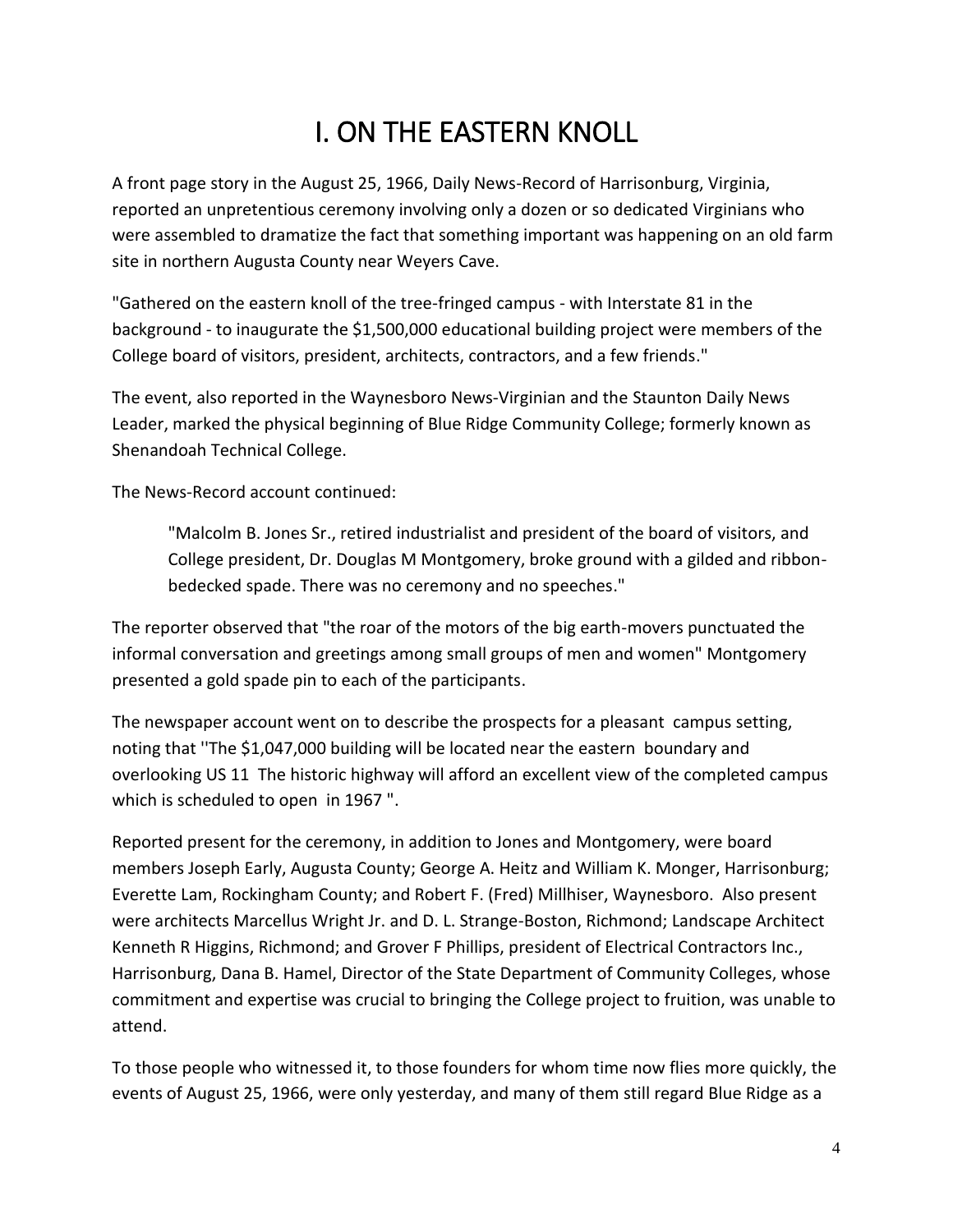new college. Over 40% of the students who today commute to the attractive, maturing campus, were not yet born when those gilded spades sliced into the Valley clay. How Blue Ridge Community College came to be, and what forces determined the kind of institution it would become is a timely story to recount on the occasion of the 25th anniversary of the opening of the College in 1967. The foresight, energy, and dedication of the founders of Blue Ridge deserve remembrance in the history of Virginia and the Valley region.

A quarter of a century after opening its doors at the new Weyers Cave campus, Blue Ridge is one of 23 public, two-year community colleges in the Virginia Community College System It serves the people of the counties of Augusta, Highland, and Rockingham; and the cities of Harrisonburg, Staunton, and Waynesboro. It also enrolls students from across Virginia and neighboring states. The principal "service region" of the College is the central and upper Shenandoah Valley.

The College enrolled 908 students in the fall of 1967. Five hundred twenty-four of these students were full-time; 303 part- time; and 81 at the South campus in Fishersville. Blue Ridge Community College was built for 400 full-time students; it has grown to accommodate 2,950 total students in the 1992 fall semester. In May 1992, 286 graduates earned 306 awards in the form of associate degrees, diplomas, and certificates (some earned more than one award.)

In the 25 years since 1967 nearly 43,000 individual student personnel records have accumulated attesting to the number of individuals who have sought the instructional services of Blue Ridge credit courses. In addition, 20,000 individuals have registered in non-credit continuing education classes, seminars, and workshops.

Students come for many reasons: to prepare for a career in a technical or semi-professional field, to upgrade themselves for promotion or for qualification in a changing occupation, to gain licensure or certification in a current or new job, to satisfy personal or cultural interests, or to complete part or all of the academic requirements of the first two years of a four-year college or university. They are teenagers, senior citizens, or middling in years; the median age is 29. They are new high school graduates, youths who did not complete high school, working adults, single parents, and retired persons, all of whom seek to improve themselves through schooling.

Today, instruction is provided by 42 full-time teaching faculty, four of whom have served the College since 1967, and 18 of whom have been members of the teaching faculty for over 10 years. A number of part-time faculty members represent local professions, businesses, industries, and public service specialties. Their expertise is a valuable asset to the College. Their numbers vary from term to term; 101 part-time teachers were employed for the 1992 fall term. The administrative staff totals 14. Two of these administrators joined the College in 1967 and four have served the College for more than 10 years. A support staff of 33 persons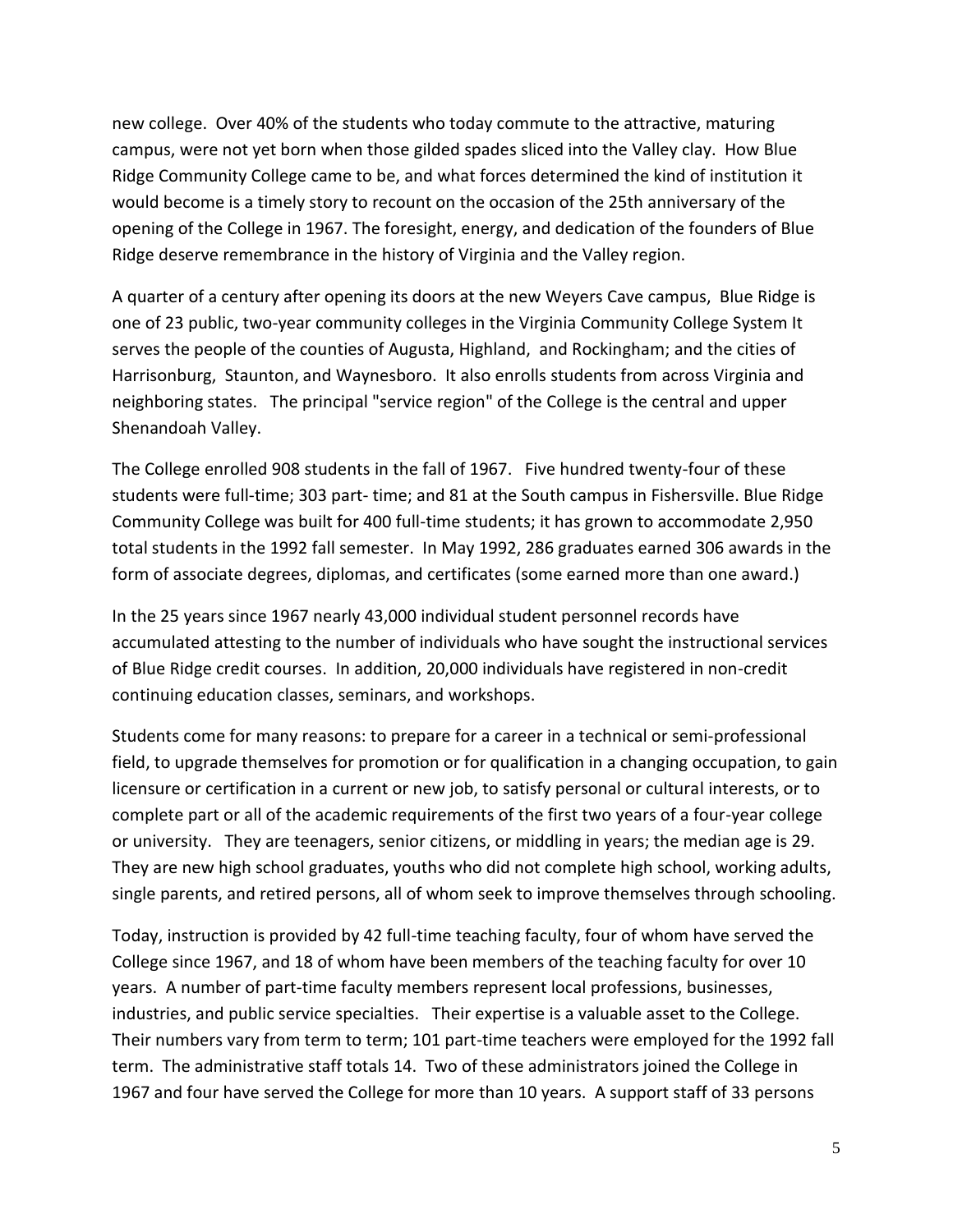represent a broad array of technical, office, and maintenance specialties.

The College is governed by the State Board for Community Colleges with 15 at-large members, and by a local College Board comprising 11 members, two from each of the five original sponsoring localities, and one from Highland County. Members of the current College Board are: Donald Cromer, Emerson L. Deitz, Julia Grandle, Elizabeth H. Hefner, Dwight Houff, Timothy Hulings, Jerry K. Kerby, Darwin J. King, W. Price Lineweaver, John J. Myers, Jr., and Charles L. Ricketts.

The College President, James R. Perkins, is responsible to the Chancellor and the College Board for the administration of the College.

The official purpose of the Virginia Community Colleges is substantially the same as it was defined by the original enabling legislation in 1966 and refined by the State Board and the local college, with some allowance for changes in terminology and emphases. The 1992-94 Blue Ridge publications set forth the College mission:

The mission of Blue Ridge Community College is to serve the counties of Augusta, Highland and Rockingham and the cities of Harrisonburg, Staunton, and Waynesboro through the operation of a comprehensive program of instruction, extending not beyond the associate degree. In fulfilling this mission, the College operates within the policies of the State Board of Community Colleges and in accordance with the mandates of the Virginia General Assembly.

Blue Ridge Community College is dedicated to the belief that individuals should be afforded a continuing opportunity/or the development and extension of skills and knowledge along with an opportunity to increase their awareness of their· role and responsibility in society. The College is devoted to serving the educational needs of its service area through cooperative efforts with local industry, business, professional groups, educational agencies and government.

In meeting its established goals, the College offers various post-high school programs to anyone who has a high school diploma or its equivalent, or who is at least 18 years of age and can benefit from the programs which are offered. In addition, the College maintains a counseling and testing program and other student services designed to help students make sound decisions regarding educational, occupational, and personal objectives

Because an increasingly dynamic and complex society presents new and often unforeseen demands on its members, the College provides a continuing education program to train or retrain individuals for employment or advancement and to enrich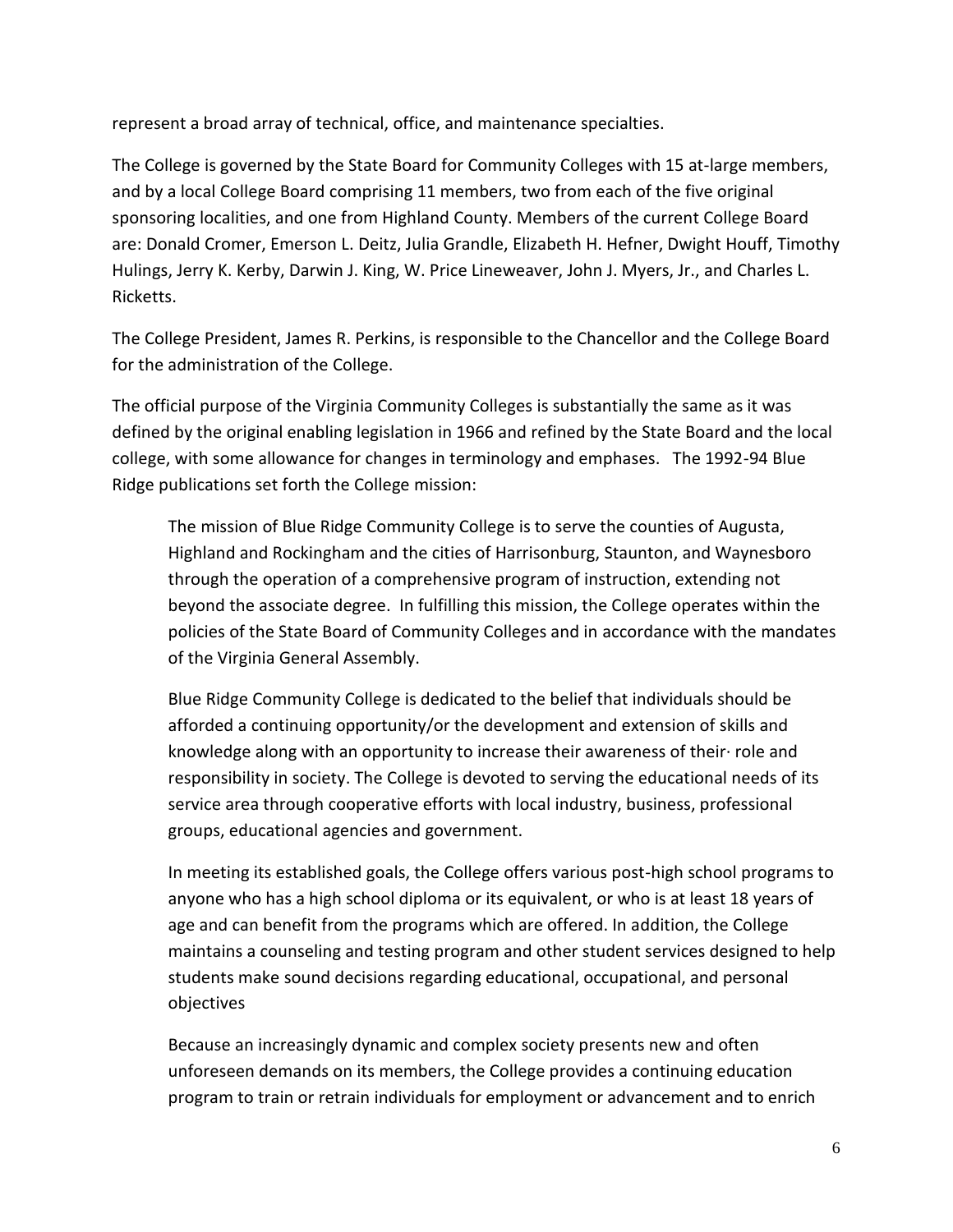the lives of the individuals who wish to pursue courses of study or satisfy a need for personal growth

In pursuing its mission, Blue Ridge Community College recognizes its obligation to reflect and influence the social, economic, cultural, and intellectual aspirations of the community it serves.

In keeping with the established mission, the College now offers a transfer program leading to the Associate in Arts and Sciences degree, nine technical programs leading to the Associate in Applied Science degree, three, two-year occupational programs leading to a non-degree diploma, and six occupational or special interest programs leading to the award of a certificate.

### Associate in Arts & Science Degree

College/University Transfer Program

### Associate in Applied Science Degree

- Accounting
- Computer Information Systems
- Electronics
- Management
- Mechanical Design Technology Mental Health/Human Services Nursing
- Office Systems Technology
- Veterinary Technology

#### Diploma Program

- Automotive Analysis and Repair
- Electronics Servicing
- Industrial Technology

#### **Certificate**

- Drafting Marketing
- Microcomputer Office automation
- Office Information Processing
- Supervision

#### Career Studies Certificates

- Arts
- Aviation
- Child Care
- **•** Criminal Justice
- Fire Science
- Floriculture
- Horticulture
- Industrial Practices
- Interior Design
- Legal Assisting
- Machine Design
- Medical Assisting
- Mental Health/Human Services
- Production Control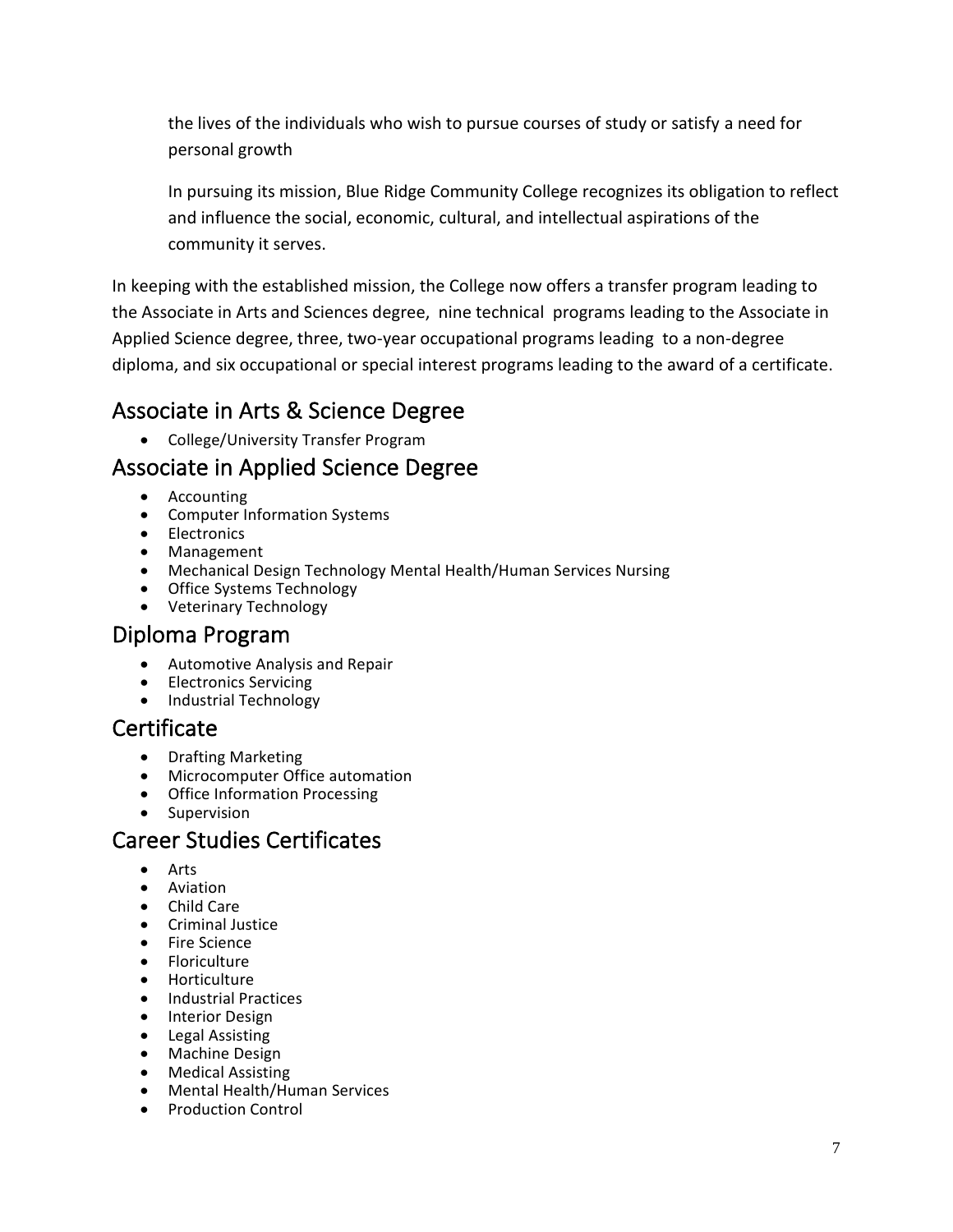- Quality Control
- $\bullet$  Real Estate

#### Other Programs

- **•** Community Services
- Community Education
- Developmental Studies
- Industrial Training

In addition, developmental studies offer instruction in basic academic skills to prepare students for success in college level programs. Remediation in reading, English, and mathematics is a typical concern. Many courses, both credit and non-credit, are offered on request for specialized, professional, industrial, business, or institutional needs, as are a number of general and special interest seminars, workshops, and community service activities.

Classes are conducted not only at Weyers Cave, but also at the BRCC Center in Waynesboro, as well as in public schools, hospitals, factories, and in other appropriate public and private facilities as the peculiar needs of the community demand.

Blue Ridge Community College is accredited by the Commission on Colleges of the Southern Association of Colleges and Schools to award the associate degree. The associate degree curricula of the College have an approved by the State Council of Higher Education for Virginia. The College's Nursing program is accredited by the Virginia State Board for Nursing and the National League for Nursing. The Veterinary Technology program is accredited by the Virginia State Board of Veterinary Examiners and the American Veterinary Medical Association. The Automotive Analysis and Repair program has received a Master Certification from the National Automotive Technicians Education Foundation

Blue Ridge, then, is about everything its founders hoped it would become. It is now esteemed in the local region and in the Commonwealth as a first-rate, accessible, comprehensive, community-oriented college, serving its constituents well.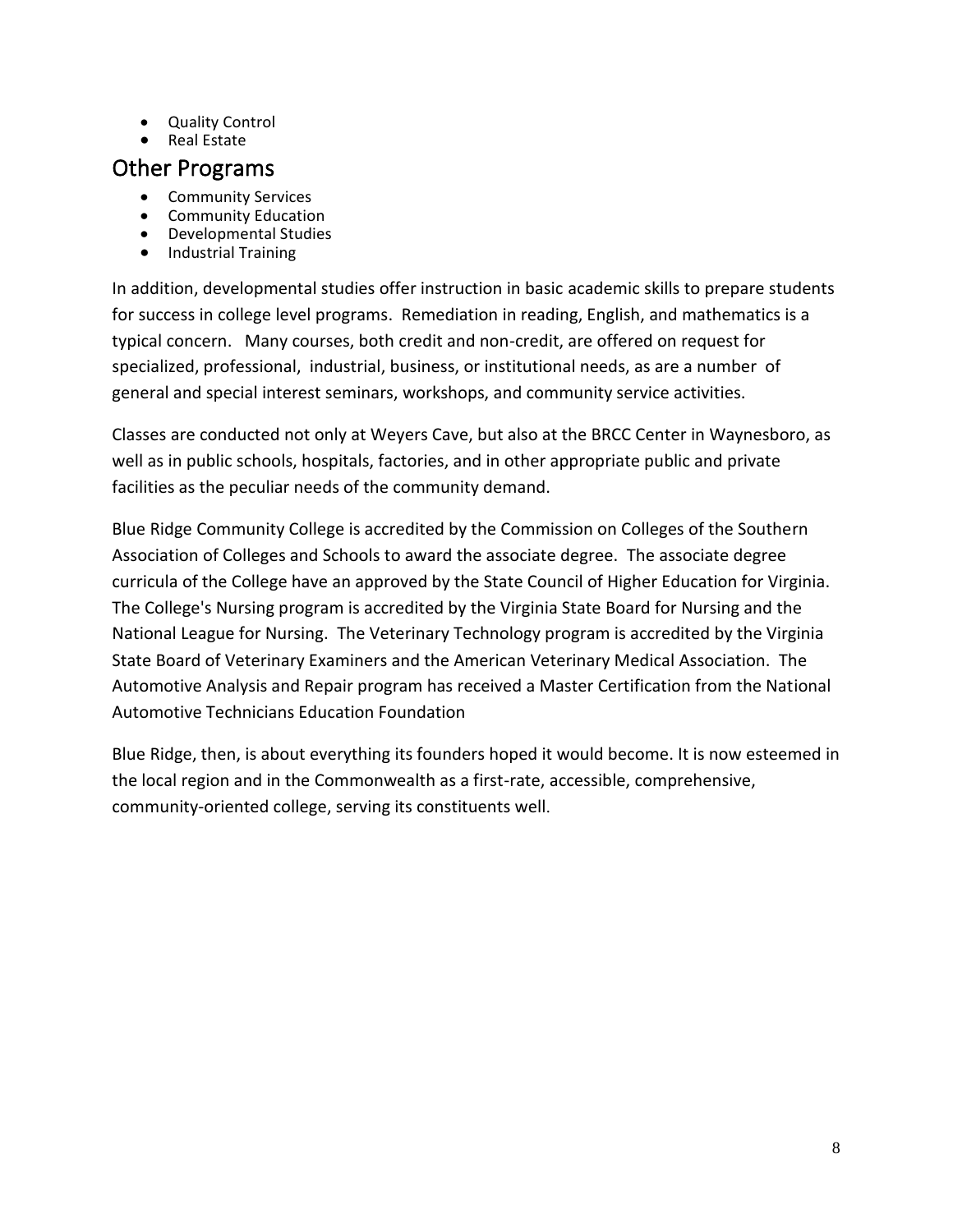### II. HOW IT BEGAN IN VIRGINIA

The development of the community college in America can be traced back to the 1920s, and if the "junior college" can be considered part of its roots, the appearance of a less-thanbaccalaureate collegiate institution can be shown to have occurred over a century and a half ago. California was one of the first states to create public junior colleges as an extension of the high school, and they were typically housed in the same buildings By the late 1940s over 50 such "community junior colleges" were accessible to Californians

Rapid growth of public junior colleges, community colleges, and two-year institutions occurred after World War II. New York, Florida, Texas, and Michigan followed California's lead. Some of the newly-created institutions were locally controlled and financed, some were members of statewide systems, and some were off-campus centers of large public universities.

Nearer to home, Maryland established a statewide system of public comprehensive community colleges (then officially named "junior colleges") in the late 1950s and early 1960s, and the Carolinas were expanding statewide systems of post-secondary two-year institutions. The success of accessible less-than- baccalaureate higher education was there for neighboring Virginians to witness and ponder.

Although Virginia was comparatively late in establishing a system of public comprehensive community colleges, there were ongoing concerns with the provision of higher education and occupational training. Through the first two decades following the end of World War II, the need for public community colleges was recognized in a number of statements, studies, and reports by prominent educators -both in and out of state. Governmental commissions, the State Council for Higher Education, Chambers of Commerce, professional, business, and industrial leaders, and influential individuals urged expansion and re-thinking of the Commonwealth's provision of educational opportunity.

The most convincing evidence was widespread awareness that the future prosperity of Virginia would depend on the expansion of industry. In order to foster the growth of existing enterprises and to attract new ones, a capable and available work force equipped with more sophisticated knowledge and skills was needed.

These stirrings also warned of the need to expand opportunities for traditional college-age youth in post-high school occupational training and collegiate preparation for traditional professions, as this segment of the population was expected to increase sharply during the 1960's. Furthermore, it was recognized that the existing colleges, universities, and other postsecondary occupational programs could not accommodate the demand for technical and semiprofessional skills needed in the work force and vital to sustaining a prosperous economy. Thus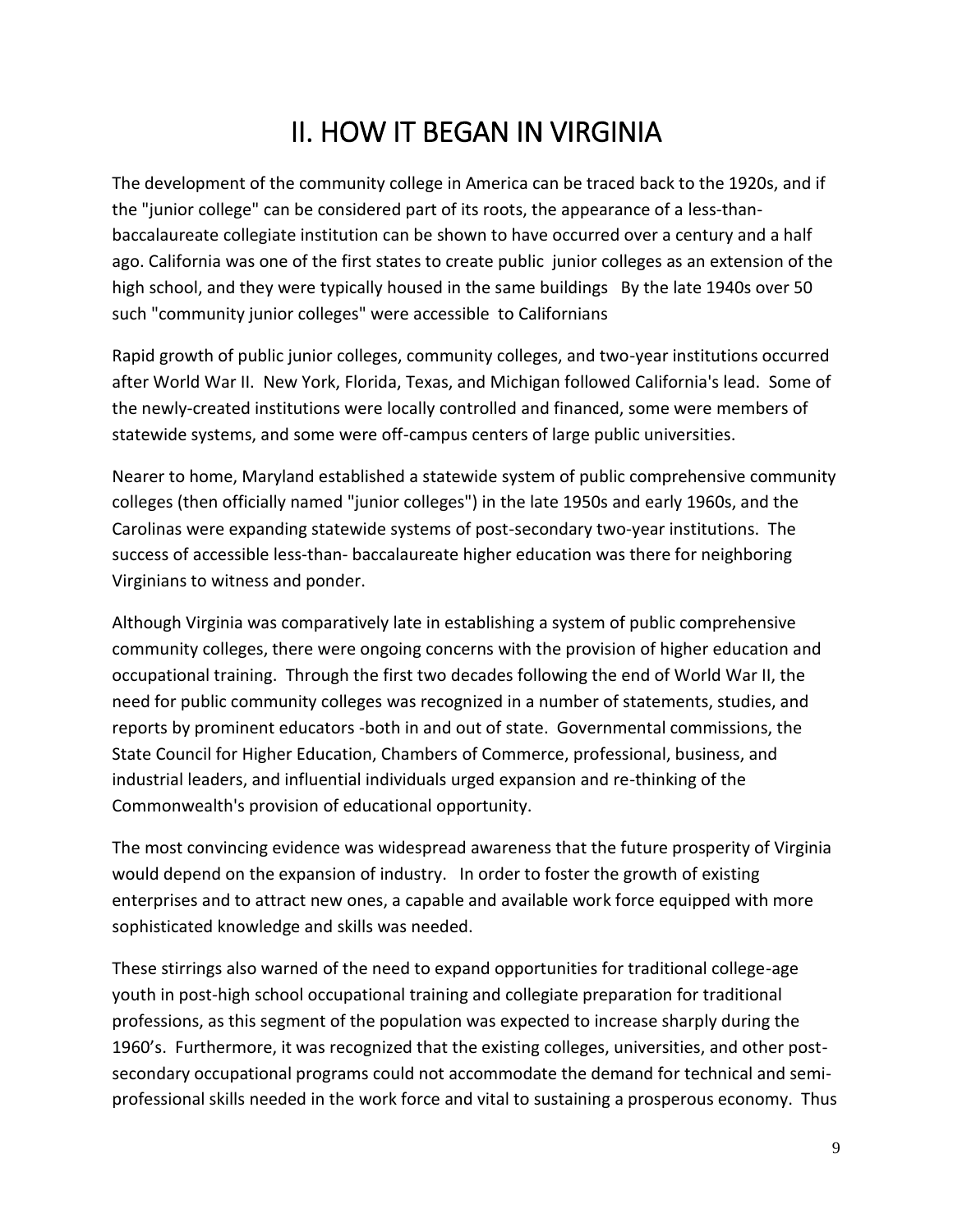the call was to increase accessibility to higher education for the benefit of the individual citizen as well as for the needs of the work place.

During this post-war period, several developments too place that proposed to solve some of the state's pressing problems. All well-intentioned, some were successful within the context of their particular purpose and goals. The University of Virginia, Virginia Polytechnic Institute (VPI) and the College of William and Mary, sought to provided increased local access to their programs by establishing two-year, off campus "branch colleges" or centers. Their programs, for the most part, duplicated the freshman and sophomore years at the parent institution, and offered little in the way of what are now call "terminal" occupational programs. There was little if any interest in providing adult or evening continuing education classes for local consumption, and with few exceptions, little concern for meeting specialized needs of local businesses, industry, and professions. Yet these institutions were regard as "community colleges" by many public officials at the time.

There were indeed exceptions and gradations of the branch college missions described above, but the provision for an accessible, comprehensive community college program as it is known today was not a feature of those institutions. Admission requirements of the parent institutions denied the "open door" access now universally accepted in the 23 community colleges in the Virginia system.

University of Virginia centers or branch colleges at Lynchburg, Eastern Shore, Roanoke, and Martinsville were later absorbed into the Virginia Community College System, as were V.P.I centers or institutes in Roanoke, Clifton Forge, Danville, and Wytheville, but William and Mary's two-year Richard Bland College in Petersburg survives today, essentially intact. Two University of Virginia branches (George Mason and Clinch Valley) developed into independent four-year colleges, as did two of William and Mary's (Christopher Newport in Hampton and Old Dominion in Norfolk). Richmond Professional Institute (RPI), a two-year branch of William and Mary, had separated from its parent institution in 1962 and merged into Virginia Commonwealth University in 1968. Its engineering technology programs were to be absorbed by J. Sargeant Reynolds Community College in 1972.

The post-war need for occupational-technical education was most readily addressed with the creation of vocational-technical schools by local school divisions. They generally offered vocational and technical programs for in-school youth and out-of-school adults beyond high school age. There was no statewide system of these schools, and their creation depended largely on local initiative and support. Such was Augusta County's Woodrow Wilson Technical school, opened in 1947 in Fishersville. It operated in conjunction with the Woodrow Wilson Rehabilitation Center's occupational programs until 1958, when it separated from the rehabilitation center, and served out- of-school adults and some high school students. The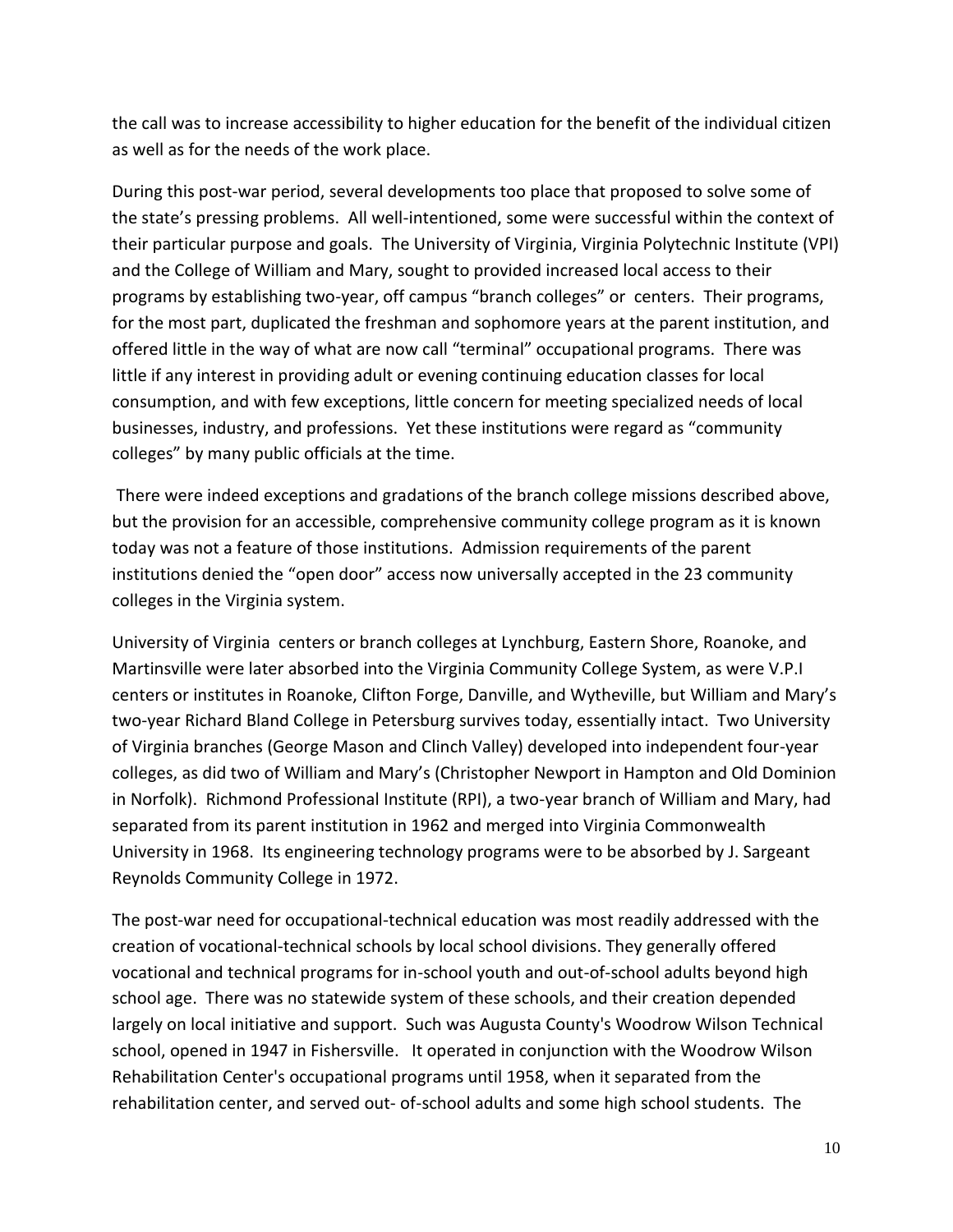school was to be renamed Valley Vocational-Technical School in 1963. Its connection to Blue Ridge is discussed later.

The state's vocational-technical schools did not offer college level academic studies or terminal associate degree technical programs. However, they did provide essential educational services not offered by the "branch colleges," and were sensitive to the special training needs of local business, industry, and agriculture, and the working adult who wanted further skills.

With the provision of collegiate transfer programs for some, and vocational-technical programs for others, many regarded the post-secondary education situation adequate. But the limitations of this situation were the lack of a real statewide system providing geographical access to all residents. The necessity and convenience of living at home and commuting to classes needed to be addressed in many parts of the state where no branch college or vocational-technical programs were located.

Branch colleges, centers, and vocational-technical schools were a source of pride and usually a boost to the economy in the communities where they were located. Any proposals for establishing state-run technical colleges or community colleges were met with varying degrees of opposition if not outright hostility, as might be expected But the growing statewide concern for more accessible higher education made more and more futile the resistance of the status quo backers.

In 1962 the General Assembly created, through House Joint Resolution #81, a "Commission on Vocational Education," chaired initially by Delegate W. Roy Smith and later by Delegate D French Slaughter, Jr. Among the 11 members appointed were two prominent citizens of the Staunton-Augusta-Waynesboro area, State Senator Curry Carter of Staunton, and Henry Tulloch, Manager of Employee and Community Relations for General Electric Company in Waynesboro. Other members were Mrs. Carolyn Moses-Lusardi, Howard P. Anderson, Lawrence A. Hill, William H. McFarlane, Harold H. Purcell, George I. Sandig, and Woodrow W Wilkerson. The Commission was instructed " to make a thorough study of and offer recommendations for improving the program of vocational and technical education in the public supported schools of Virginia and at the post-high school level" In November, 1963, the Commission reported to Governor Albertis Harrison, Jr and to the General Assembly.

Although other studies (most notably a 1959 study by S. V. Martorana for the Virginia State Council of Higher Education) had preceded it, the Commission report deserves attention because its recommendations resulted in a governmental agency framework paving the way for a transition to the Virginia Community College System; it seemed to bring the matters discussed earlier to a focus of feasibility

The Commission recommended strengthening and expanding high school vocational instruction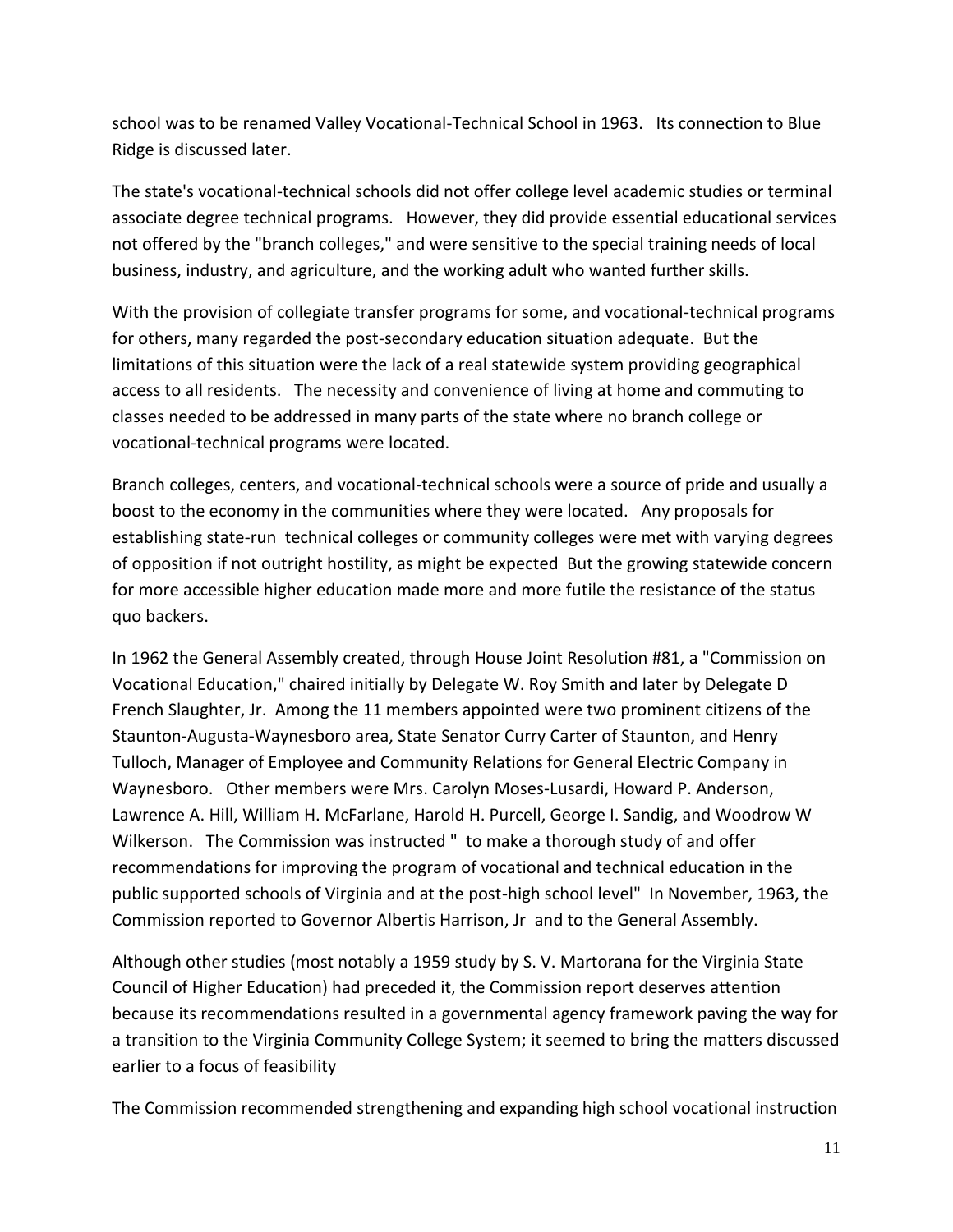and counseling, and called for the expansion of post-high school vocational- technical programs, with the funding to improve existing programs and create five new schools. The Commission also recommended the creation of a State Board of Technical Education, as a separate agency apart from the State Department of Education Significantly, among its other concerns, the Commission recommended:

In the long run, the state should consider the feasibility of establishing all post-high school education of less-than degree length under a system of comprehensive community colleges operated by a single state-wide board. The proposed State Board of Technical Education and the new schools founded under its sponsorship and administration should be the nucleus for this development.



Henry Tulloch (l) and Dr: Dana Hamel (r) at the 25th Anniversary Luncheon

In 1964, the General Assembly created the State Board of Technical Education, and a new state agency, the Department of Technical Education, with the authorization to develop a state-wide, state-controlled system of two-year technical colleges. Meanwhile, as interest in and support for the work of the Commission on Vocational Education was nurtured in governmental circles, Governor Harrison appointed Dr. Dana Hamel, then Director of the Roanoke Technical Institute (a VPI center) as Director of Technical Education. The position would soon evolve into "Director of the Department of Technical Education", then to "Directory of the Department of Community Colleges", and in 1970 to "Chancellor of the Virginia Community College System".

The membership of the newly created State Board of Technical Education was appointed by the Governor in June 1964, and one of its members was Henry Tulloch of Waynesboro, a former member of the Commission on Vocational Education which had proposed it.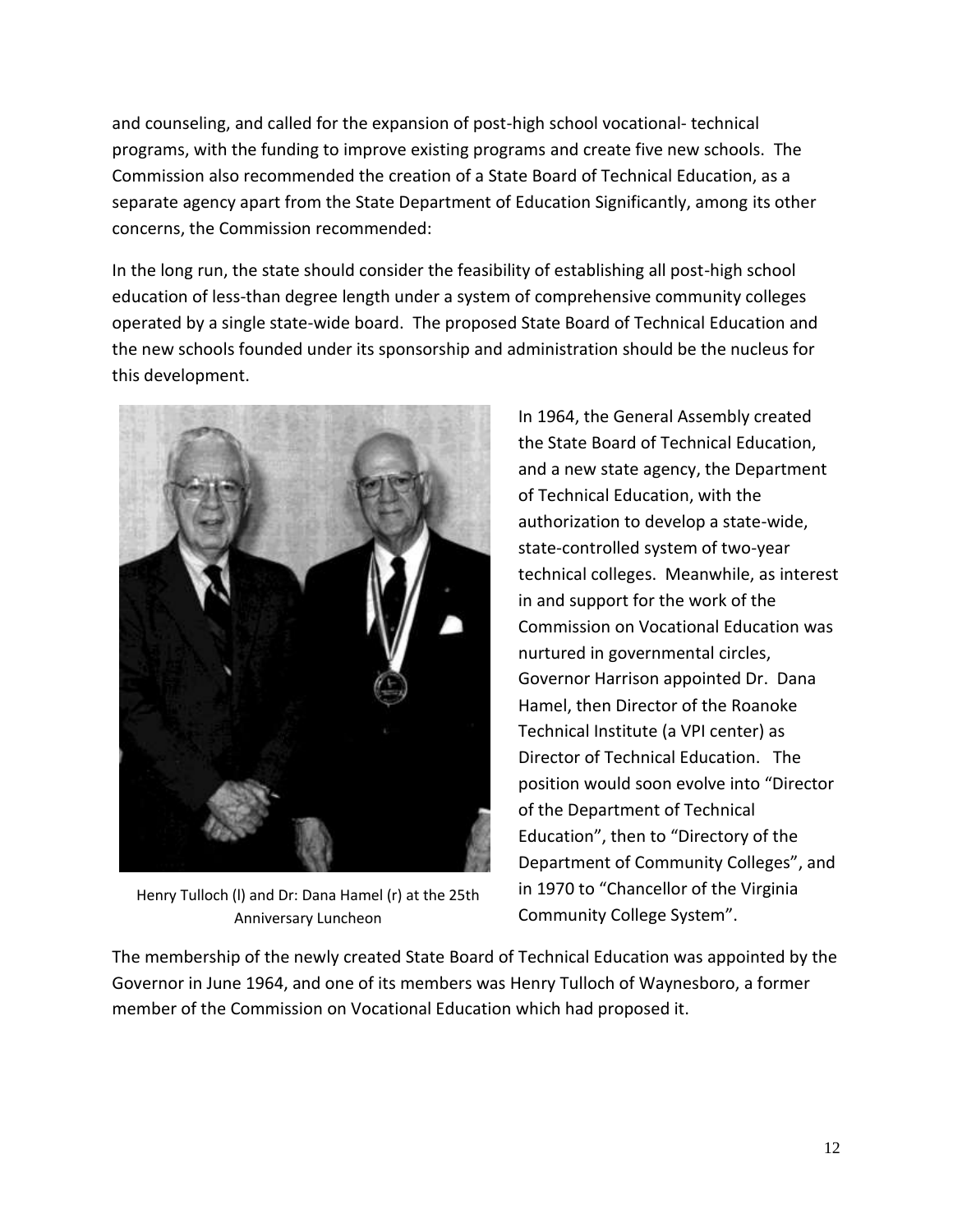By February of 1965, Hamel and the State Board of Technical Education had published policies and criteria for the establishment of the two-year technical colleges. Some were to be built apart from existing-and potentially competing-branch colleges, centers, and local vocationaltechnical centers in the same community; some were scheduled to take over existing facilities.

New State Board of Technical Education (SBTE) policies and guidelines provided for the offering of the two-year Associate in Applied Science degree in terminal technical programs, as well as for diploma and certificate programs of less-than-degree level. Importantly, for the community colleges to come, the Board provided for the offering of college transfer courses where there would be no conflict with existing four- year institutions' offerings in the area. Provided, too, were programs for developmental and remedial instruction, and evening continuing education classes for adults. Furthermore, the colleges were to be responsive to the special training needs of local industry. Full-time student tuition was intended to be definitely affordable at \$135 per year statewide. Operating expenses were estimated to be \$800 per student per year and the state's share would be \$585 and the remaining \$80 to come from governmental bodies of the sponsoring local region. There was no provision for dormitories; students were expected to live at home and commute to the campus.

Although there was no stipulation as to the need for the new technical colleges to be within commuting distance to all parts of the state, the guidelines described an institution that looked very much like the comprehensive community college the nation's educational experts had been endorsing over the past decade.

Hamel arranged a meeting in Staunton on January 18, 1965 inviting local government representatives to explore the feasibility of establishing a technical college region with the participation of Harrisonburg, Staunton, Waynesboro, and the counties of Augusta and Rockingham. Those in attendance were asked to file application for designation as a candidate region. It was understood that an application at that time carried no financial commitment to the local government.

Harrisonburg, Staunton, Waynesboro, and Rockingham County submitted applications, but Augusta County did not seek participation at that time. By letter dated February, 1965, Dr. Hamel notified the four applicant localities of his intention to employ a consultant to survey the potential of the region. Seeking the cooperation of the local communities, he requested the creation of a regional steering committee ''with a chairman and membership from each of the four areas, which would appear to be the best means to coordinate the four political subdivisions' efforts." The committee was promptly constituted comprising Councilman Frank L. Summers, Jr., Staunton, Councilman Benjamin Cooper, Waynesboro; Councilman Stuart P. Childress, Harrisonburg; and Supervisor Everette R. Lam, Rockingham County. Summers served as Chairman, and soon acted to encourage the participation of Augusta County. Visiting their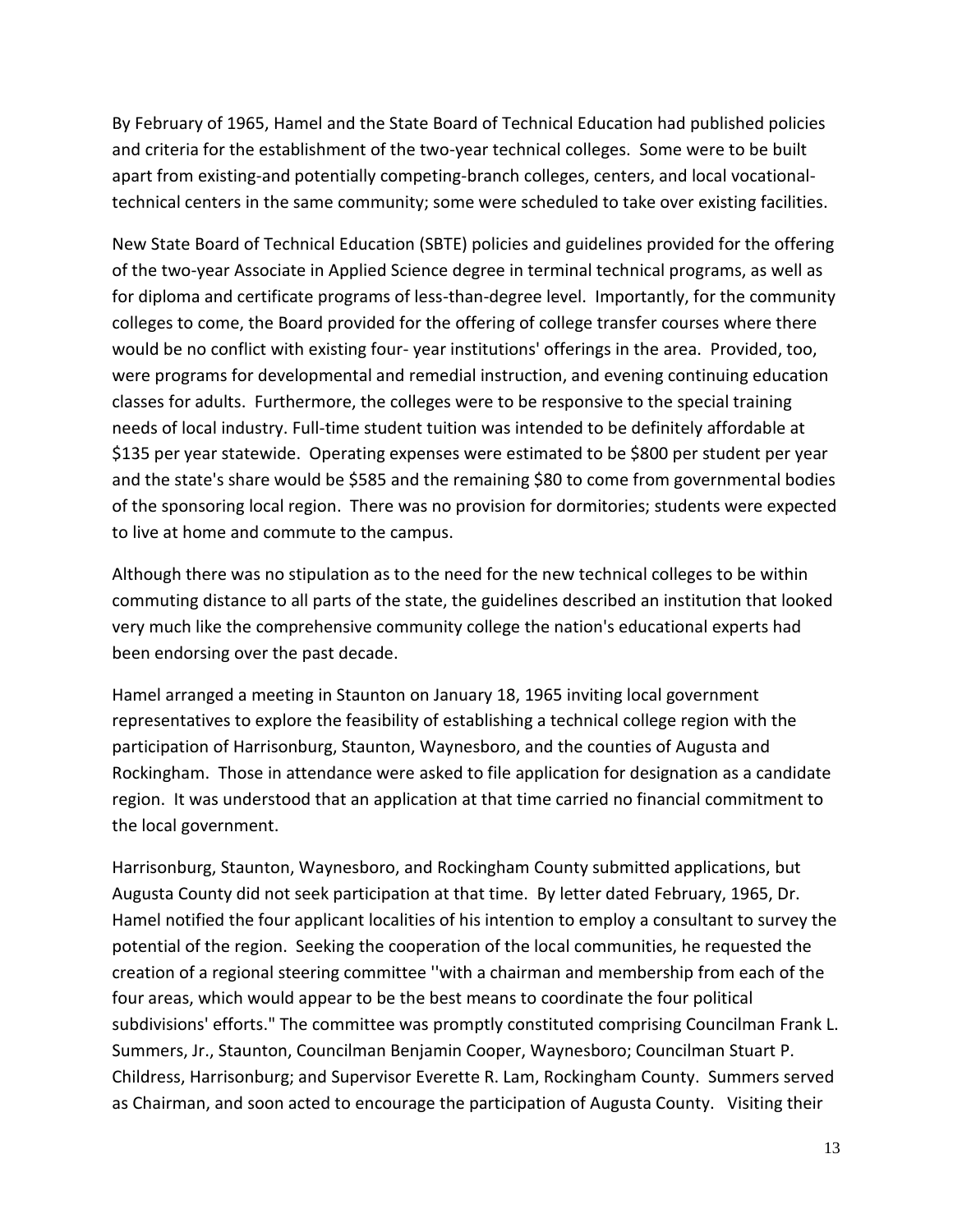March 10 meeting, he invited the Board to appoint an ex officio member to the steering committee "in order that they may be informed on the subject." The Board agreed to this proposal and voted to appoint Supervisor Joseph Early to represent the county.

The committee met with Hamel several times during the spring of 1965. With a regional survey underway, they became acquainted with the plans, policies, and procedures for building and operating a technical college, and were successful in arriving at agreements to "share-andshare-alike" in local funding. ln May the committee learned that as development costs were being determined, each of the four participating localities would be expected to pledge \$125,000 to be made available to the State Department of Technical Education when and if the survey demonstrated the need to establish the College The request went back to the four localities and was approved in each case, assuring that local resources would be there.

By early July, Hamel announced that the region qualified for establishment of a technical college, and a local College board was to be established, which would, of course, supersede and abolish the steering committee. By August 2, eight Board members, two from each locality, had been appointed by Harrisonburg, Staunton, Waynesboro, and Rockingham County. At the August 11 meeting of the Augusta County Board of Supervisors a letter was read from Hamel, again encouraging the Board to participate in the College project. After some discussion over the potential competition between the proposed technical college and the county's Valley Vocational-Technical School in Fishersville, and with doubts over the accreditation potential for the College, the Board tabled the matter pending more information. In retrospect, the Board's hesitation is understandable, especially in consideration of the growing capital needs of the County's elementary and secondary schools as well as of the expenses of operating "Valley Tech" in the old buildings of Woodrow Wilson Center.

To the good fortune of Blue Ridge, however, the supervisors met again on August 24, and albeit with lingering concerns for the future of Valley Tech, voted to participate fully in the technical college project (with the proviso that financial commitment would be limited to \$100,000 capital costs and "annual operating cost of \$6,000 to 8,000 "). With that settled, Eady and Malcolm G. Jones, Sr. were appointed to the College Board

The original College Board, as of August 24, 1965, comprised ten prominent citizens as members:

- John E Alexander (Rockingham Co), Plant Manager, Grottoes Plant, Reynolds Metals Company
- Benjamin Cooper (Waynesboro), Engineering Section Manager, General Electric Company
- Adm. W Jackson Galbraith (Staunton), Retired Naval officer; College Professor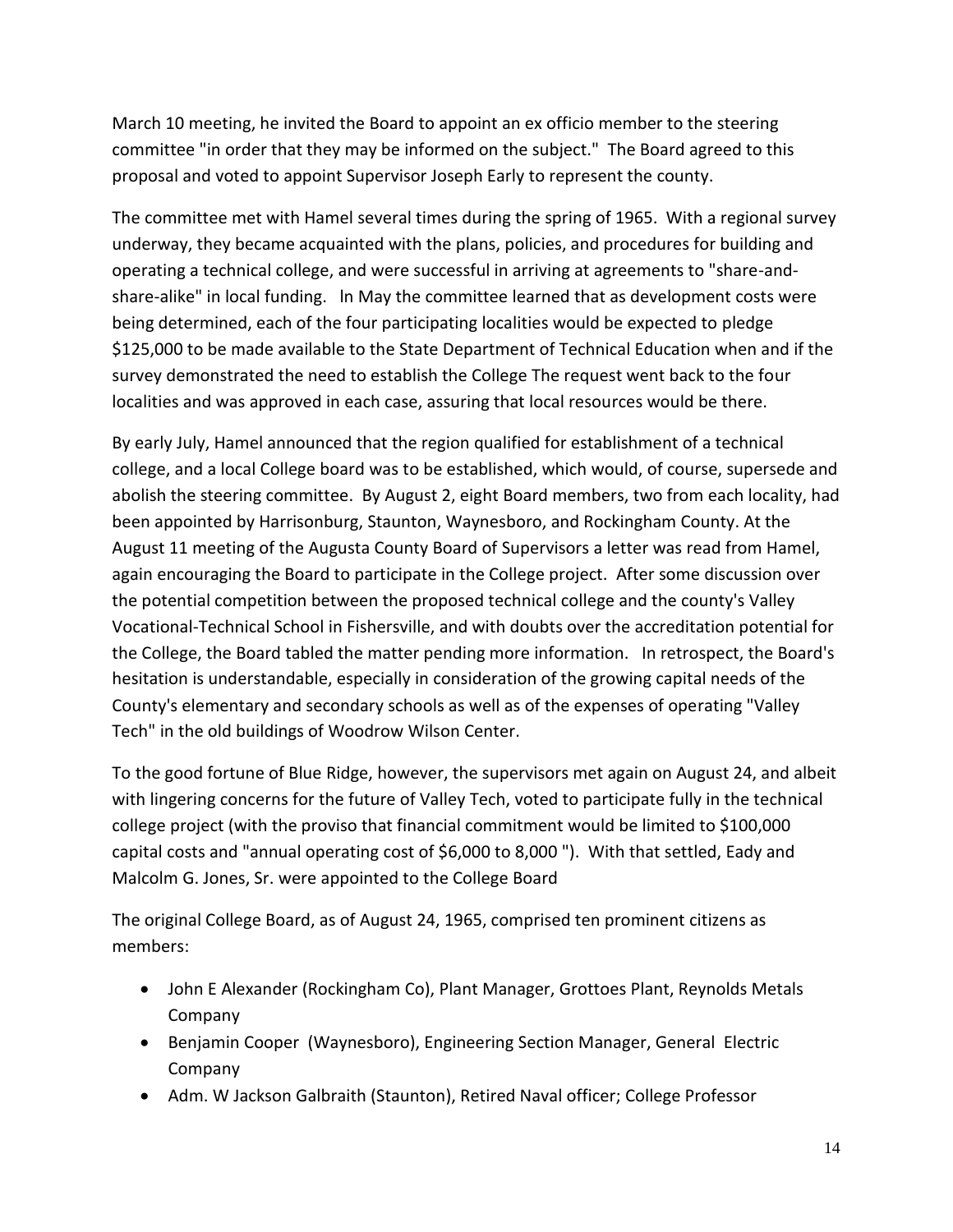- George Heitz (Harrisonburg), Asst. Manager, Rockingham Poultry Cooperative
- Malcolm G. Jones, Sr. (Augusta Co), Retired Industrialist; Management Consultant, Hercules Inc.
- Everette R. Lam (Rockingham Co), farmer
- Fred Millhiser (Waynesboro), Director, Benger Laboratory, DuPont Company
- William K. Monger (Harrisonburg), President and Manager, R S. Monger and Sons
- Frank L. Summers, Jr. (Staunton), Attorney
- Joseph L. Early (Augusta County), farmer

The new College Board met in Staunton a week after appointments were complete, with all members present. The brief deliberations were recorded as "Minutes of the first meeting of the Board of Trustees Shenandoah Valley Technical College September 1, 1965". Both the name of the Board and the name of the College would be changed ln the future.

With Summers as chairman pro tem, the Board elected Jones as chairman. Jones appointed Mr. Summers as secretary, and named Cooper, Early, and Lam to a Site Committee, Cooper as chairman. After discussing a few organizational questions, including terms for Board members, Jones requested the members to come to the October meeting prepared to propose a name for the College.

At the October meeting ln Waynesboro, Cooper reported his committee was already searching for building sites. Hamel was present, along with Eric Rhodes and Donald Reilly, who was to serve as Hamel's project coordinator. Jones announced that Hamel would serve as Acting President of the College until a permanent President was appointed. Rhodes discussed the results of the regional survey. Staggered terms were set for the Board members: Four years, Alexander, Cooper, Early, Galbraith, and Heitz; two years, Millhiser, Jones, Summers, Lam, and Monger Appointments thereafter would be for four years, with maximum of two full terms.

An operating budget for October 1, 1965, through June 30, 1966, was presented by Hamel and adopted by the Board. It proposed a total of \$18,596, with \$9,998 as the local share, and \$8,598 as the state expenditure. The largest item was \$3,870 for the employment of a secretary. Hamel reiterated that future operating costs based on 500 students were estimated at \$800 per student per year, with "5%-10%) as the local share.

The following committees were appointed:

- "Curricular:" Galbraith (chairman), Alexander, and Millhiser;
- "Finance:" Heitz (chairman), Summers, Early, Lam, and Cooper;
- "Construction:" Monger (chairman), Alexander, and Early

On the motion by Alexander, seconded by Galbraith, the Board voted to name the institution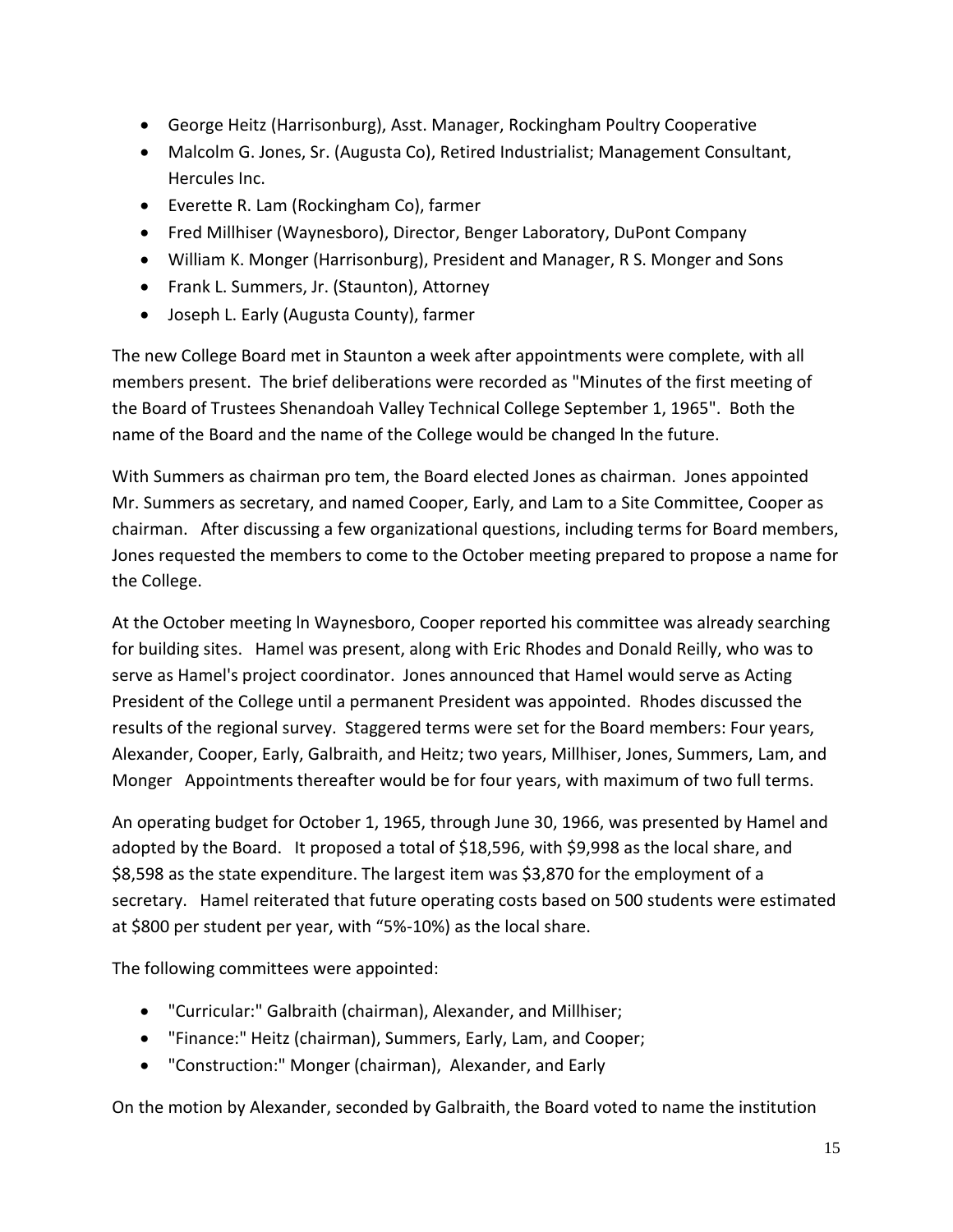"Shenandoah Technical College".

Marcellus Wright, of Marcellus Wright and Partners, architects and engineers of Richmond, met with the College Board and Hamel at the Rockingham Courthouse on November 3 Wright discussed projected building costs, pointing out that the State Department of Technical Education's "masterplan" or "prototype" (developed at state expense by Marcellus Wright) was being built at the Chesterfield area Technical College John Tyler) at an estimated cost of \$18 50 per square foot, including air conditioning The Board agreed that the total cost for S.T.C. including land acquisition, site development, and construction should be no more than one million dollars The Board voted to hire the Marcellus Wright firm for the adaptation design of the prototype campus for Shenandoah Technical College

Cooper reported his site committee had several locations "under consideration and the problems relating thereto concerning water and sewage disposal."

The December 1 meeting in Staunton City Hall was attended by all members, Treasurer Walter S. Tweedy (of F & M Bank, Waynesboro), Reilly, and Strange-Boston (representing Marcellus Wright). Strange-Boston explained the "masterplan" or "prototype" buildings to be adapted to the local site. The "50,000 square foot plant would be built in separate units around the courtyards," and would take "about three months to modify after the site had been selected ". Construction would "require a year, perhaps 14 months."

On behalf of the Curricula Committee, Galbraith presented the following recommendations for curricula and related facilities:

| Curricula                      | <b>Required Facilities</b>                      |
|--------------------------------|-------------------------------------------------|
| <b>Electronics</b>             | <b>Basic and Advanced</b>                       |
| Secretarial                    | <b>Basic and Advanced</b>                       |
| <b>Industrial Technology</b>   | Typing, Office Machines & Advanced<br>Shorthand |
| <b>Nursing</b>                 |                                                 |
| Graphics                       | One lab                                         |
| <b>Agricultural Technology</b> | One lab                                         |
|                                | <b>Basic &amp; Advanced</b>                     |
|                                | <b>Biology lab</b>                              |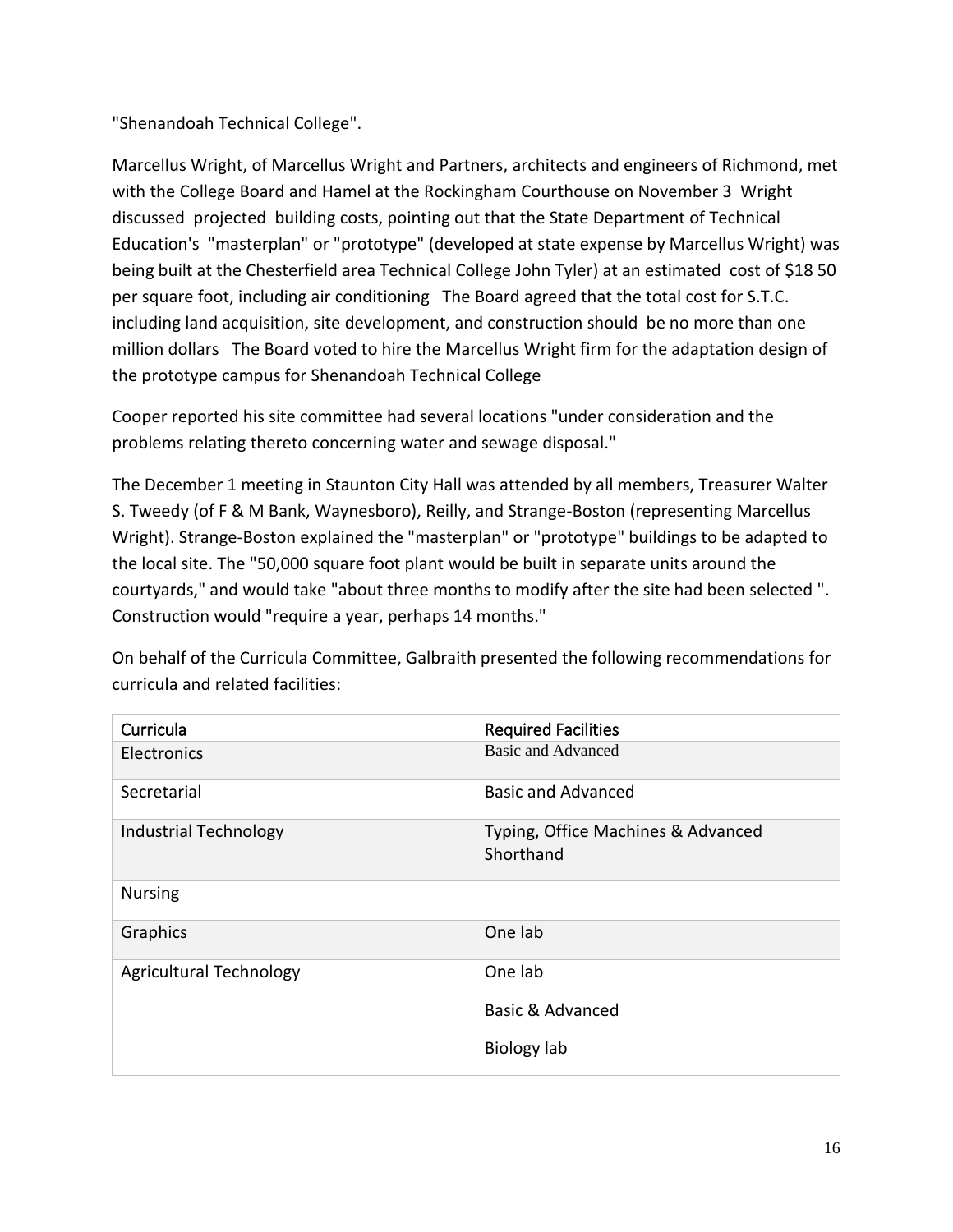Also one lab for Physics and one lab for Chemistry was recommended.

These recommendation were accepted by vote of the College Board.

Cooper reported that the State Site Committee had visited the several proposed sites and had selected as their number one choice 50 1/2 acres owned by Cleutus Houff. Mr. Houff had purchased the property at a public auction for \$31,500 several years earlier when discussions were first held about the possibility of locating a community college in the Weyers Cave area. Mr. Houff held the property for several years, renewing the note twice, until the water and sewage negotiations could be completed.

However, a piece of land in the Verona area had recently come to the Committee's attention and they had been asked to look it over. The local site committee was to prepare additional information for the state "in regard to availability of water and feasibility of sewage disposal and all other economic factors on a comparative basis on the two sites now under consideration ".

The committee later determined that the Weyers Cave location was geographically ideal-it was the most central point for the three localities of Staunton, Waynesboro and Harrisburg and adjacent to Interstate 81. Mr. Houff, being a strong advocate for locating the college in the Weyers Cave area, sold the 50 12 acres to the State for \$31,500-the exact price he had paid for it several years prior.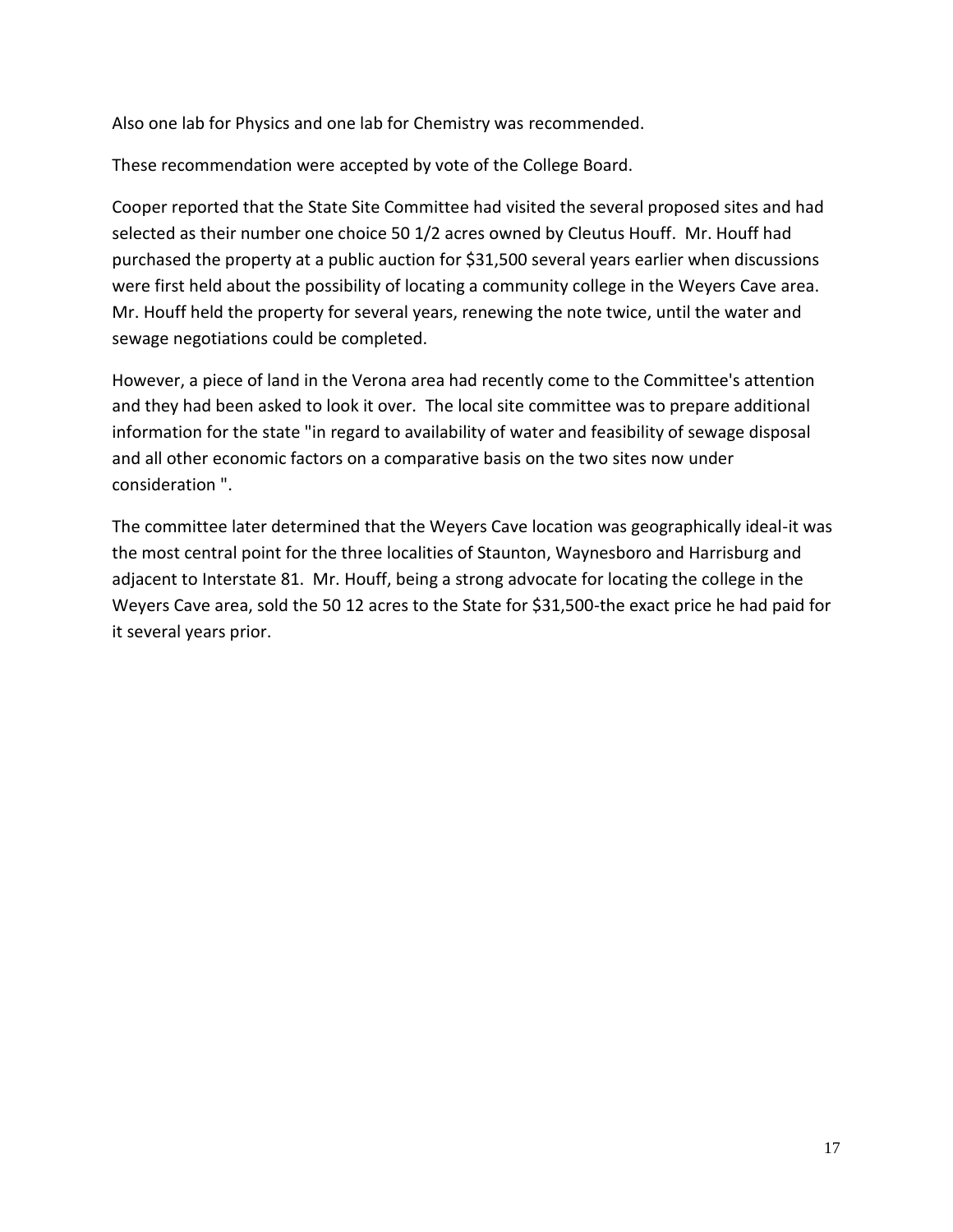### III. A BETTER IDEA IN RICHMOND

As Hamel and the State Department of UV Technical Education became immersed in the problems of designing, organizing, and building the new technical colleges in late 1964 and 1965, another study of Virginia higher education was underway. The Higher Education Study Commission, created by the 1964 General Assembly, was to conduct a comprehensive study of practically all aspects of higher education "to be used as a basis for effective long-range planning as to objectives, needs, and resources of public and private higher education in the Commonwealth of Virginia".

The 1965 Report of the Higher Education Study Commission included a special section by A. J. Brumbaugh, of the Southern Regional Education Board, which dealt with the two-year colleges. Brumbaugh studied the role and potential of the public branch colleges, centers, private junior colleges, the emerging technical colleges, and the post-high school area vocational-technical schools. He made the most thorough argument to date for the establishment of a state-wide, state- controlled, state-supported system of comprehensive community colleges so located throughout the state that every citizen could have access to appropriate higher education by living at home and commuting to classes. He effectively stated the case for the "open door" college, and called attention to the folly of a multi-jurisdictional arrangement then developing. He pointed out the need for comprehensive programs, contending that "to provide the same educational experience for all does not thereby provide an 'equal opportunity'. Both the variations among individuals and the needs of society required diversified kinds of education ". He further cautioned that "Excellence should not be judged by comparison with prestigious institutions, but by the quality of education related to the purpose it is designed to serve."

The direction given by Brumbaugh was incorporated essentially intact in the so-called "Godwin Bill" (House Bill #333) introduced in the 1966 General Assembly. With progress already evident in the technical college project, the 1965 report provided the extra "nudge" that convinced many key people, including legislators, that a transition to a community college system was politically achievable, financially defensible, and educationally sound. With the enthusiastic leadership and support of Governors Harrison and Godwin (and of course, Hamel), an impressive array of leading legislators and educators offered support, notable among them being Senator Lloyd Bird, Delegate W. Roy Smith, Delegate]W. Cooke, Delegate French Slaughter Jr, Senator Harry F Byrd, Jr., Prince Woodward, and VP I. President, 1 Marshall Hahn.

The community college bill encountered some strong opposition from several proponents of the existing branch colleges and some of the area vocational-technical schools. It was argued that the branch colleges' affiliation with the universities endowed them with a prestige and legitimacy not likely to be enjoyed by comprehensive community colleges. The branch college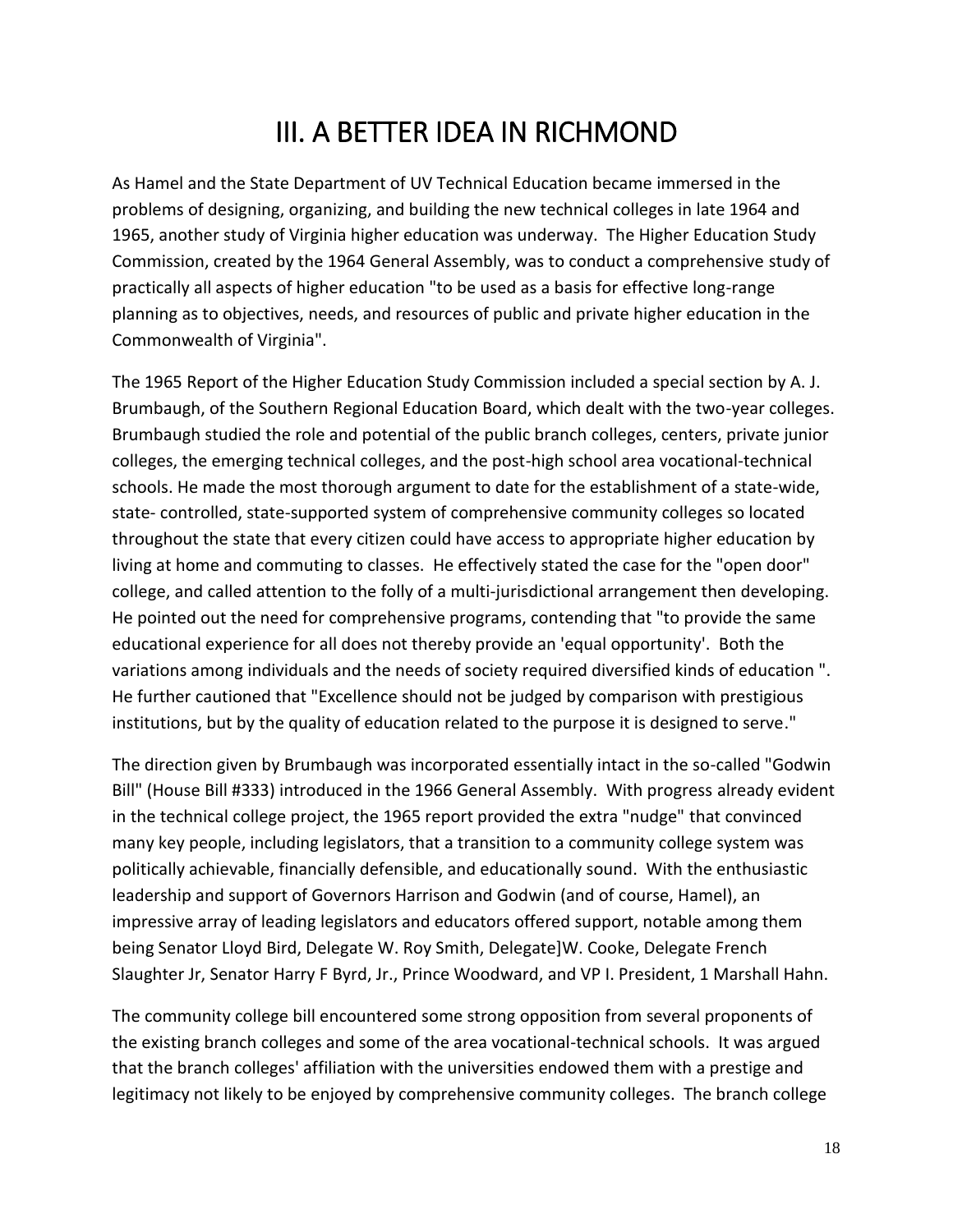advocates doubted that the community colleges could be accredited, that their credits would be acceptable for transfer to four-year colleges and universities, that they could attract quality faculty members, and that there would be significant attraction for potential students because of the perceived "lowering of standards". To accommodate the accreditation question, the final legislation provided that the branch colleges would not be required to join the community college system until they were qualified for accreditation in their own right

The opposition had persisted into the last week of the session, when it was largely through the personal influence and intervention of Governor Godwin that the necessary compromises and assurances were accepted with a unanimous vote of the Senate; the House vote was overwhelmingly favorable as well The "Godwin Bill" was law. Approved in that session, too, was a 3 percent statewide sales tax which would benefit all public education in the Commonwealth.

Creation of the community college system abolished the Department of Technical Education and the State Board of Technical Education, relinquishing their assets to the Department of Community Colleges. The newly created 15-member State Board for Community Colleges, appointed by Governor Godwin, included in its membership several persons from the defunct State Board of Technical Education: Eugene Sydnor, Henry Tulloch, William Kanto, S. E. Liles, Jr, and Gordon Willis. Hamel was appointed Director (later to be designated Chancellor). With the birth of the Virginia Community College System in April, 1966, with great hopes and plans astir statewide, it was business as usual in those regions already preoccupied with establishing technical college.

### Architects, Prototypes, and Lagoons

In the early months of 1966, the Board of "Shenandoah Technical College" had, in today's parlance, "hit the ground running". The Cletus Houff property at Weyers Cave was purchased, a campus building plan was in the hands of the architects, attention was being given to more detailed curriculum planning, and the search was under way for a president.

By January, Hamel had rented office space and employed a secretary. The office, located at 533 West Main Street in Waynesboro, occupied the back rooms of what is today the "Fox and Hounds" restaurant. It was the first local headquarters for the acting president and his confidential secretary, Marilyn T. Barnhill, who has the distinction of being the first local employee of the College.

As the architects were making rapid progress on the preliminary campus plans, more detailed information on classroom and laboratory requirements was needed. The Board appointed R Niles of American Safety Razor Company to chair an advisory committee on Industrial and Engineering Technologies. Banington Kinnaird, Administrator of Waynesboro Community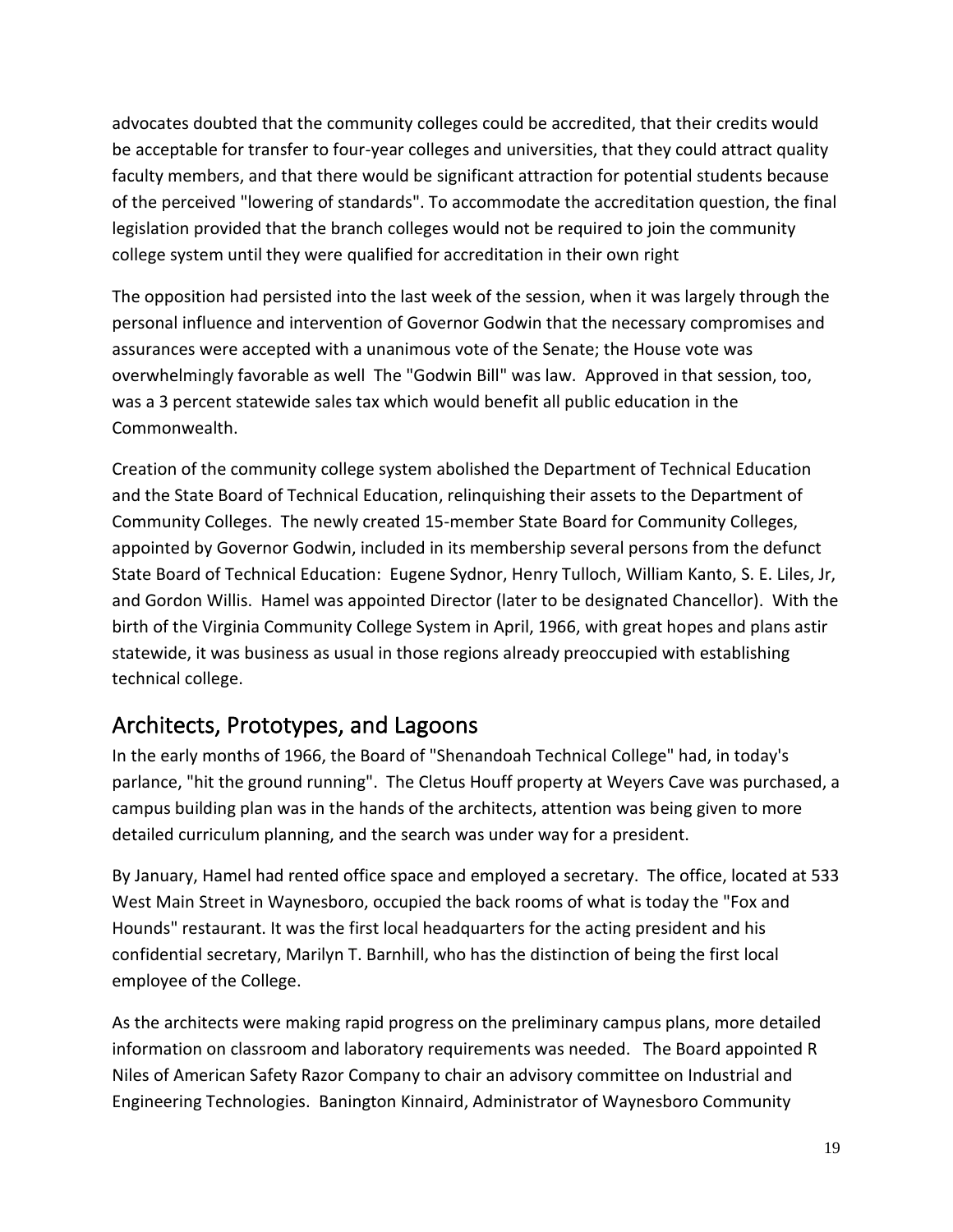Hospital, was selected to head an advisory committee on the two-year associate degree nursing program. Niles soon organized five subcommittees in as many technology areas, and Kinnaird had arranged for nursing professionals and other experts to study the needs for the nursing program. Agriculture, too, was to be studied as a possible curriculum. It was understood, however, that all the programs would not necessarily begin the first year, and that no final decisions on curriculum would be made until a permanent president could be appointed.

By the time the College had been proposed, Augusta County officials had considered the development of a water and sewage system, designated the Weyers Cave Sanitary District, and had sought federal grants and the commitment of the local citizens in raising a significant share of the needed funds. No doubt it was the likelihood of available water and sewer service that caused both the local College Board and the Department of Technical Education to favor the Weyers Cave site for the College, and, at the same time, the opportunity for having the College participate as a supporter and future customer of the project was certainly an incentive for the county to bring the plan to fruition. The College Board agreed to participate if there was assurance that the project would be economically feasible and if it would be completed on time for the opening of College buildings. The county assured the College officials that water and sewer service would be available for the September 1967 opening.

There were unexpected delays in the Sanitary District project, however, as Federal officials moved slowly This created a concern by the College Board that the project would not be bid and completed in time for the opening date. Estimated costs were rising, and the College Board had begun to ponder the option of providing their own water and sewer system. Deliberations over the problem took place at practically all the College Board meetings and at many of the meetings of the County Board of Supervisors as well. The problem became crucial as time passed, and remained a "cliff- hanger" as opening day approached in the fall of 1967. The College Board had already obtained a permit to discharge sewage into a pit or "lagoon" if required, and had water wells drilled on two separate locations on the College propertywithout getting an adequate flow in either case.

On April 27, the College Board, Hamel, and architects Marcellus Wright and Strange-Boston reviewed the locally-adapted prototype building. The Board approved the prototype plan with one of the five original units omitted. It was then understood the four-unit building plan was designed to accommodate 400 full-time students. The architects recommended that "the college be positioned on the site facing US. Interstate 81, 50 feet from the Interstate 81 rightof-way line, and 650 feet from US 11 on a slight knoll and facing almost due north " The architects said they expected to be able to advertise for bids within "the next 30 days assuming borings and other related matters are satisfactory."

At that same meeting, it was noted that the Waynesboro office would have to be vacated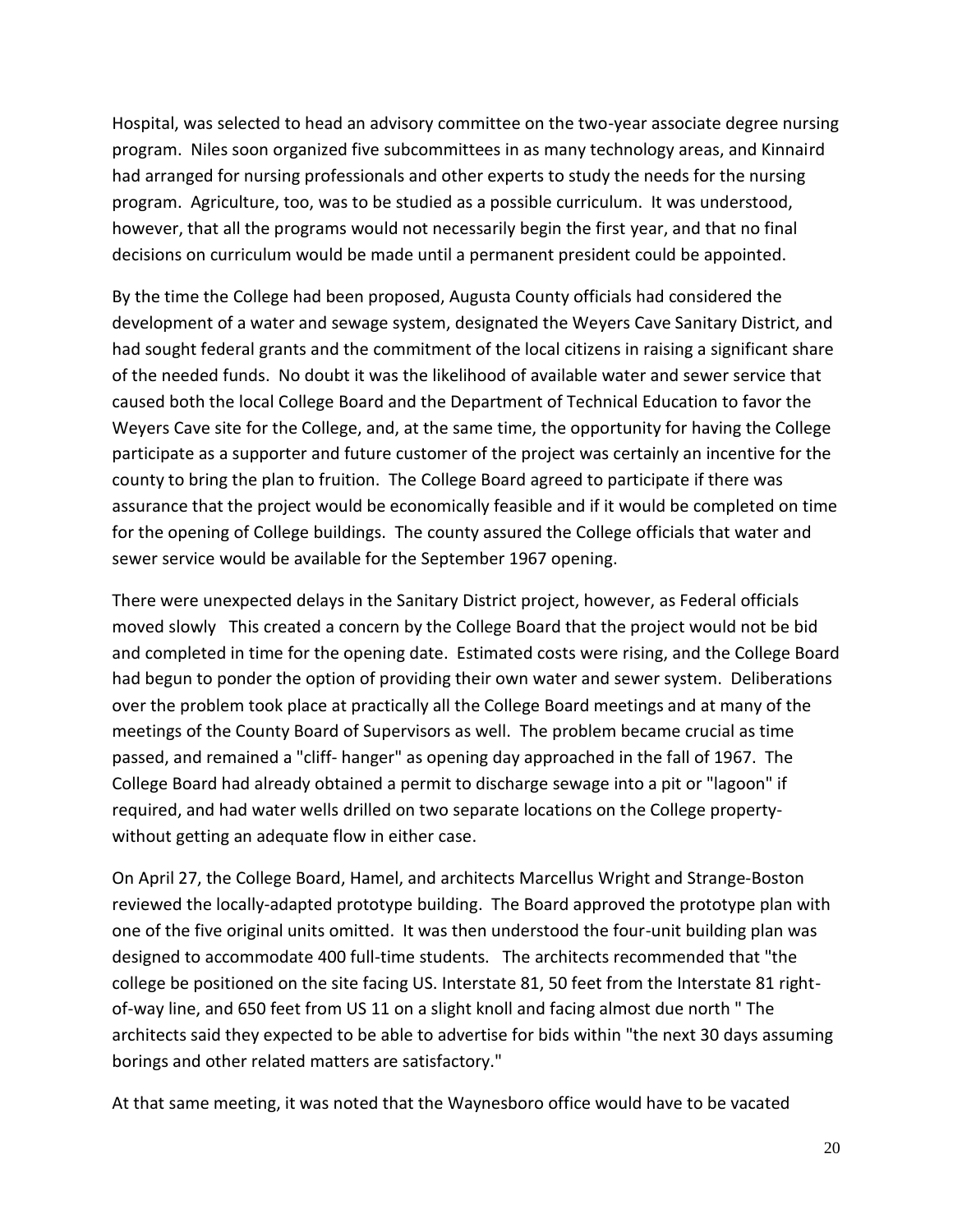because of the owners need for the space. New space was made available by the Houff Transfer Company in its Weyers Cave facility The Board had its first meeting in the new offices and boardroom at Houff Transfer in July 1966 and continued there through September 1967.

Since the 1966 community college law required the community college system to take over the post-high school programs of the area vocational-technical schools, Hamel met in mid-April with Hugh Cassell, Superintendent of Augusta County Schools, and McClelland Gray, Principal of Valley Vocational-Technical School, to discuss the disposition of the programs in question. It was agreed that Gray and the faculty teaching in the post-high school programs would, until further notice, remain and carry on their duties as before. Gray would serve as Director of the Blue Ridge programs there, in addition to his other Valley Tech duties.

In May, the Southern Association of Colleges and Schools in Atlanta sent Gordon Sweet to visit the new college sites, that were planned and in progress in Virginia. Sweet toured all the college sites, some only open fields at this stage, and conferred with Hamel and other officials in Richmond On June 8, Hamel reported to the College Board that the SACS chief executive officer had "visited the (Shenandoah) College site, reviewed the budget and plans for the College, and has issued the first letter of correspondence which is the initial step in the accrediting process " It is worth noting here that the College went on to become fully accredited in the minimum time allowed by SACS procedures, as did all the other colleges in the Virginia Community College System -a monumental achievement.



Dr. Douglas M. Montgomery

Douglas M. Montgomery was appointed President of Shenandoah Technical College effective July 1, 1966. A native Californian, he was a 20 year veteran of the U S Air Force with extensive combat service as a fighter pilot in World War II and the Korean War He was a graduate of the University of Pennsylvania and Harvard law School, and had earned a Masters and PhD from Florida State University Before being appointed to head Blue Ridge, he had served as President of East Central Junior College in Mississippi.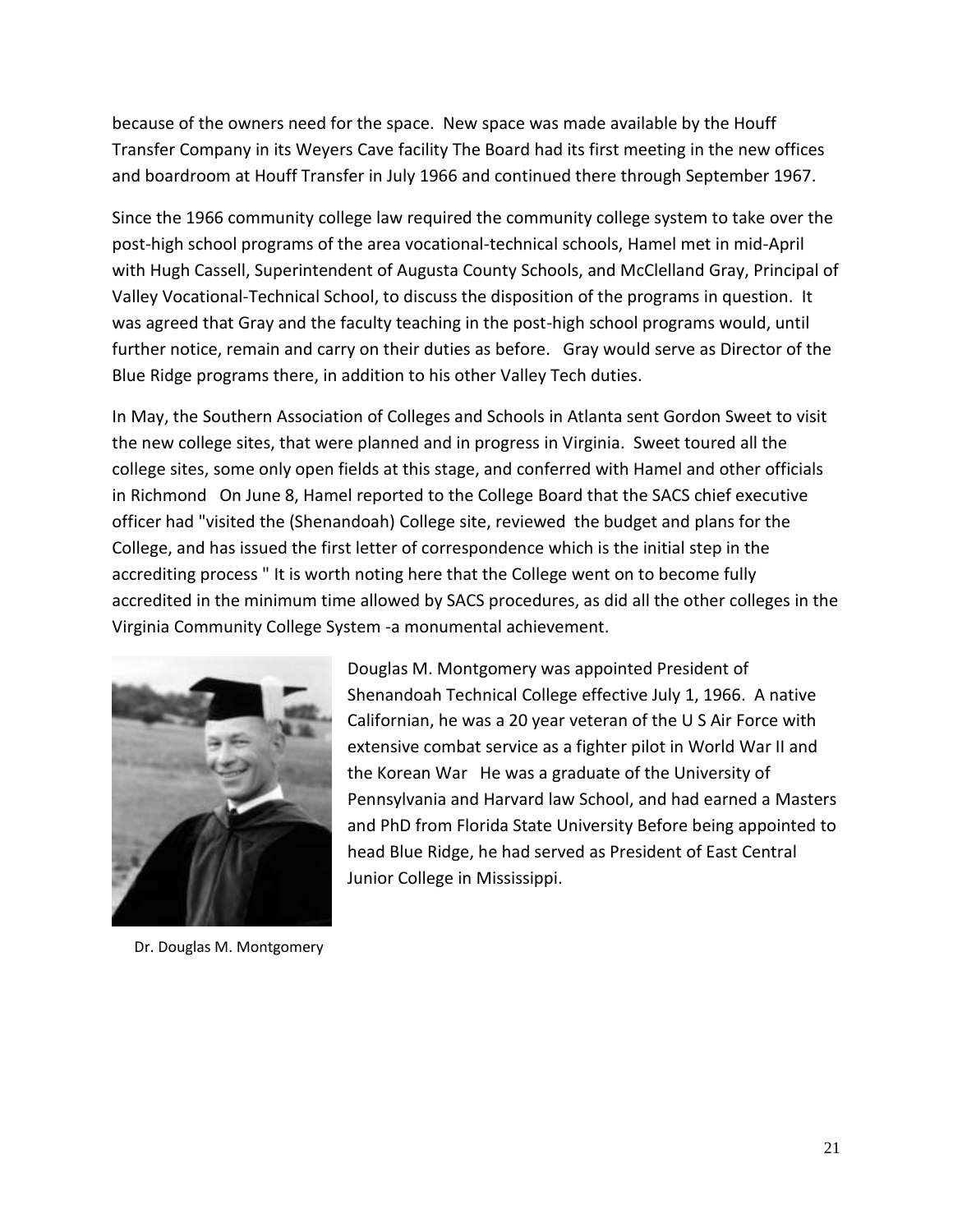On July 6, the Board considered the matter of selecting a new name for the College, and an ad hoc committee recommended, in order of preference, "Blue Ridge Community College" (first) and ''Valley of Virginia Community College" (second). On a final ballot, the choices that appeared were "Blue Ridge Community College" (six votes) and "Jackson Community College" (two votes). The College now had a new name, a new boss, and the promise of a new campus.

Bids on the campus construction project were opened in Richmond on July 15. S. R. Gay and Company of Lynchburg was the successful bidder at \$1,087,000 with five subtractive alternative items. With the acceptance of two alternatives on lecture room seating and mechanical system redesign, the bid price was reduced to \$1,043,000 Montgomery estimated that when the College opened in September 1967, the total cost would be about \$1,500,000 including construction and landscaping; \$50,000 for land; \$150,000 in moveable equipment; \$65,000 for "the first part of the library;" and about \$78,000 for the Weyers Cave Sanitary District. The College would have an operating budget of \$115,000 for the 1966-67 year, to include \$18,000 for rent, telephone, etc., \$70,000 for salaries, and \$17,000 for office equipment. The budget would later be adjusted upward with the appropriation of an additional \$120,000 for rent and extra instructional equipment at what was then called "South Campus" in Fishersville.

Montgomery faced some busy months ahead. Overseeing campus construction would have been a full-time job in itself, especially with the persistent concern for procuring water and sewage service. Furthermore, the College needed to acquire more land and get adequate zoning protection, (the adjacent Byers property, an 85 acre parcel, was added to the original 50 acres in August for \$18,000). Pressing, too, was the need for refining of curriculum details in preparation for hiring faculty and equipping the laboratories, as well as for broadening the academic offerings to satisfy the mandate for transfer programs. Recruiting, screening, and interviewing of faculty and support staff was a demanding process Arrangements had to be completed for the transfer and administration of the ''Valley Tech" programs to community college jurisdiction. The first steps in the process of qualifying for regional accreditation with SACS were already under way. Informing the community about the mission of the College and planning for the recruitment and admission of students were to be exercises in public relations that had to be done carefully and thoroughly. And, of course, there was the groundbreaking on the "eastern knoll".

Nathan F Schilling was appointed in September, 1966, as Director of Scientific and Technical Programs. He was involved early in the review and development of technical programs for both the Weyers Cave campus and South Campus. Schilling, formerly Associate Professor and Dean of Administration at New York Institute of Technology, had a broad background in mechanical and engineering occupations.

By November, 1966, the Administration and Board had agreed on a revised list of instructional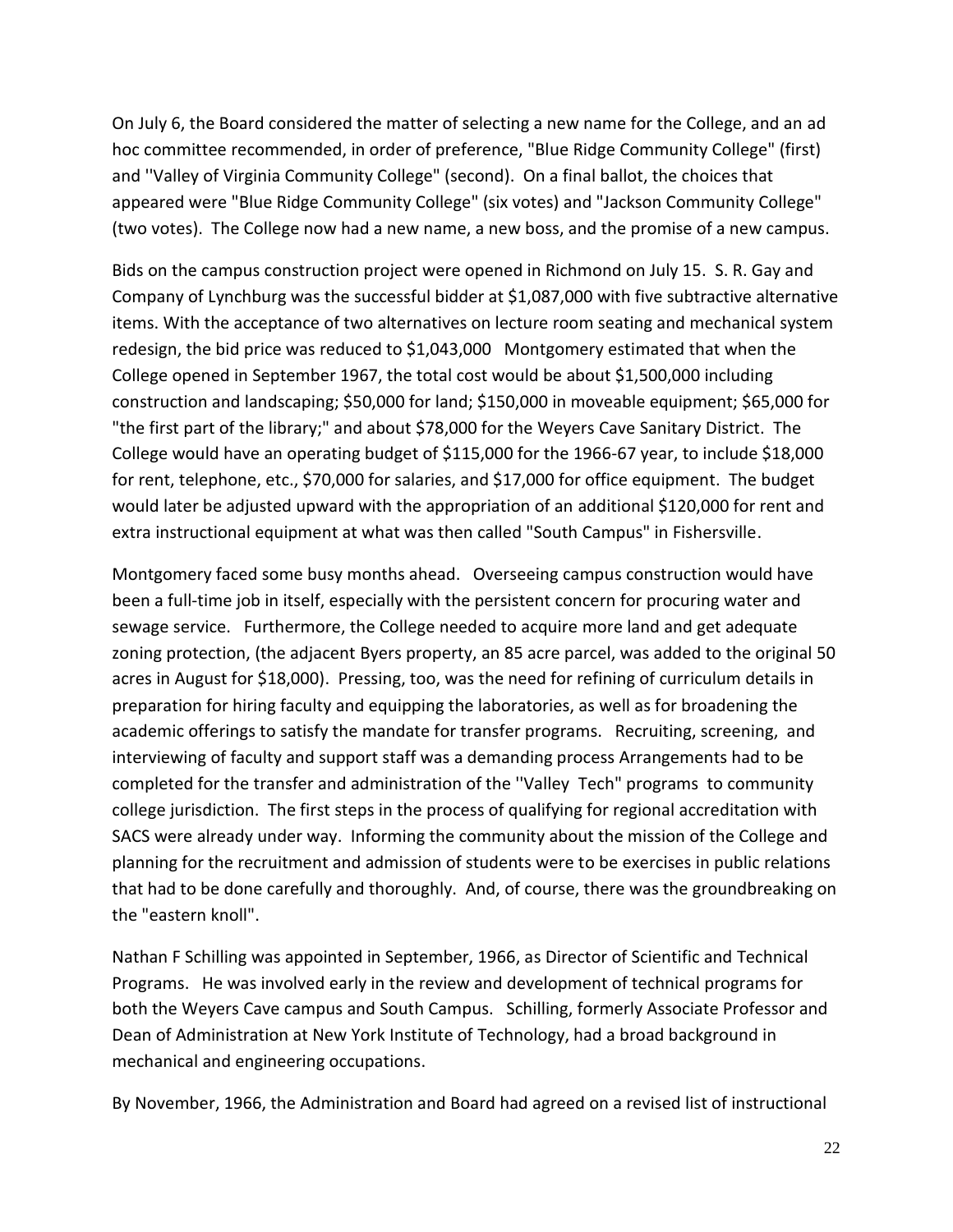programs to be offered in the fall of 1967, resources and space permitting. Drawing on the work of Galbraith's Curriculum Committee and preliminary information from the Rhodes survey, the Board approved twelve, two-year Associate degree programs for the Weyers Cave Campus:

### Associate in Applied Science (AAS)

- Agricultural Business Technology
- **•** Business Administration
- Business Technology
- Chemical Technology
- Drafting Technology
- Data Processing
- Electronics Technology
- Industrial Technology
- Mechanical Technology
- Secretarial Science

### Programs offering the Associate in Arts degree (AA)

- Liberal Arts (transfer)
- Associate in Science (AS)

later to be designated for four transfer programs:

- **•** Business Administration
- Pre-Engineering
- Pre-Teacher Education
- Science

Programs from the earlier (December 1965) Technical College list which were omitted from the above list were Nursing and Graphics. Chemical Technology was scheduled in the fall term of 1967; however, no students enrolled, and it was discontinued. In addition, other diploma and certificate programs already in place and to be taught at South Campus were: Automobile Body Repair, Automobile Mechanics, Cosmetology, Machine Shop, Radio and Television Repair, Drafting, Clerk-Stenog1apher, and Welding.

The new State Board for Community Colleges developed its basic operating policies in 1966. The College presidents and boards, along with the public, learned that tuition was to be \$135 per academic year, or \$45 per quarter for a full-time student or \$4.00 per credit hour for parttime study. The colleges would all be operated on a quarter system, four quarters per year (this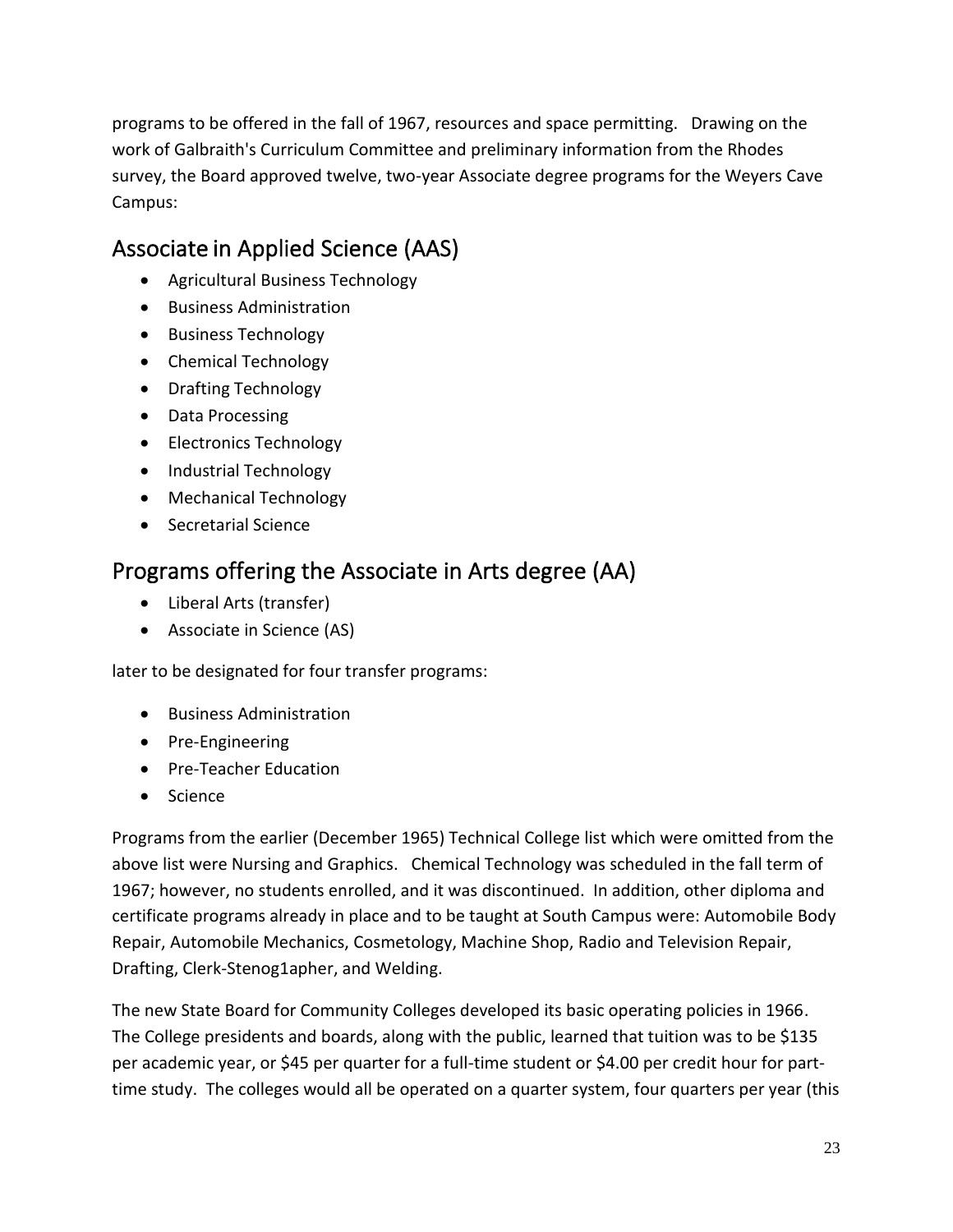requirement proved impractical and unpopular, and was not enforced although some programs operated four quarters per year).

It was made clear to the local College Boards and Presidents that the State would not support dormitories, varsity athletics, or the construction of physical education facilities. Furthermore, recreational and cultural activities requiring the use of playing fields, theaters, gymnasia, etc., would be expected to make use of available facilities at nearby schools and other community resources.

The colleges were not to compete with established fund- raising programs of other institutions or agencies except for scholarships and grants for students The establishment of permanent off campus centers would not be allowed except in the cases of multi-campus colleges or where vocational-technical instruction was offered in compliance with the mandated take-over of preexisting post-secondary programs.

Many of these early taboos were gradually lifted, however, as the community colleges matured. By the 1980s the move toward making the "college region its campus" had gained momentum throughout the VCCS. The colleges soon began to establish independent educational foundations as the prohibition of private fund-raising was retracted by the State Board.

As 1966 came to a close, the construction project was progressing smoothly, and the contractor predicted the buildings would be under roof by January 31, 1967; and the Southern Association of Colleges and Schools had approved the admission of Blue Ridge to membership as soon as requirements were met.

The chief concerns of the College Board and President Montgomery in the early part of 1967 apparently were monitoring the construction project and recruiting faculty, staff, and students

However, Augusta County's anguish with the Sanitary District project continued and centered mainly on raising adequate funds from the Federal Government (FHA), the Weyers Cave community, and the College. Minutes of both the College Board and the Board of Supervisors reflect a near preoccupation with the problem which at times seemed to defy resolution. On more than one occasion the College Board considered withdrawing its support for the project and developing its own on-campus water and sewage system, but never came to the point of actually doing so. By persevering, the College helped to assure the ultimate success of the project for the greater Weyers Cave area.

The need to complete administrative staffing in advance of the arrival of faculty members led to several early appointments.

Donald K. Wilson was appointed in February, 1967, as Coordinator of Library Services. Books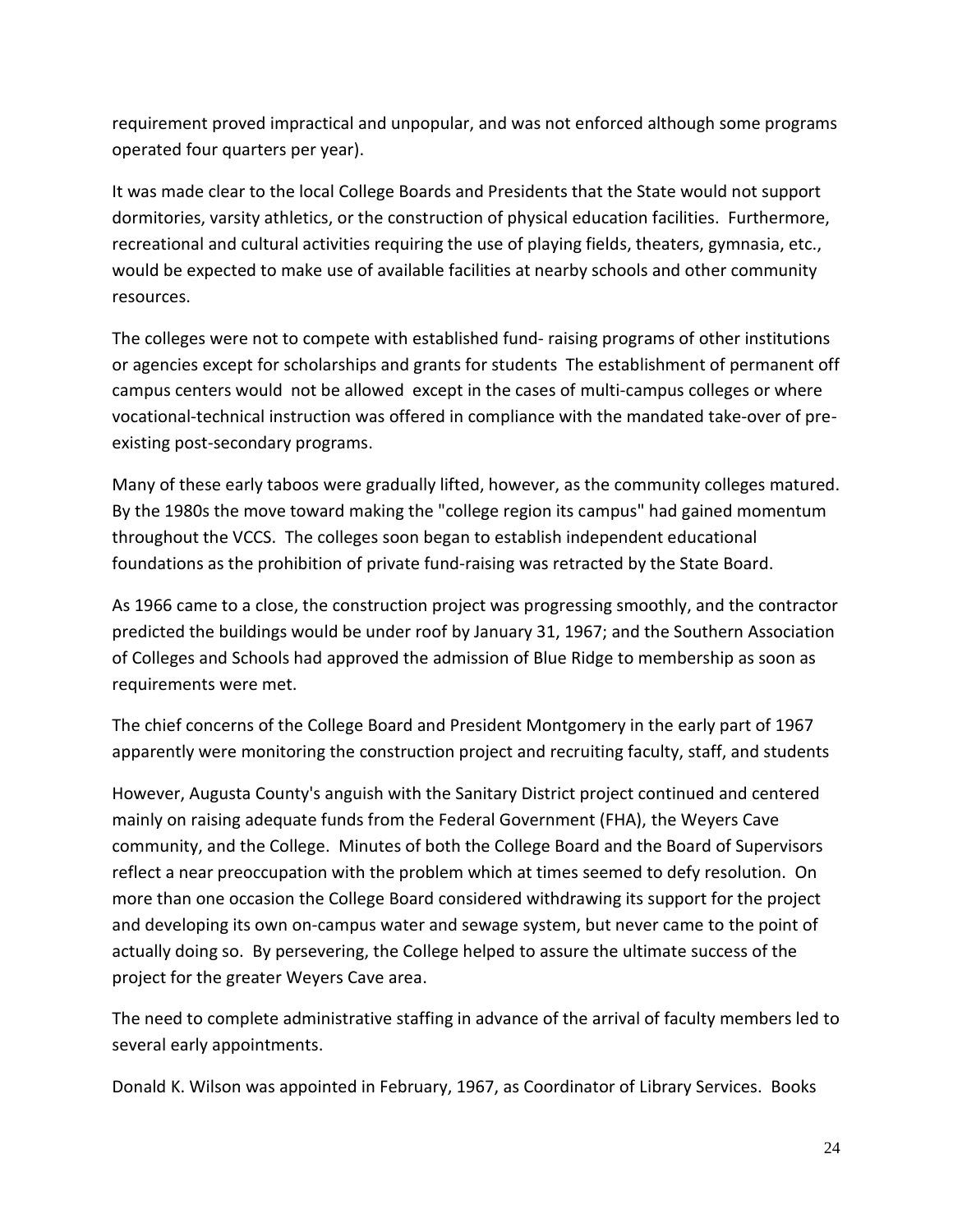and other library materials would need to be ordered, processed, and made ready for the opening of the new campus. Douglas Pence, former personnel director at Western State Hospital in Staunton, was appointed Business Manager at the College on March 1, 1967. Until his appointment, College business affairs were managed by Fred O'Connell in the Richmond offices of the Department of Community Colleges. Emerson Hibbard was appointed as Dean of Instruction in June, 1967. He was a native of Massachusetts, and had broad experience in law, business, and college administration. He earned his doctorate in Higher Education Administration from Columbia University. W. Robert Waybright was appointed Building and Grounds Supervisor on July 1, 1967. He served the College in this position until his retirement in 1986.

In April 1967, Montgomery reported that the College had mailed 2,000 student application forms in March, and had already received 331 completed applications; he anticipated another 150 for South Campus.

During the 1966-67 school year, the first instruction was offered in post-high school vocationaltechnical programs under the administration of Blue Ridge at Valley Vocational-Technical School in Fishersville. The classes were taught by the South Campus faculty members who had been in the service of Valley Tech when the mandated transfer of those programs to Blue Ridge occurred in 1966. Montgomery was present at the June 1967 graduation exercises in Fishersville to award the newly designed Blue Ridge diplomas. As there is no record as to who was the first graduate at that ceremony, it is fitting that the whole class should enjoy the honor.

According to Montgomery, the recruitment of the faculty, assisted by the VCCS central office, had generated 1, 200 applications by late spring, and from these 26 of the required 33 positions had been approved and filled for Blue Ridge. His goal was to have all faculty members under contract and on duty by July I, 1967, to prepare course materials, schedules, and other resources necessary to teaching prior to the beginning of fall classes.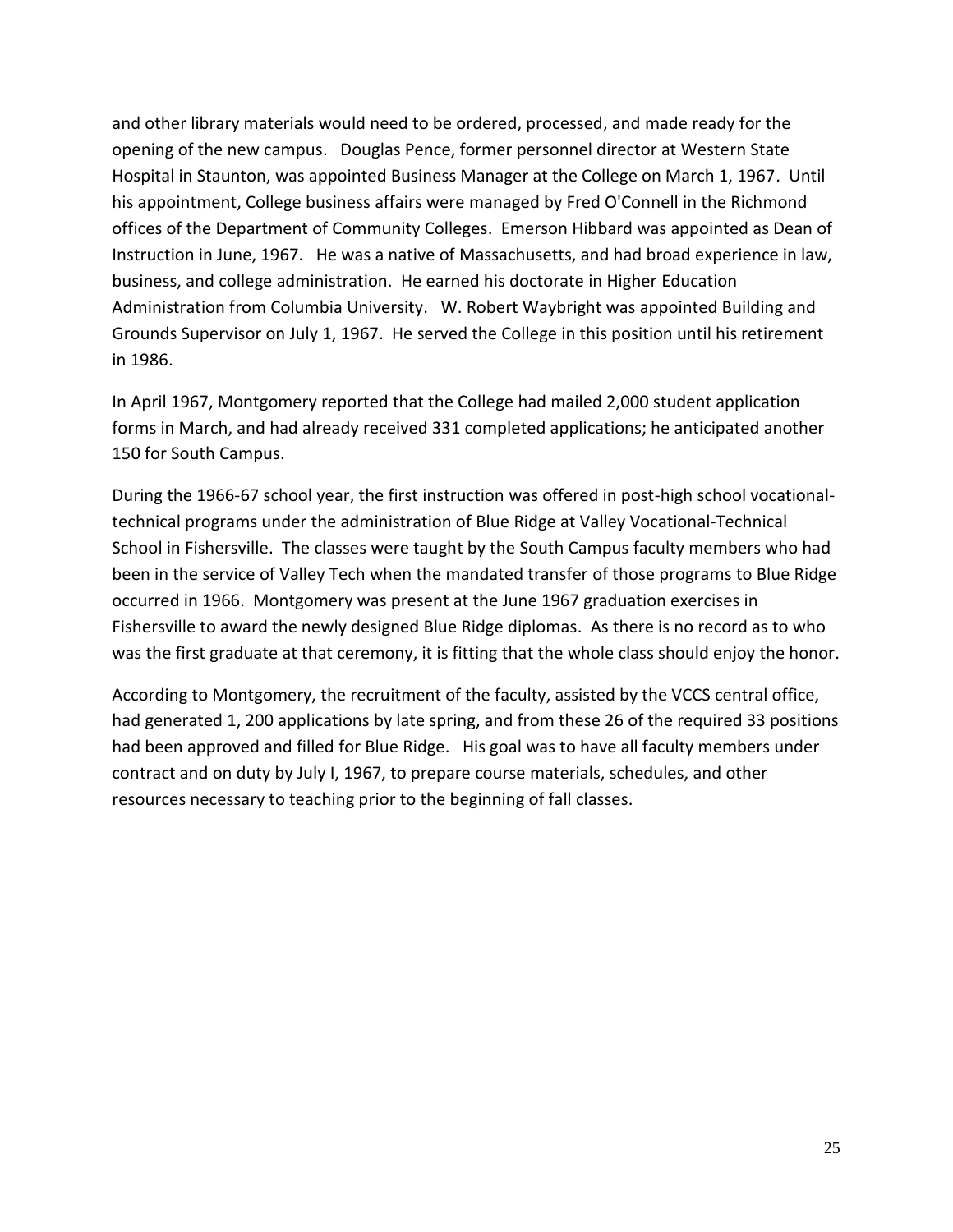Because there was an urgent need to house the faculty and support staff before the campus was complete, the College rented the abandoned elementary school in Mount Sidney, about two miles south of Weyers Cave. Here the assembled faculty spent the summer in what was considered somewhat primitive conditions by some of the occupants.

The building was remembered as "Fort Sidney" by those who today recall the details of the experience. With the exception of a few latecomers, the members of the administrative, teaching, and support staff endured the inconveniences through July, August, and most of September.

During "Fort Sidney" times, the student personnel services staff dealt with prospective students in temporary offices located in the old farmhouse of the "Byers Place... The property consisted of the house, shed, and bam situated on what is now the southern end of the present College arboretum along U. S Route 11. These temporary student personnel services headquarters were occupied by Mary Frances Suter, Coordinator of Admissions and Records; Counselors E. B. Cox and Thomas Carroll; and secretary Mildred Warner.

Hibbard, Schilling, Pence, and secretary, Janice Moyers, were in temporary offices, along with President Montgomery, at the Houff Transfer building in Weyers Cave. One of the latecomers in September was Donald Frye, appointed as Dean of Student Services. His arrival would complete the staffing for the administrative team.

Eight of the original "Fort Sidney" pioneers are still full-time employees of Blue Ridge: Metro Lazorack, Edward l. Harlow, E. Houston lynch, Darrell Hurst, John Calabria, E. B. Cox, Sharon McAllister Hudson, and Janice Moyers. Hurst has the distinction of being the first faculty member hired by Montgomery.



Charter Employees: (left to right) John P Calabria, Edward L. Harlow, Sharon Hudson, Metro Lazorack, and Darrell W. Hurst, not shown: E. B. Cox, E. Houston Lynch, and Janice Moyers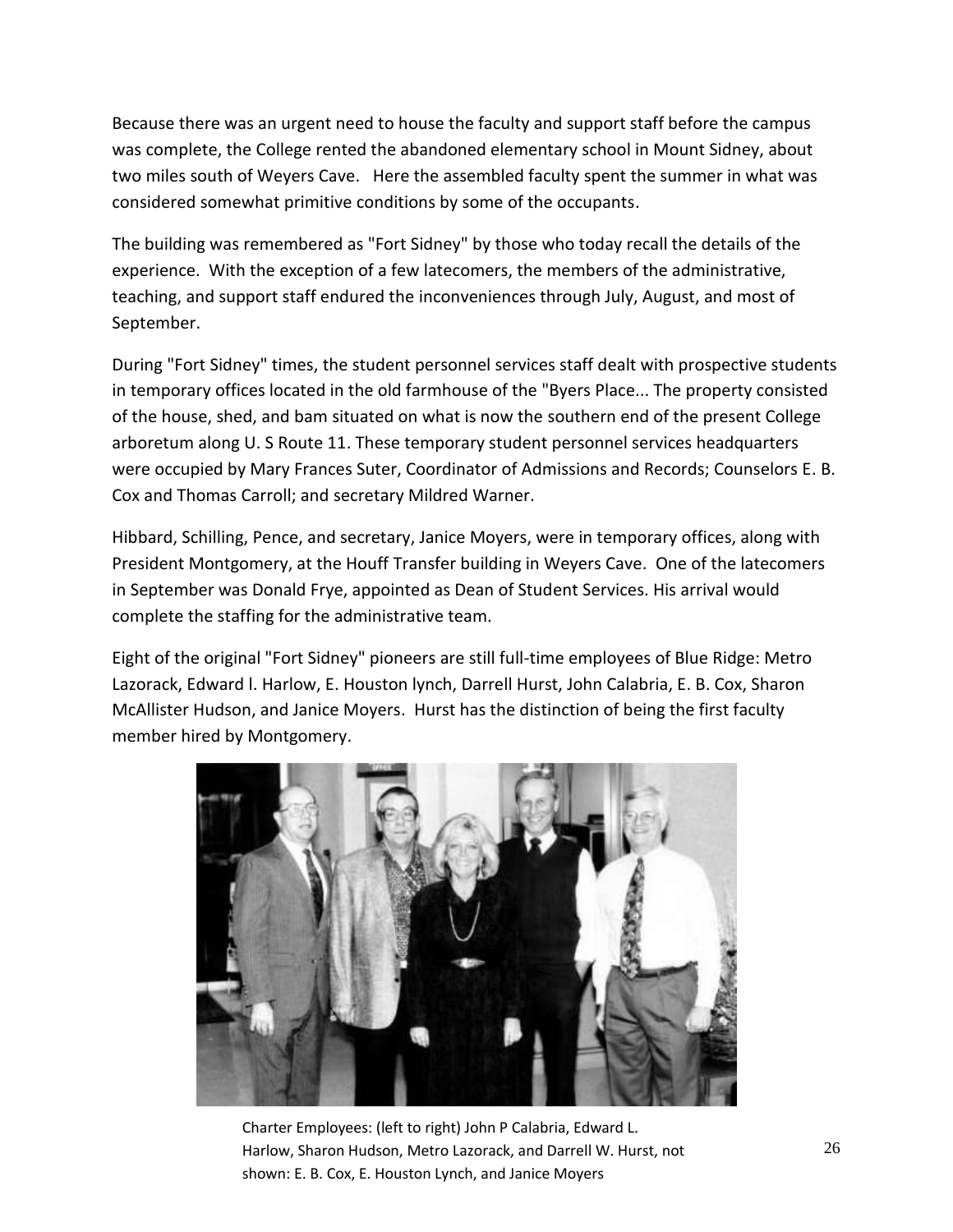As the contractor hurried to add the last-minute finishing touches to the new campus buildings and grounds in late September, the move was quickly completed from the temporary offices at Houff Transfer from Mount Sidney, and from the Byers house to the shiny new accommodations, awaiting the anticipated onslaught of students. September 27, 28, and 29, were scheduled for orientation and registration of students. The College doors would open for classes on October 2, 1967.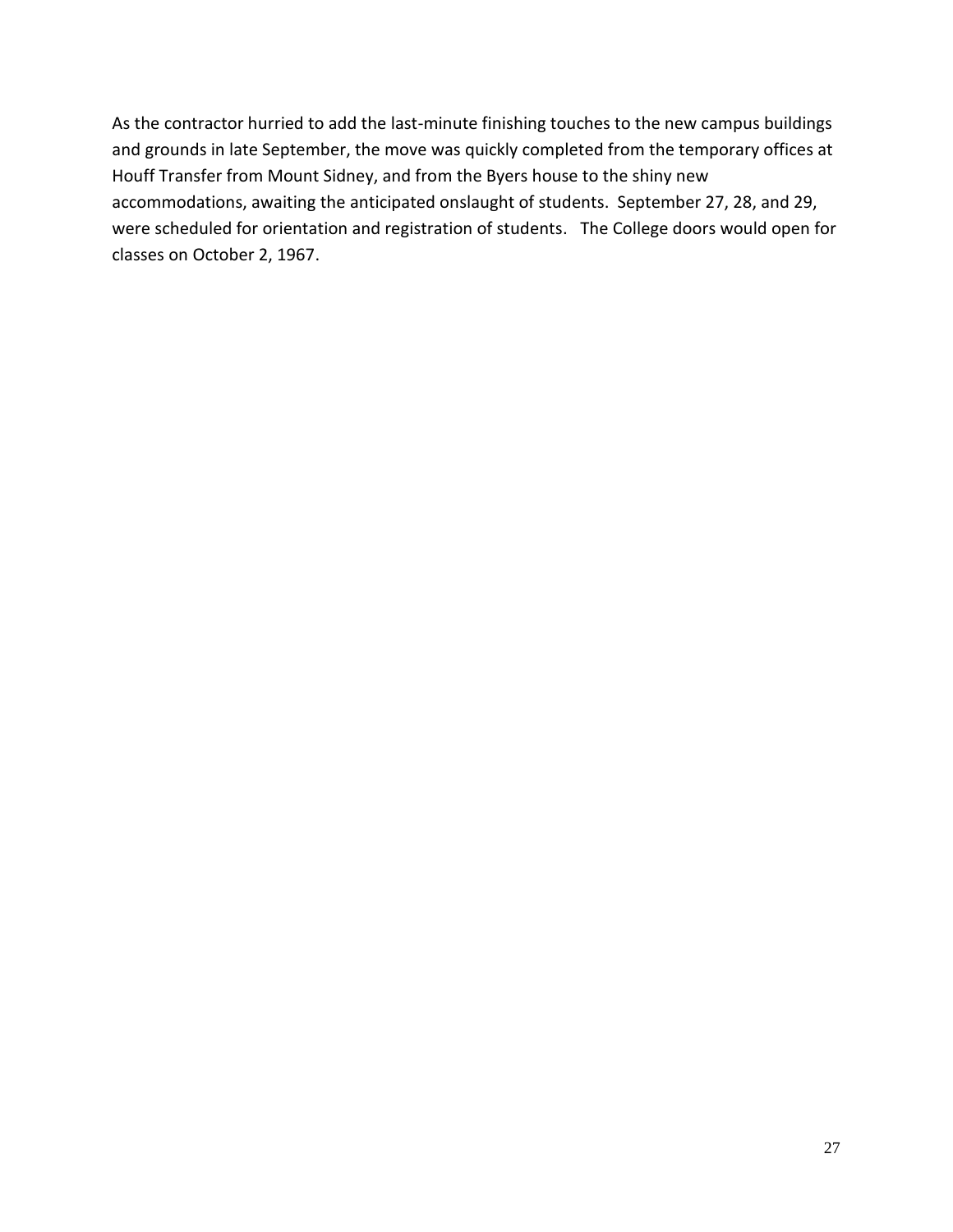# IV. THE STUDENTS ARRIVE

Monday, October 2, 1967, at 8:00 a.m. –the time for traditional day classes to begin- - had arrived. As with the low key groundbreaking a year earlier, there were no ceremonies or speeches

They came in surprising numbers, and kept coming all that week. The parking lot overflowed. They parked on the roadways and on the new turf. Many classrooms were occupied at capacity or overflow. The narrow hallways were full of milling students, library carrels, and miscellaneous classroom equipment. And the water and sanitary system was connected and in operation.

When the preliminary registration figures were completed at the end of the first week, about 524 full-time students were reported enrolled in day classes, and 303 part-time on the main campus, with 81 at the Fishersville South Campus. Then as now, early enrollment data were hard to "pin down ". The official fall "headcount" was recorded as 908 students.

Local newspapers proclaimed the kudos appropriate to the occasion of the College opening. An editorial in the Harrisonburg Daily News-Record headed "Godspeed, Blue Ridge" noted the need for the new community college:

''Blue Ridge's opening fills a void in the area's educational scheme. We have long enjoyed fine public schools and we also have had, within the area served by Blue Ridge, four major colleges. Yet swiftly changing educational patterns and sky-rocketing costs have lift hundreds of area high school graduates without hope both for those who want technical, vocational training and for liberal arts students who wish to transfer to senior colleges after a Blue Ridge diploma.

Blue Ridge is enormously important in the Valley's educational system. Its graduates should play important roles in the region's progressive economy. We hail its opening as a significant event in the Valley's illustrious history and as a sign of an even greater future."

A front page story in the Waynesboro News-Virginian reported that:

"The commuter aspect of the embryonic college was clearly illustrated today (Oct 2) as automobiles more than filled the spacious parking areas adjacent to the new buildings.

As young men and women converged on the campus today, workmen continued to apply finishing touches to the buildings and grounds. But things appeared to be running smoothly. Already, for example, professors had computerized lists of students in their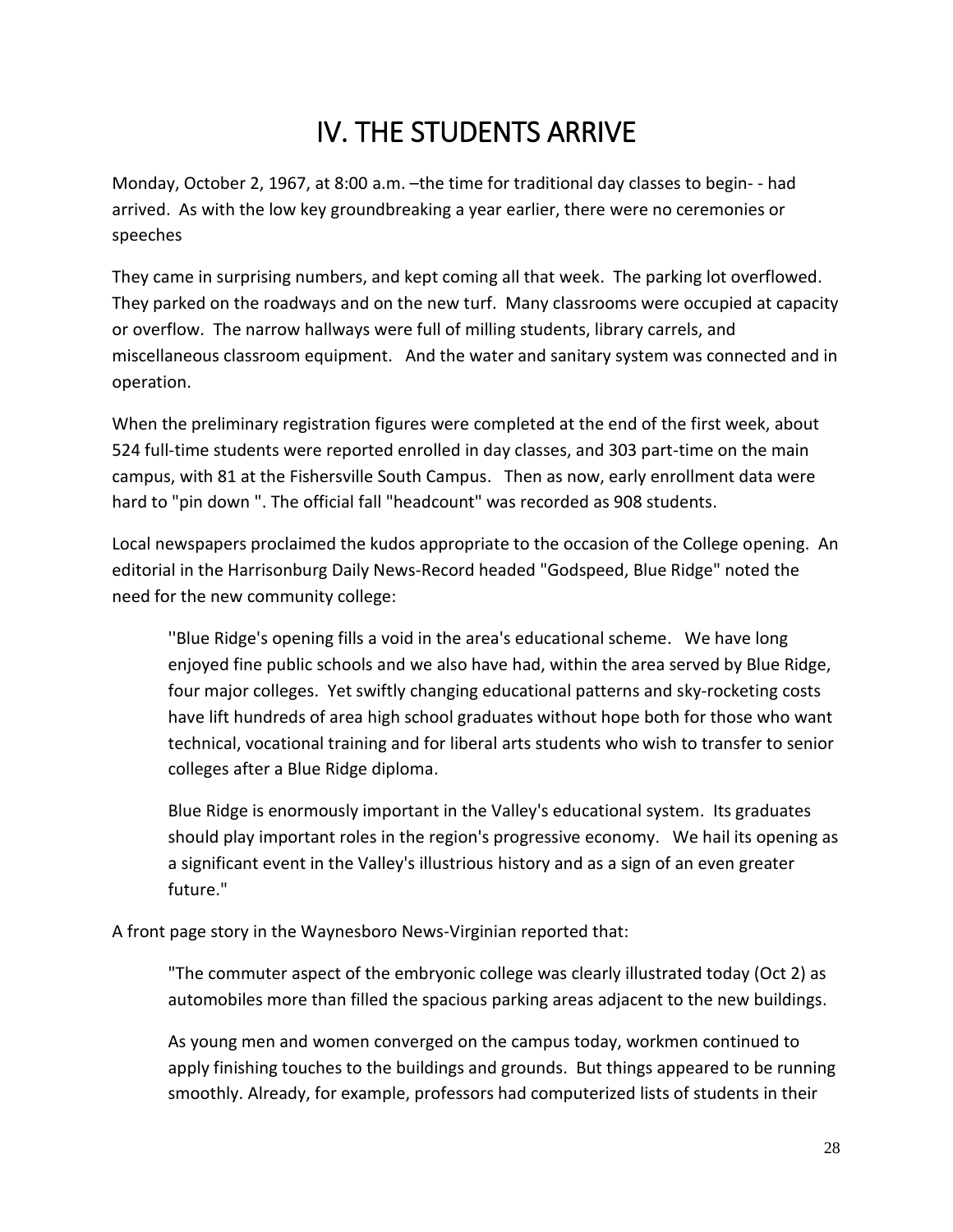classes."

In the News-Virginian's ''The Old Armchair" column, Louis Spilman commented:

"Dr. Montgomery has skillfully and patiently guided the 'college-on-the-drawing-board to a well-oiled operation. Initiating a new college is a complex and demanding task. Dr. Montgomery and his advisory board has seemingly taken it in stride. There have been obstacles that would discourage ordinary men, but not this group. Blue Ridge has emerged in magnificent fashion. "

The October 1 Staunton News Leader was equally congratulatory:

''Prospects for this area's Blue Ridge Community College as it opens its first session justify the conviction that this new institution is going to fill a demonstrated need now, and that it will continue over the years ahead to make a solid contribution to higher education in Virginia. That a need for the college existed has been demonstrated by its enrollment of high school graduates eager to further their education, and by the satisfaction of local industrialists in the promise that a good proportion of the graduates will be trained in the skills they require."

The College Board met on October 11 and directed Montgomery to seek bids on a parking lot expansion. The contractor, Tri-City Paving Company, laid a base that served through the 1967- 68 winter and surface paving was finished in the spring.

The press for faculty office space resulted in the acquisition of a converted mobile home to be located east of the main (D and E) classroom buildings. The English faculty and bookstore were housed there for the next two years.

The most crucial shortage of space was in the library which occupied about 1,100 square feet in a large classroom (now D100 and D100A) with seating for only 25 students. The learning laboratory was confined in a small classroom. There was no planned area for indoor physical education activity. The student "lounge" was a single room of about 1,600 square feet (now the nursing lab) providing food and drink vending machines with seating capacity for about 60 persons. Facing this situation, the College Board was pressing for additional buildings within three months after opening.

An Open House observance was successfully conducted on Saturday, November 11, 1967, with College Board members, administrators, and faculty members present to greet and escort the visitors. An estimated 1,000 persons toured the new campus that day.

The new State Board for Community Colleges had asked the original Shenandoah Technical College Board to continue to serve as the local Community College Board from July 1966 to fall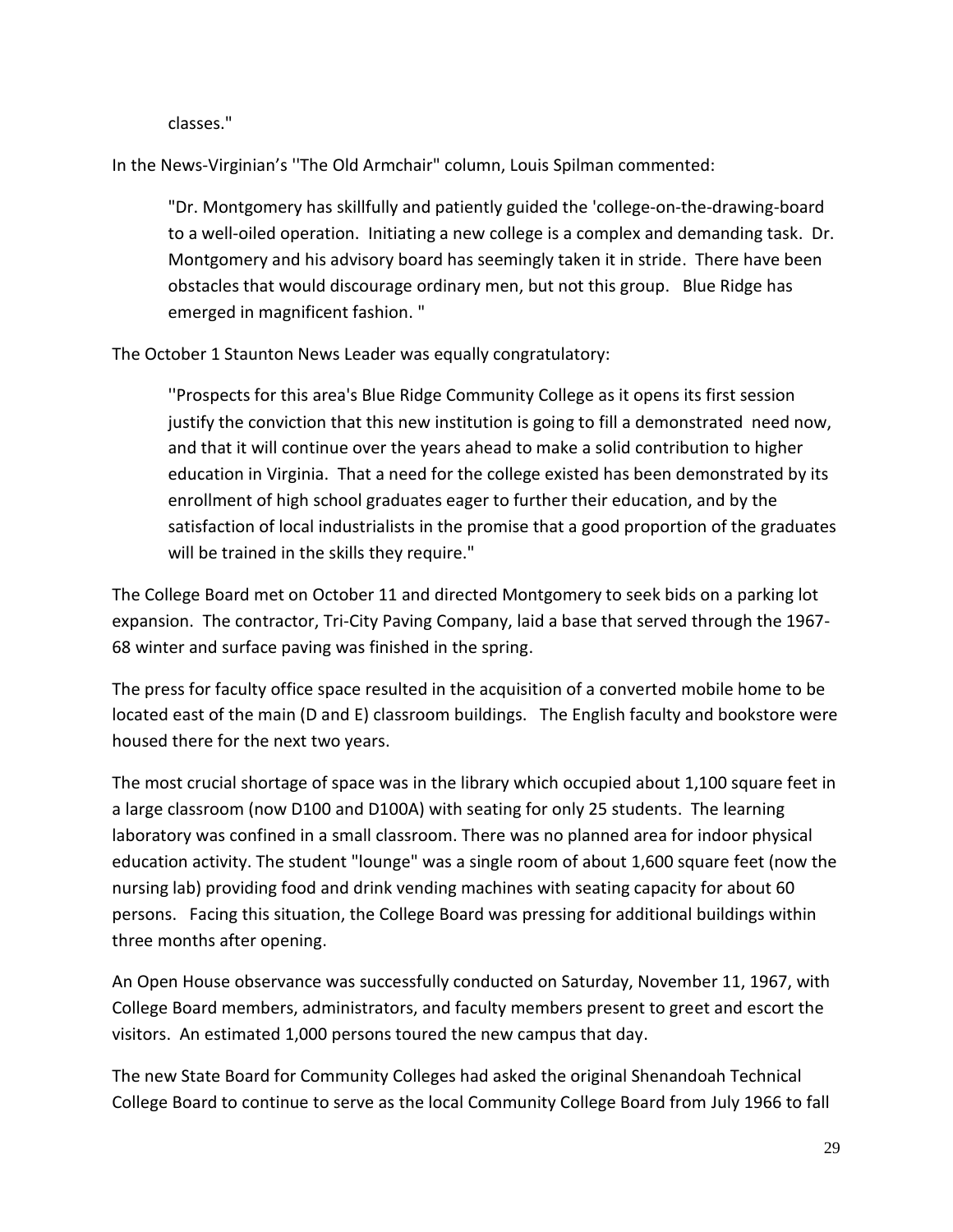1967 until new policies and procedures could be established. The new State Board policies prohibited elected public officials from serving on the local Community College Board. Consequently, City Councilmen Summers of Staunton and Cooper of Waynesboro, along with County Supervisors Lam of Rockingham and Early of Augusta were replaced on the College Board by Fred T. Prufer of Staunton, Thomas L. Lyall of Waynesboro, Edward S. Long, Jr. of Rockingham, and P. W. Moore of Augusta.

On the resignation of Eckman from the College Board in December, 1967, Waynesboro appointed Louis Rader, Vice- President and General Manager of the Industrial Process Control Division of General Electric Company.

With the implementation of new State Board policies, funding of the Community Colleges became more favorable to the local participating governmental bodies. Henceforth, the state would be responsible for the cost of construction and operation. The site acquisition and development and a minor pardon of architectural and engineering fees would be the principal expenses for the localities. The localities would also be expected to support certain community services and projects of local choice not approved for state funding.

As the operation of the College settled down from the stress of construction and opening, the remainder of Montgomery's tenure was as productive, if not quite as eventful, as the hectic days of 1966-67.

The 1968 year saw the first visit of a committee from the Southern Association of Colleges & Schools (SACS) as a further step toward full accreditation. The College Board moved ahead with plans for campus expansion by engaging Marcellus Wright to prepare a campus master site plan, and agreeing to continue with the "prototype" building concept. The Board agreed to a combination library and student center building as its first priority for new construction.

Some program changes were deemed in order and were addressed. A two-year program in Marketing Technology was approved for 1968-69. As experience in judging student interest and employer needs progressed, many modifications were to be made in curriculum offerings; only major changes will be noted in this work from this point forward.

Diplomas and Certificates were awarded to the 1968 graduates at South Campus. Since this marked the end of the first year for practically all freshman, no graduation exercises were held on the main campus.

In September, 1968, Lyman Van Winkle, Jr. succeeded Frye as Dean of Student Services; John S. Hudson was appointed Coordinator of Humanities and Schilling was designated Coordinator of Business Science and Engineering Technology Divisions. The instructional services were under the direction of two full-time coordinators responsible to the Dean of Instruction.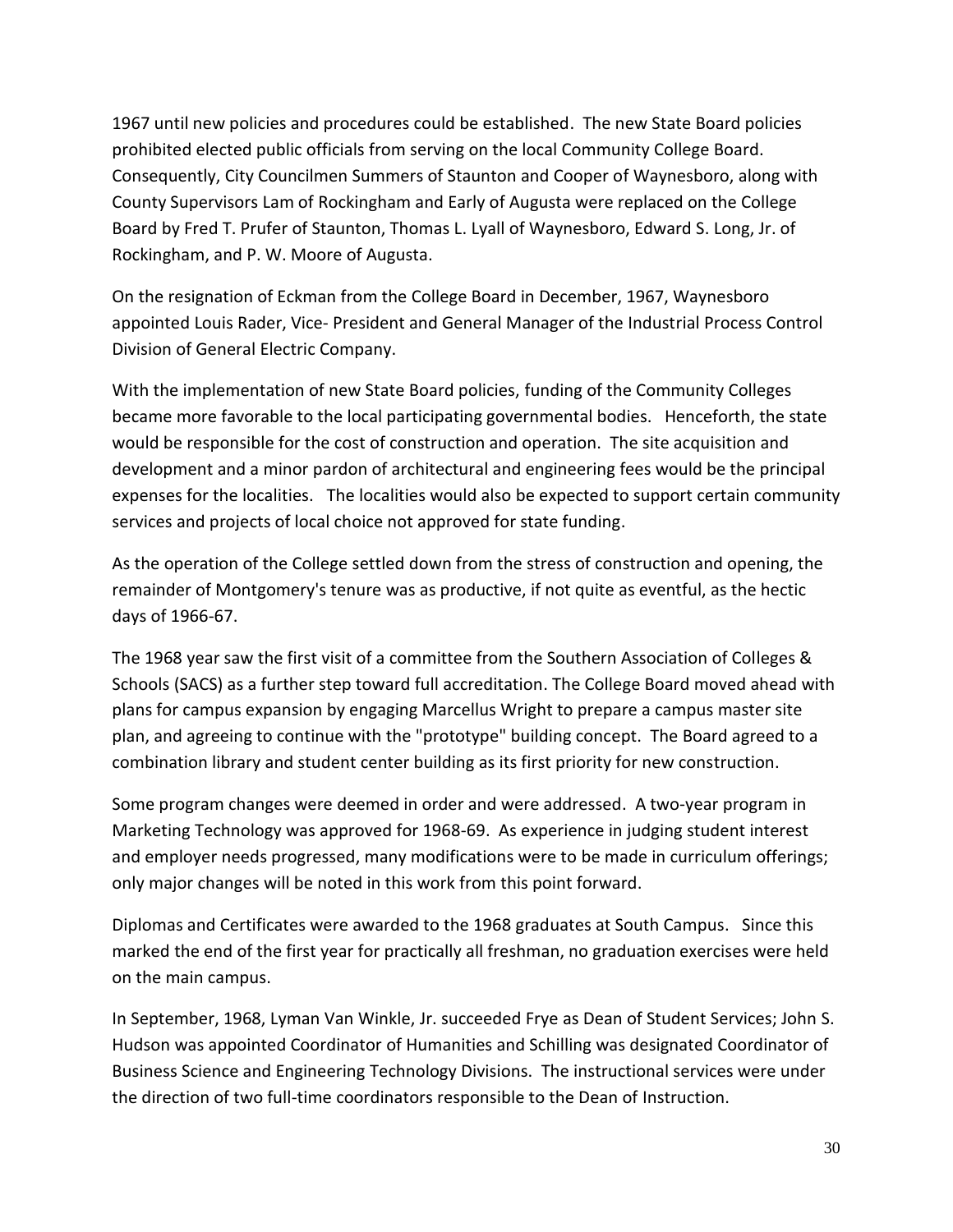Two important curriculum decisions were made in 1969. An AAS degree program in Police Science was approved for the 1969-70 year. The Data Processing Unit Records curriculum was to be phased out through the 1970-71 year, and a new AAS degree program in Data Processing Technology/Computer Programming was to be introduced in 1970. The latter program was not initially approved by the State Council of Higher Education, so the State Board for Community Colleges approved it as a diploma program.

In April, 1969, Hamel notified Montgomery that the State Board had recommended to the Governor and the General Assembly a capital outlay of \$1,300,000 for approximately 43,300 additional square feet of construction at Blue Ridge for the 1970-72 biennium. The project was to include:

"specialized occupational laboratories and shops to replace programs currently offered at Valley Vocational Technical School and to establish new occupational- technical programs. A permanent learning resources center including a library and the learning laboratory, a permanent student center including vending machines or snack area, student lounge, bookstore and student activity rooms"

Montgomery engaged Associated Consultants in Education, Inc. to prepare specifications for a long-range plan for educational and campus development. The plan was ready for local, State Board, and architects' review in April, 1969.

The College completed a "Status Study Report" for the Southern Association of Colleges and Schools, and a SACS evaluation committee visited the campus on May 11-14, 1969. This process would be a critical stage in assuring Blue Ridge's hopes of being accredited by SACS in the minimum time possible. The visiting committee's report was received by both Montgomery and Hamel in July, 1969.

Overall, the report was favorable and complimentary with regard to the College's personnel, programs, and management. To be expected, the committee was critical of the space shortage and recommended an immediate program of expansion in line with the capital outlay the College had requested and with which the committee was already acquainted.

In early 1969, the Board acquired an additional 4.1 acres from Clayborne Shreckhise to complete a straight property line on the south border of the Campus. This acquisition brought the campus to its current 62 acres.

In June 1969, Blue Ridge held its first commencement exercises on the main campus, graduating its first associate degree candidates. U. S. Congressman and later Secretary of the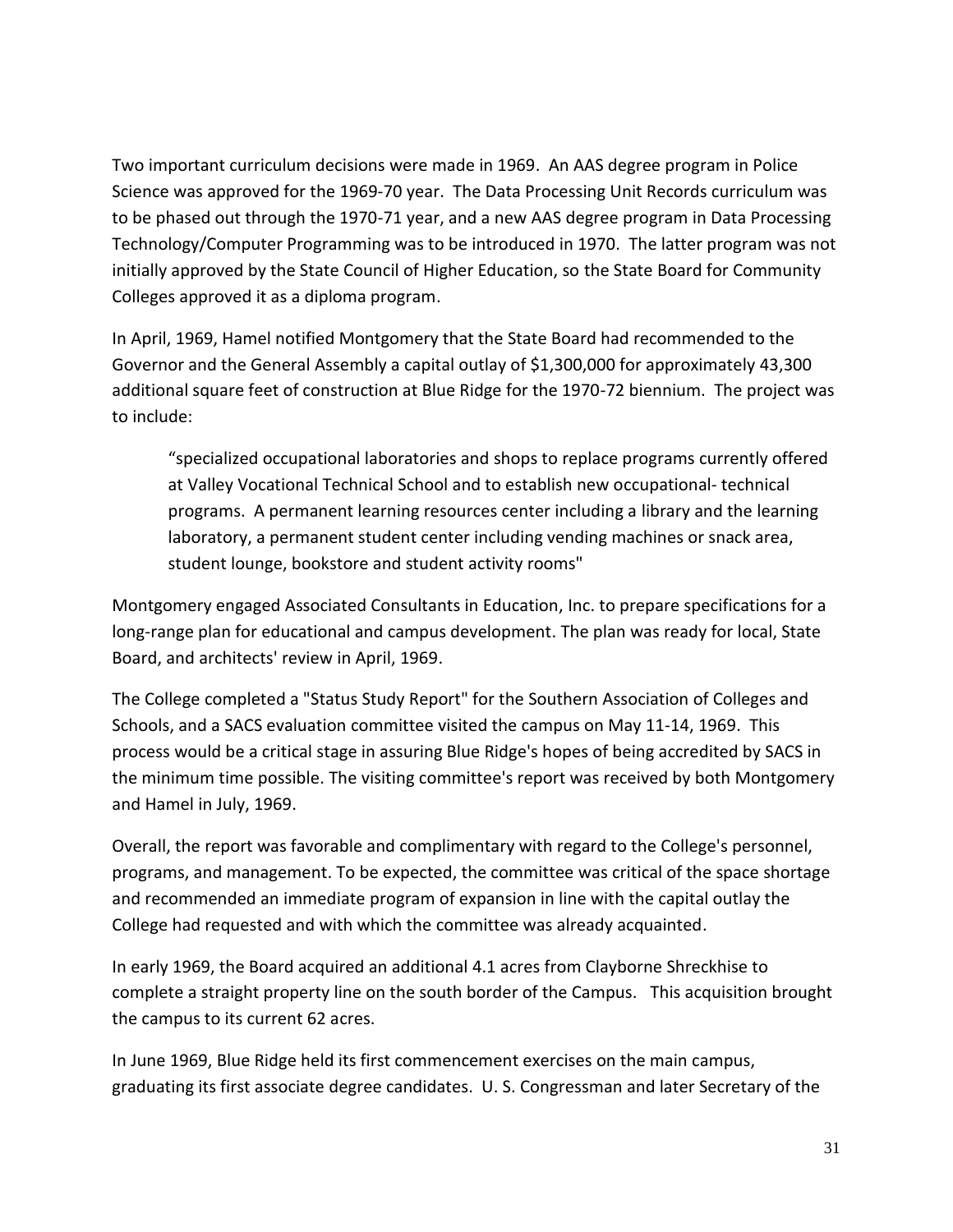Army John Marsh was the guest speaker. A total of 133 graduates received degrees, diplomas and certificates, including those awarded to South Campus graduates who came to the Main Campus to participate in the ceremony.

In the summer of 1969, Fred T. Prufer retired from the College Board and died shortly thereafter. He was succeeded by John Chiles, a Staunton dentist, and the first African-American to serve on the Blue Ridge Community College Board.

After three years of building and managing Blue Ridge, Montgomery was appointed to the presidency of the new Tidewater Community College. There he would begin the development of a multi-campus institution serving the people of Norfolk, Virginia Beach, Chesapeake, and Portsmouth.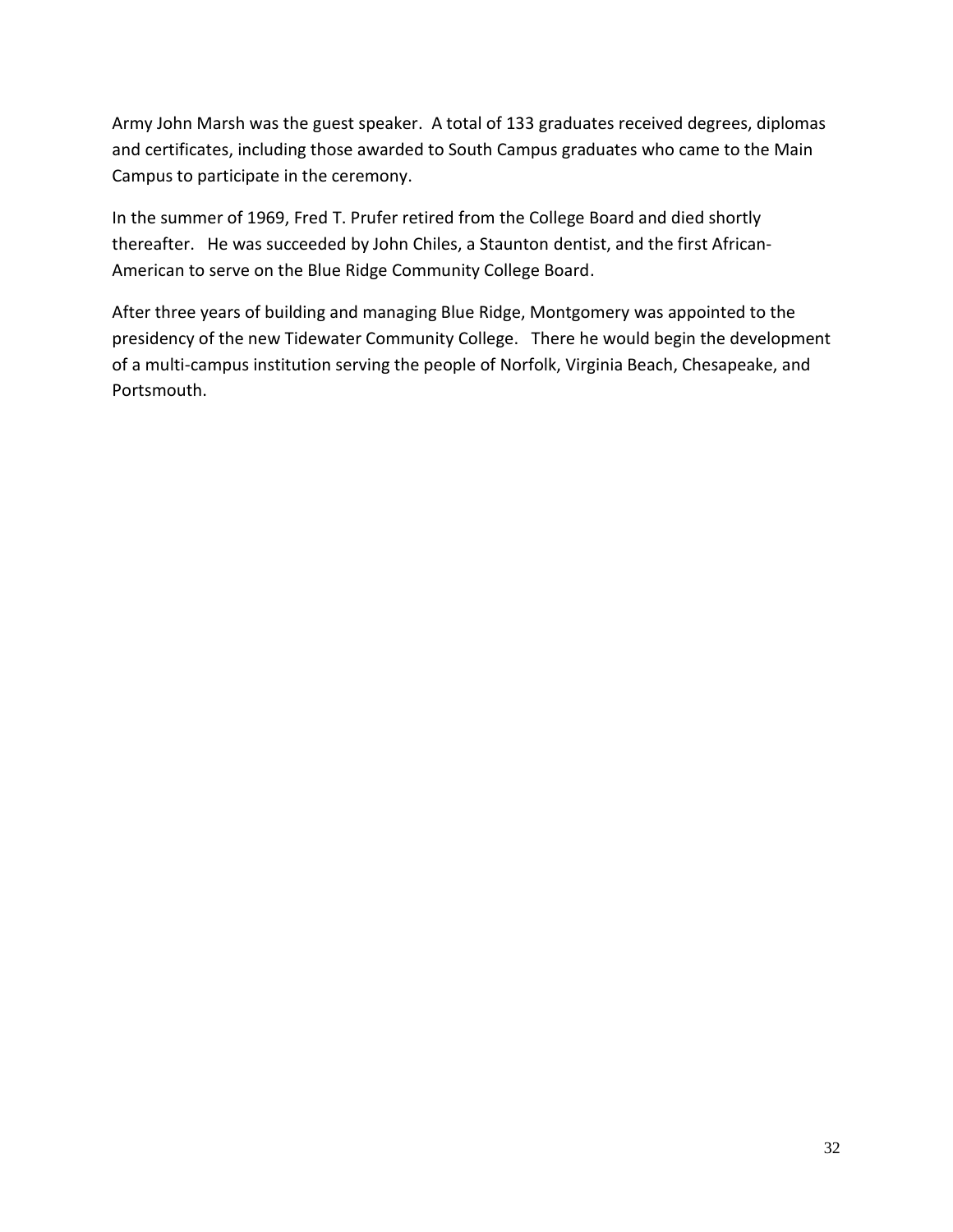### V. A TIME FOR NEW GROWTH

James A. Armstrong was appointed President of Blue Ridge effective September 22, 1969. He had been Dean of Harford Junior College (now Community College) at Bel Air Maryland from 1965 to 1969. He had been a member of the teaching faculty and a division chairman at the State University of New York Agricultural and Technical College at Delhi, N. Y. He earned his bachelor's degree at East Stroudsburg (Pa) State Teachers College, master's degree at SUNY, Albany, N. Y., and his doctorate from Teachers College, Columbia University.

Early in his tenure, Armstrong had the pleasant duty to report that Blue Ridge Community College was accredited by the Commission on Colleges of the Southern Association of Colleges and Schools to award the associate degree at its December, 1969, annual meeting.



Dr. James A. Armstrong

In Board matters, Galbraith succeeded Jones as Chairman. Edgar R Coiner, Vice-President and Manager, First and Merchants Bank, Waynesboro, succeeded Lyall.

An important step in curriculum development work was the establishment of 12 citizens' Curriculum committees with the aim of improving community, employer, and faculty effort in determining workplace needs in program design.

In compliance with VCCS policies, the College Board approved the recommendation for tenure for 21 administrative and teaching faculty members in early 1970. The tenure system was discontinued by the State Board in 1972 and a system of multiple year appointments was adopted in its place.

In other faculty matters, Schilling transferred to Lord Fairfax Community College in January, 1970, to a position similar to that he had held at Blue Ridge. The vacancy at Blue Ridge would be filled later that spring by Roland Macher. Other administrative staffing changes in 1970 were the promotion of Gary Zick, counselor, to succeed retiring Frances Suter as Coordinator of Admissions and Records, the appointment of Kenneth Bishop to succeed Eric Campbell as Coordinator of Library Services, and the appointment of J. Coulson Phillips to Director of Continuing Education.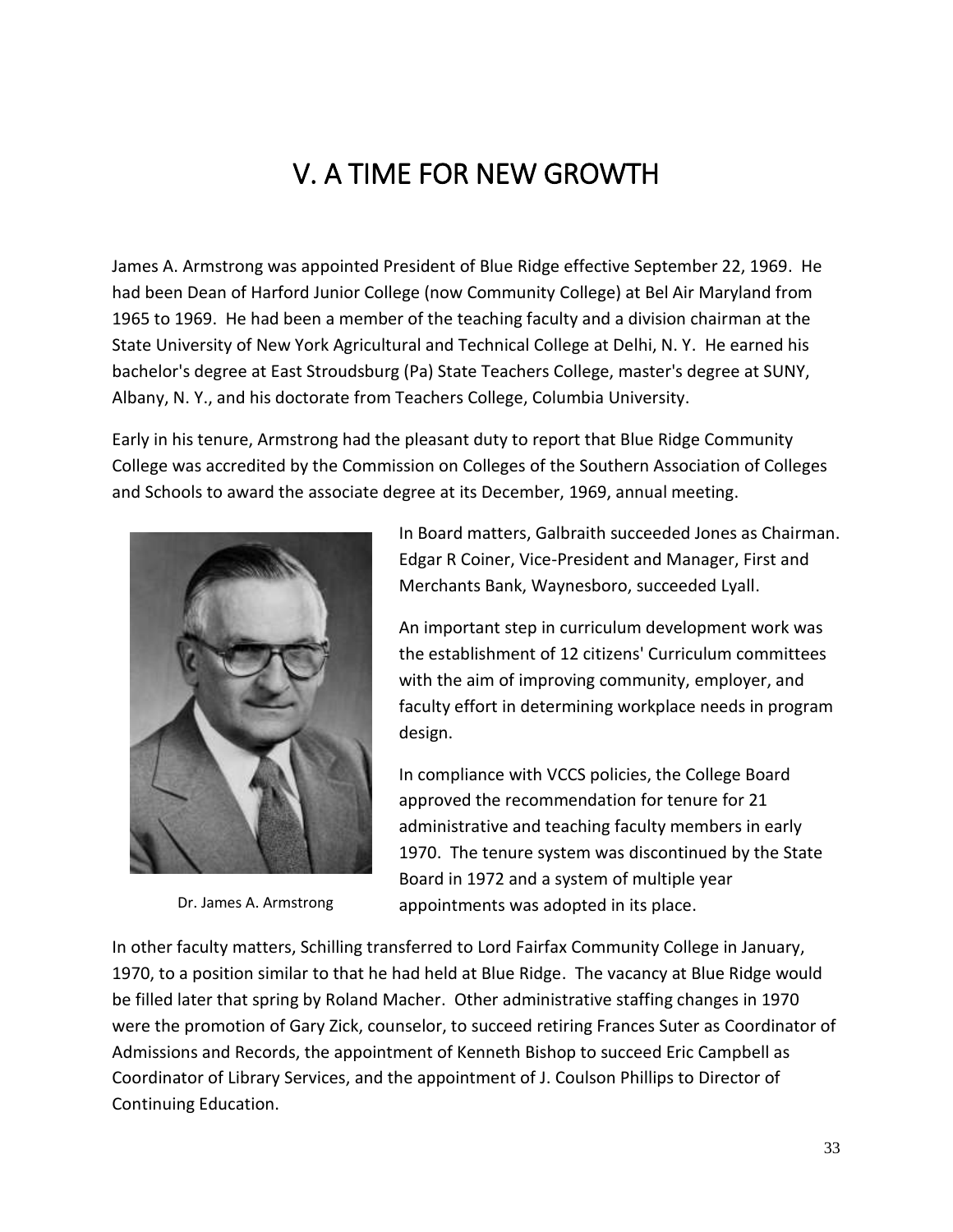The 1970 session of the Virginia General Assembly was unexpectedly tight- fisted with VCCS capital outlay requests. The \$1,300,000 requested for Blue Ridge was not appropriated. The disappointed College Board immediately pursued several alternative approaches for finding the critically needed library and instructional space. The Board proposed a smaller unit to be added to the prototype buildings to be located in line with A Building about east of E building. In looking for funds, the Board even considered solutions such as a combination of local loans, residual state construction funds, and projected operating fund savings on South Campus rental costs. There was also a proposal to enclose the patio area between A and D Buildings as an interim space for library expansion.

There was a serious effort to find a way to remove the Automotive, Machine Shop, and Cosmetology programs from the insufficient facilities at South Campus. The College staff scouted the Weyers Cave area without success in the search for temporary quarters nearer to the main campus. A decisive outcome of this problem was the agreement to phase out the Cosmetology program effective June, 1970.

Further, a mobile unit was located on the campus to provide more office and classroom space in 1970, and later, an additional two mobile units were added to house an accounting classroom, a business machines room, and learning laboratory space; these were removed from the campus in 1972-73 to accommodate construction activity.

After seriously considering a move to the old Augusta County firehouse on Greenville Avenue, temporary shop space was finally rented in the vacant Lawrence Transfer Company building in Staunton in early 1972.

At the same time a construction project at Valley Tech required abandoning the two buildings housing what was left of the Blue Ridge presence at South Campus. The Automotive and Machine Shop programs were moved to the Staunton site in the summer of 1972 and operated there until June 1974. The Blue Ridge South Campus was no more.

From 1968 to 1972 the instructional programs functioned under the direction of two full-time coordinators responsible to the Dean of Instruction. The actual assignment of leadership for disciplines or programs varied from year to year in an effort to balance the coordinator's responsibilities. In 1972, six instructional divisions were created, each having a designated chairman with part-time teaching duties. In 1973, the number of divisions and chairmen was reduced to five: Business and Secretarial, Roland Macher; Humanities, Louise Adams; Social and Behavioral Sciences, Michael Bunis; Mathematics and Sciences, Metro Lazorack; and Engineering/Industrial Programs, Jack Songer.

Good news came from the 1972 session of the Virginia General Assembly with the appropriation of \$2,001,778 for the construction of a library and student center, Business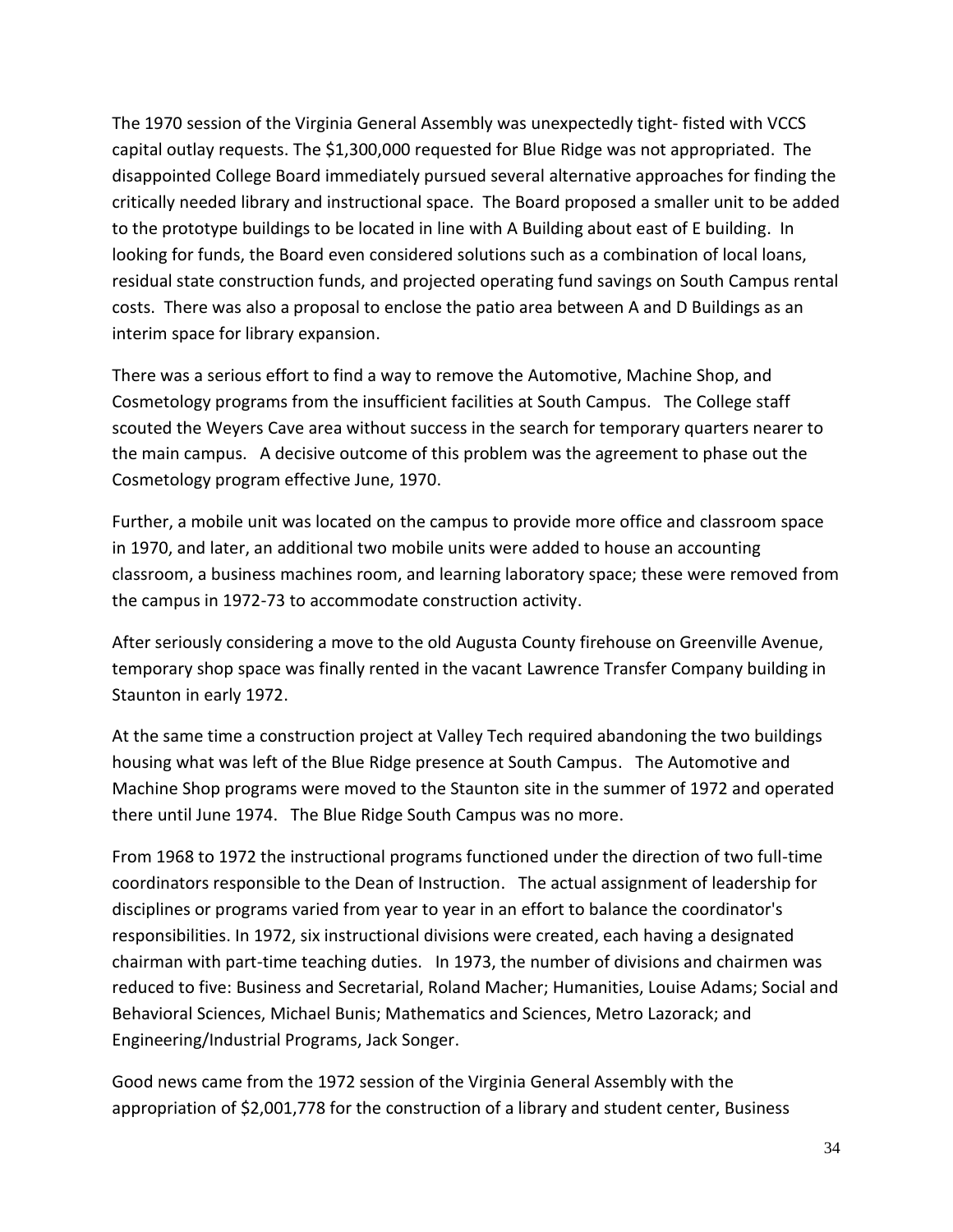Technology building, and Engineering and shop building.

The new project began in late 1972 with a separate contract to Echols Brothers of Staunton for grading and site preparation, including preparation for extending the north parking lot. The 1971 master site plan prepared by Marcellus Wright and Associates, Architects, first conceived the central "mall" approach existing in the campus plan today. The library- student center building was to break from the box like plan of the prototype layout, and was to dominate the "head" or south end of the "mall" (the existing west parking lot).

The new buildings, designed by D'Earcy Davis and Associates, Architects, of Harrisonburg, would more than double the original prototype space of 39,400 gross square feet (GSF). The library-student center (G) building would be 30,287 GSF with two stories, the engineering and shop (B) building 13,956 GSF, and business technology (F) building 12,420 GSF. In all, the total campus space would exceed 95,000 GSF. The F and G buildings were built and used essentially as planned; the B building was slightly modified and equipped to house the new Animal Technology program and the automotive shops. The space intended for Machine Shop would house instead a Diesel Mechanics program when the building was completed in 1974, since the Machine Shop program was terminated because of low enrollment.

The "phase II" building construction project bids were opened in December, 1972, with Nielsen Construction Company the successful bidder at \$1,302,650. The remainder of the appropriation was for equipment and renovation. Work was underway early in 1973. After some delays by bad weather, labor shortages, and late materials deliveries, the construction was completed in the summer of 1974 in time for occupation by the faculty and staff before the fall term began. BRCC faculty members Brian Delaney and Michael Bunis found summer employment on the project.

Although the rise of the new buildings was the center of attention, some other noteworthy events occurred during that period. Two new AAS degree programs, Mental Health Technology and Animal Science, were launched in 1971-72. The Animal Science curriculum comprised two options, Animal Husbandry and Animal Technology (now Veterinary Technology). The appointment of William Allison, a veterinarian, started the Animal Technology program on a full- time basis. Allison moved the program from makeshift quarters in the A building to new laboratory facilities he had specified and designed in the B building, which had been originally intended to house facilities for the Engineering program. The second-year of the Engineering program had by 1973 been discontinued for lack of enrollment.

The opening of the new buildings was observed with a dedication ceremony on October 16, 1974. Governor Godwin accepted an invitation to be the principal speaker, but he was taken ill and sent State Secretary of Administration Maurice Rowe in his place. The event was attended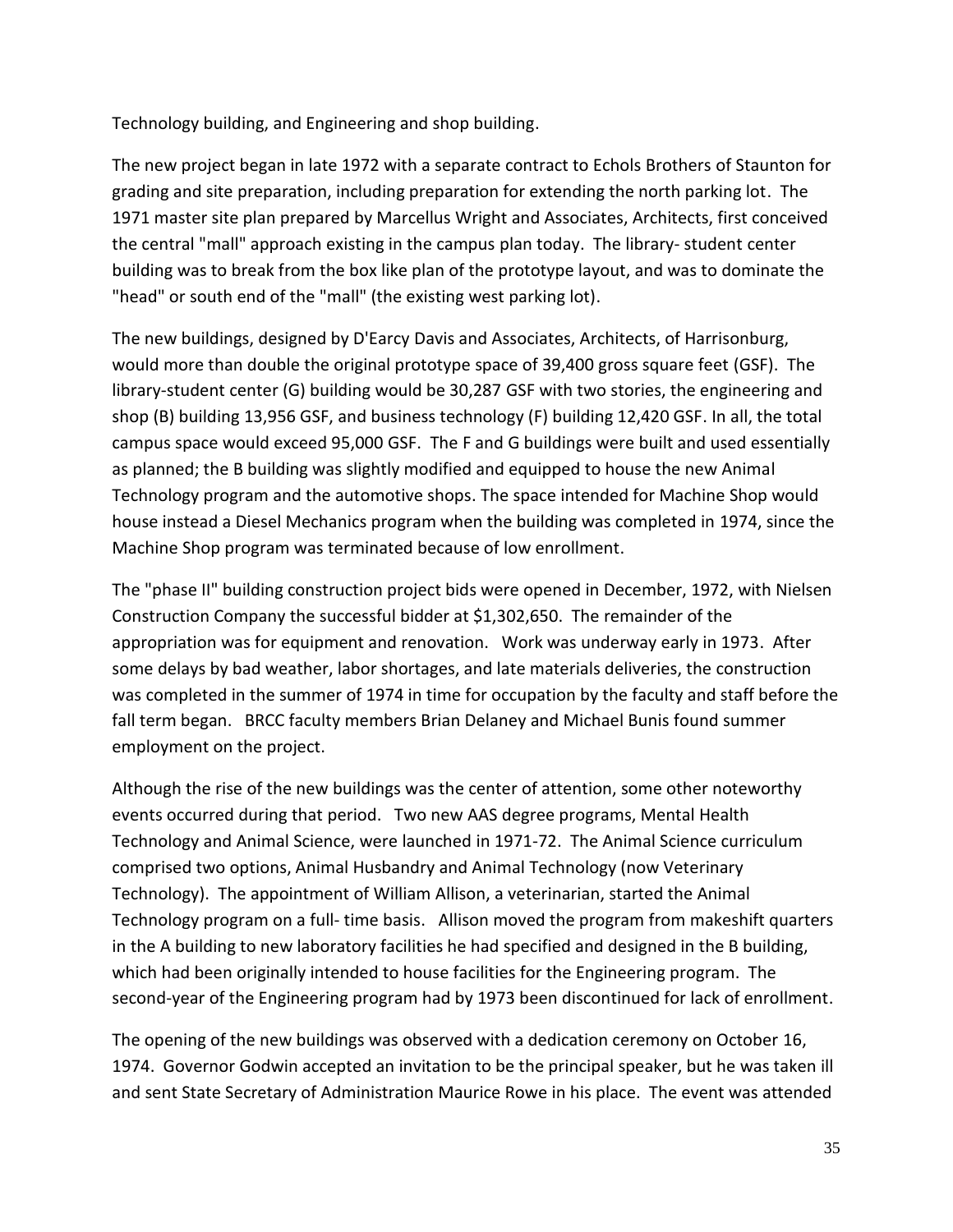by many local government officials, prominent educators, industrialists, area political leaders, College faculty and staff, student representatives, and College Board members.

As a follow-up to the 1969 accreditation by the Southern Association for Colleges and Schools, the first BRCC institutional self-study program was begun in 1971 and completed in 1973 with a SACS visiting committee on campus in May, 1973. The Blue Ridge membership was reaffirmed and accreditation was extended for ten years. Again Blue Ridge's mission, organization, resources, personnel, and programs were favorably reviewed, and the visiting committee witnessed the process of campus growth first hand.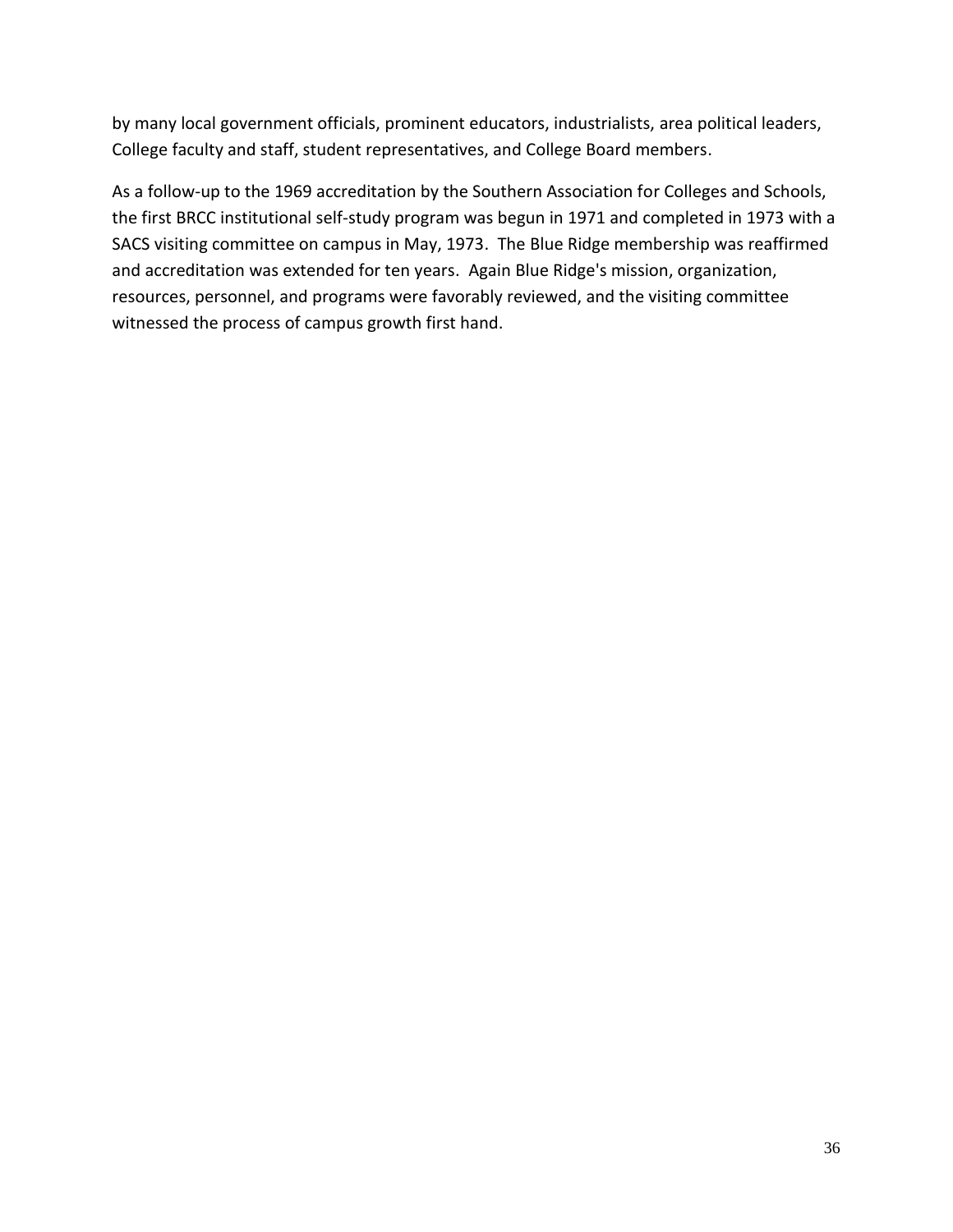# VI. THE MIDDLE YEARS

As the Phase II construction project was completed at Blue Ridge, and as the establishment of new community colleges were completed by 1973, the halcyon days of public largesse for the VCCS were apparently past. The climate for support for the higher education boom in the Commonwealth was described in the Virginia Plan for Higher Education 1974 by the State Council for Higher Education in Virginia (SCHEV):

"The future development of Virginia's institutions of higher education must be viewed within the context of state and national population statistics, college attendance rates; economic pressures, and increased uneasiness with the idea that college is necessarily the pathway to a better livelihood. Viewed within this context it is apparent that higher education in Virginia and across the nation has entered into a period which is, compared to the past 25 years, one of consolidation with relatively modest and very cautious growth."

The prediction was generally on the mark as far as Virginia and the nation were concerned. The community colleges, including Blue Ridge, experienced overall rapid enrollment increases until the 1975-76 year, when growth slowed significantly and even declined from 1981-82 to 1984-85. Full- time equivalent student enrollment decreased as full-time students declined in numbers in proportion to part time. This phenomenon decreased state general fund operating appropriations and reduced revenue from tuition, which, as could be anticipated, resulted in tuition rate increases. From an annual full-time tuition of \$135 in 1967, the charge to students had increased to \$765.00 by 1986.

As a consequence of increased student costs, Blue Ridge officials have striven to find new and more abundant sources of student financial aid. Increased support from federal and state sources, along with growing private commitments, have eased but not solved the problem of financial accessibility for many students. But regardless of the conservative posture of SCHEV, Blue Ridge and the VCCS have continued to grow overall, and at times exceeded the national growth rate for community colleges during the so-called leveling-off period from 1975 to 1985.

The College Board was pleased to see the return of two of its original members who ended their City Council duties and were again eligible for College Board service. Cooper served on the Board from 1971 to 1980, and Summers served from 1975 to 1979; both men served as chairman during their tenures on the Blue Ridge Board. Others serving as chairman during the first 25 years of the College's operation were Malcolm Jones Sr., W. Jackson Galbraith, W. K. Monger, Edward S. Long, Jr., George A. Heitz, James A. Bundy V., John F. Miller, Jr., Elizabeth Lindsey, Harold C. Cook, John .J Myers, Jr., and W. Price Lineweaver. Other citizens who have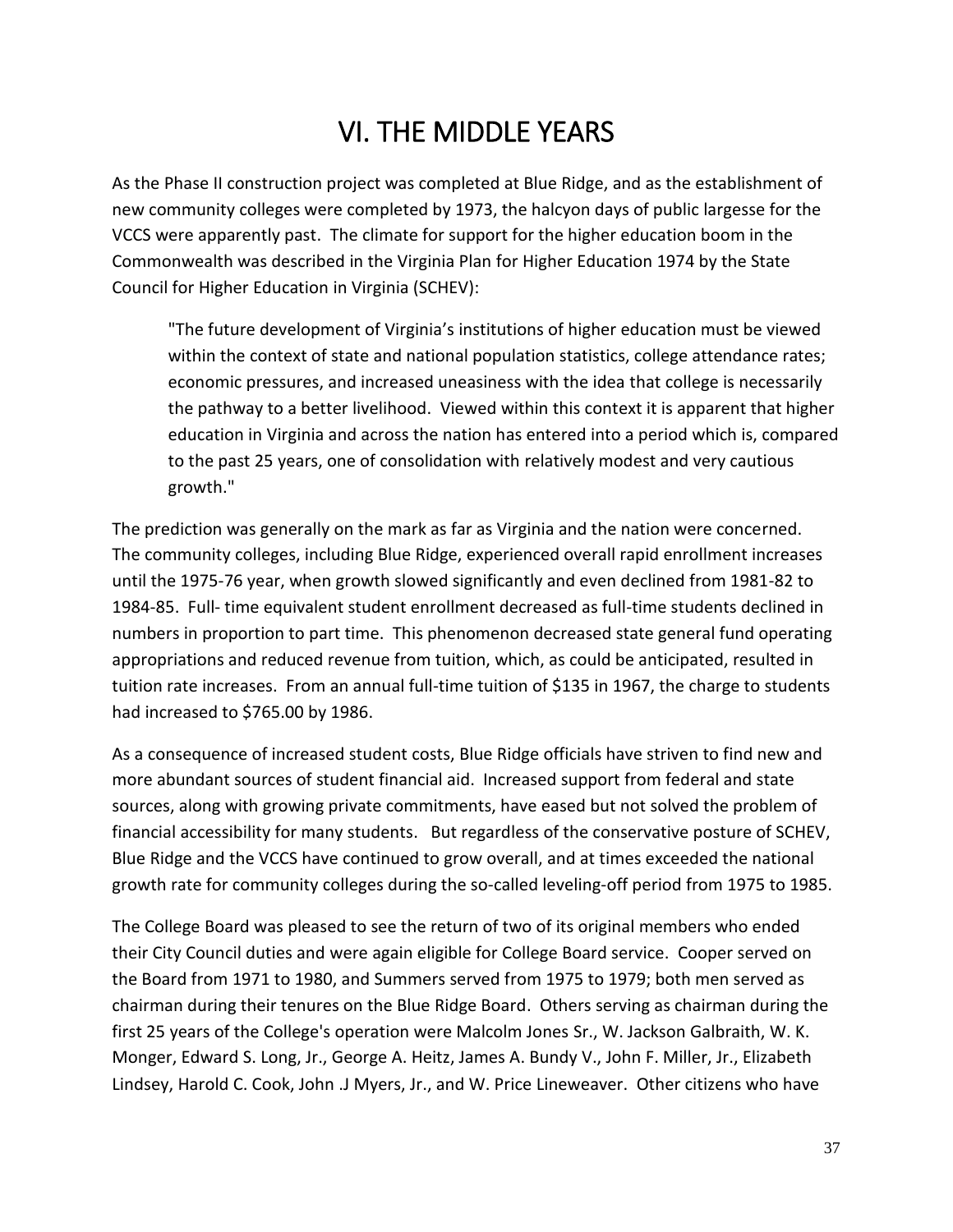served on the Blue Ridge Board are acknowledged elsewhere in this work.

Chiefly through the interest and effort of Coulson Phillips, Director of Continuing Education, the College in 1974 established a program of ROTC instruction on the Blue Ridge Campus in a cooperative arrangement with Virginia Military Institute. Army personnel reductions caused the VMI arrangement to be discontinued in 1982, but Blue Ridge students could continue to participate in ROTC on the James Madison University Campus.

One of the more publicized community service activities of BRCC was its cooperation in the establishment of the Regional Police Academy which was founded in 1971 and housed at the College. It evolved into the Central Shenandoah Criminal Justice Training Center in 1974 under the joint sponsorship of 24 law enforcement agencies across five regional planning districts. The CSCJC was under the full-time direction of Walter E. Brown from 1974-76. It outgrew its BRCC space in 1977 and moved to its own permanent quarters in Waynesboro.

Even as the new buildings were being occupied in 1974, it was evident that more space was needed if the College were to continue growing. The Animal Technology program required housing for both large and small animals. A small animal house with temporary cover and runs was constructed as an attachment to B building, and served minimum requirements for several years. In 1974 the College Board approved the concept of an animal study facility - a specialized barn and treatment center -and authorized the President to proceed with the project.

Lack of money was again the problem. With support of the local animal industry and cognizant approving agencies in Richmond, the 1978 session of the General Assembly appropriated \$144,095 for the project. Designed by Dwight Miller, Architect, of Harrisonburg, the building was built by Adorn Inc. and was completed in 1980. The need for a proper facility for small animals persisted, however, and the request for further funds continued. An appropriation of \$83,000 in 1984 was realized, but it proved to be inadequate for construction of a suitable facility. After two redesigns and bid rejections, the appropriation was increased and the present small animal house was completed in 1987.

As part of a continuing effort to further college-industry cooperation, the College employed Henry Tulloch as a special Assistant to the President during the 1977-78 year for the task of completing a study of Blue Ridge's graduates in the workforce and how they were regarded by employers. Results of the project indicated that, overall, BRCC graduates were well received and that employers were ready to share information on the personnel needs of business and industry.

Dean of Instruction, John S. Hudson, retired in 1979 and Frances Turnage was promoted to succeed him. Hudson had served the College as Division Coordinator from 196&-71, and as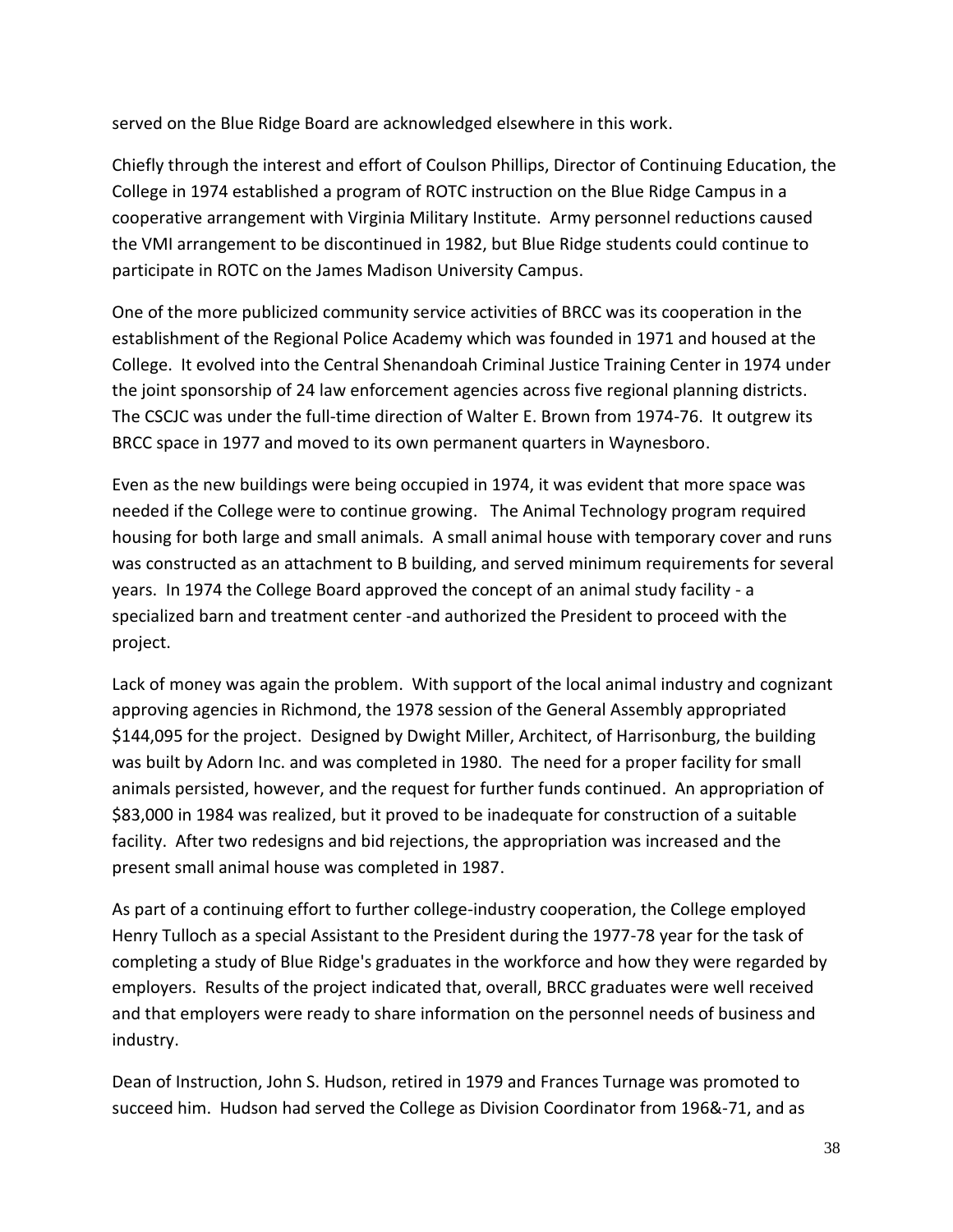Dean since 1971. Turnage had served since 1967 as Director of the Learning Laboratory, Division Coordinator, and Director of Educational Development.

Turnage, as Dean, took leadership for the establishment of an associate degree nursing program In addition, he obtained the interest and support of the R. R. Donnelley and Sons Company, and other local printers, in establishing the AAS degree program in Graphic Arts/Printing Technology, introduced in 1981 and phased out in 1984.

The AAS degree nursing program, after thorough planning and several delays, was introduced in 1984 in cooperation with the established program at Germanna Community College. The program admitted graduates of the licensed Practical Nurse (LPN) programs at Valley Vocational Technical Center and Massanutten Vocational Technical Center with the requirement for at least one year's successful employment as an LPN. On completion of the one-year program at Blue Ridge qualified graduates earned the AAS degree and were eligible to sit for the state R.N. examination.

In 1979, Dana Hamel, VCCS Chancellor, was succeeded by Richard Ernst as interim Chancellor, who, in turn was succeeded by James Hinson as Chancellor in 1980. Hamel had guided and championed the development of the technical colleges during 1964-66, and the system of 23 Community Colleges from 1966 to 1979. His stewardship in creating these 23 institutions with 34 campuses in less than 10 years is a success story worthy of note in the history of the American community college movement.

Beginning in the late 1970's there was slow but sure progress in the College data processing system from batch processing to interactive terminals and microcomputers for both instructional and administrative use. Elvin Fawley and Scott Langhorst assisted in developing an interactive campus system for registration, student records, and other student personnel applications. By 1982, word processing computers and 18 new interactive terminals had been installed to bring classroom technology up to the standards then required for effective instruction In the Engineering Technology programs, a Computer Assisted Drafting and Design (CADD) system was acquired in 1984.

Highland County became the sixth regional sponsoring locality in 1982. The county had been a part of the Dabney S. Lancaster Community College region, but the people of Highland County had traditionally nurtured closer ties to the Staunton-Augusta area and requested the change in their support for and participation in the community college regional system. Because of its smaller population, the county share in local College expenses was reduced proportionately and it was agreed that Highland would be represented by one College Board member. Austin Shepherd represented Highland County on the Blue Ridge Board until 1988.

The College underwent another SACS institutional self-study in 1982-84, and, as expected, it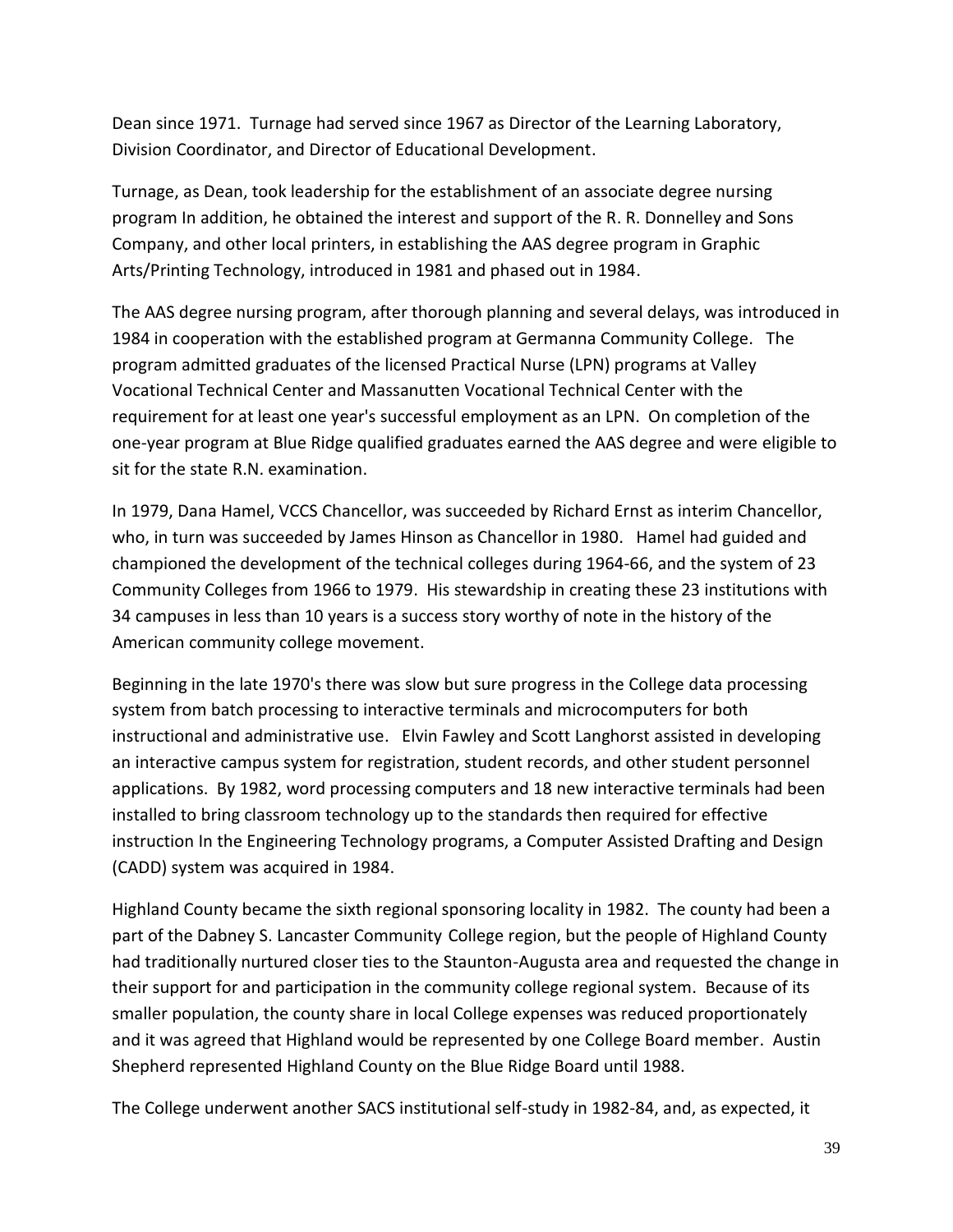was accredited by the Commission on Colleges of the Southern Association of Colleges and Schools to award the associate degree.

During the 1984-85 year, Craig Wiedemann, BRCC Director of Continuing Education, organized the Center for Human Resource Development in cooperation with local business and industry with a 10 member board composed of managers of local production and service organizations.

The 1984-85 President's Annual Report noted that the Center played an "active role in the increased number of organizations utilizing the College for on-site and tailored programs" and predicted that "with proper nurturing the Center can play a vital role in insuring that the College is visible and responsive to the needs of business and industry in the Valley" That year, the Continuing Education office increased the number of off campus sites, with new services offered in Elkton, Waynesboro, and Highland County.

In 1985, the College completed the organization and approval of the Blue Ridge Community College Educational Foundation, Inc., an autonomous, non-profit corporate body committed to seeking funds and allocating them to activities for the advancement of the College and its students. The foundation was intended primarily to provide student loans and scholarships and to support other worthy projects such as faculty grants and equipment acquisition.

In early 1985, Armstrong announced his intent to retire and did so effective July 1, 1985. He had served as President of Blue Ridge for 16 years. He continues his residence in Staunton.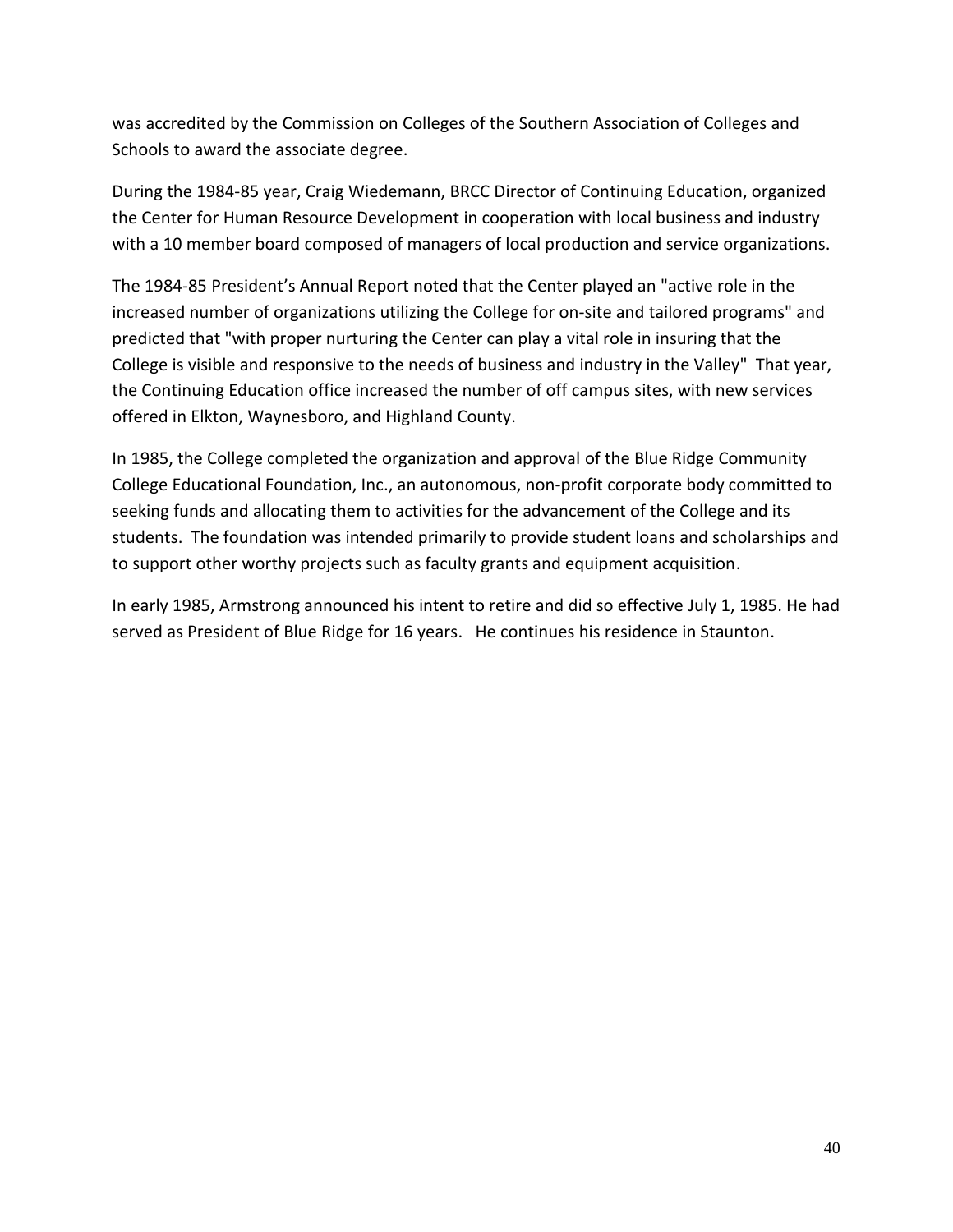### VII. NEW LEADERSHIP AND OUTREACH

James C. Sears was appointed as the third President of Blue Ridge July 1, 1985. Sears had been Provost of the Portsmouth Campus of Tidewater Community College from 1981 to 1985. Prior to that he served in several administrative positions at Tidewater, including Dean of Instruction and Student Services. He had also served at Virginia Highlands Community College and Virginia Western Community College. He earned his baccalaureate degree from Roanoke College, and his masters and doctorate from the University of Virginia.



Dr. James C. Sears

Sears made a number of changes and innovations during his four year presidential tenure. "It was time," he said in his 1985-86 annual report, "to seek new linkages and partnerships as old assumptions, stereo-types, and former thinking patterns gave way to new ideas and opportunities."

He established a Blue Ridge Center in Waynesboro which opened in the winter quarter of 1985- 86 with Malcolm Livick as Director. In Sears' first semester as President, Blue Ridge recovered from a two-year decline in enrollment with a 15% increase. Two thousand three hundred and seventy-four students enrolled in fall 1985.

Sears was successful in obtaining an appropriation of \$155,100 in 1986 for the completion of the small animal facility, \$49,400 for a storage building, and \$50,000 for parking lot improvements He also raised \$50,000 in local funds for the construction of four tennis courts. In a significant administrative reorganization, two full-time academic division chairmen replaced the five division designation established in 1973. Mrs. Pamela Driscoll was appointed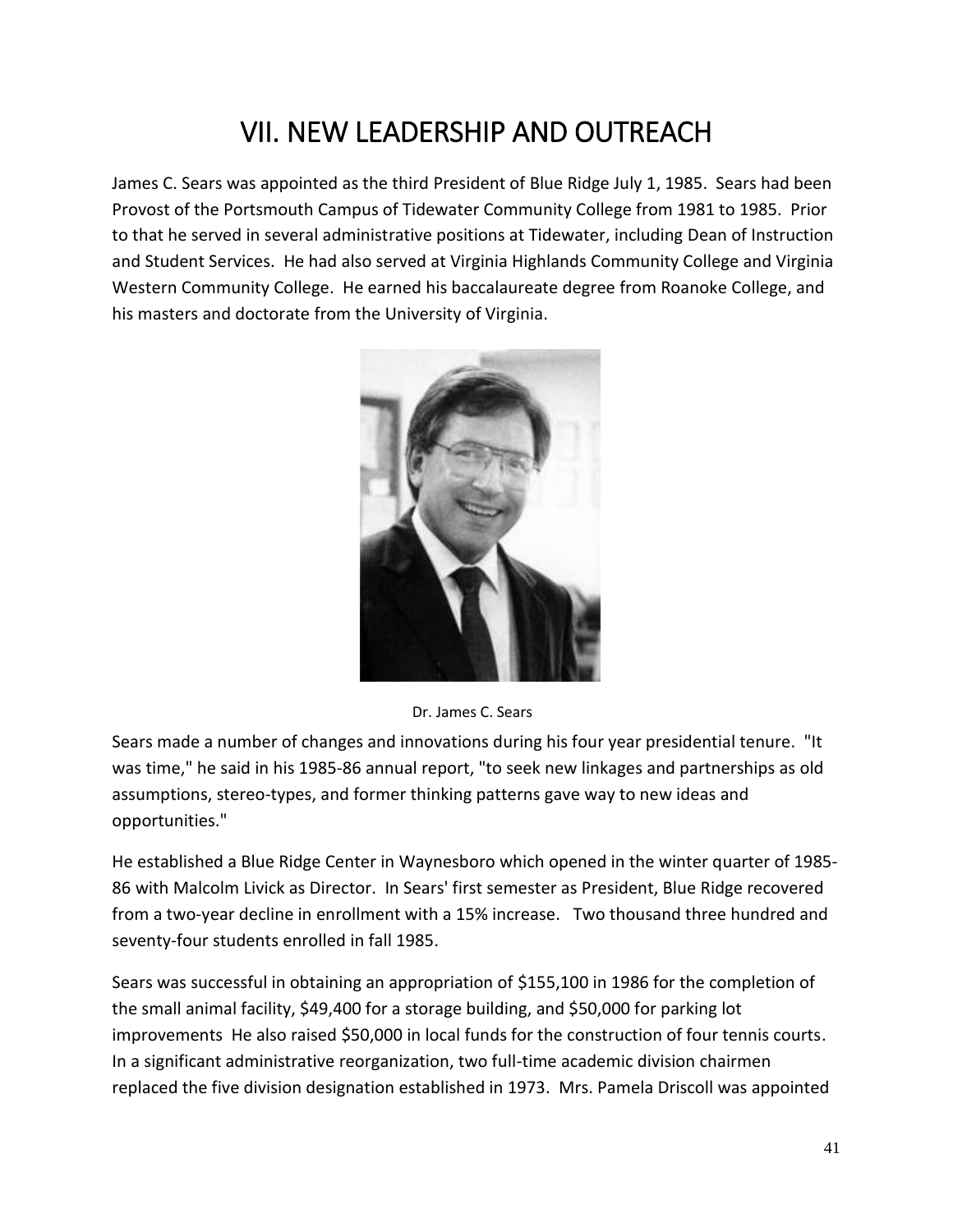as Dean of Financial and Administrative Services; the first female to hold that title in the Virginia Community College System. This new position brought data processing and administrative services together. Douglas Pence retired in 1986 after nearly 20 years of service as Business Manager. Two new positions were created in Student Services: Director of Student Services, and Coordinator of Recruitment and Retention.

Dean Turnage resigned in 1986 to accept an appointment as President of Germanna Community College. Metro Lazorack succeeded him as Dean of Instruction and Student Services.

A major campus-wide and system-wide project in the conversion of the college academic calendar from a quarter system to a semester system was begun in 1987 and completed in 1988.

Sears' commitment to greater outreach and increased college/industry cooperation resulted in the expansion of the Center for Business and Human Resource Development.

The success of the Center for Business and Human Resource Development under the direction of Janice Moyers resulted in a rapid expansion of programs designed for client organizations including special training programs for production, supervisory, and management personnel. A series of American Management Association seminars was especially well received.

Several important campus improvements began during the 1987-88 year and were completed over the next three years. Funding in the amount of \$700,000 was received for: replacement of an outdated boiler, new roofs on four buildings, laboratory ventilation improvements, new parking lot lighting, structural and restroom repairs, and cooling tower modifications. The General Assembly appropriated \$100,000 per year for three year for new instructional equipment, a large portion of which was used to purchase computers for instruction and administrative use. In addition, eight grants totaling \$250,000 were received from various sources for program innovation and development.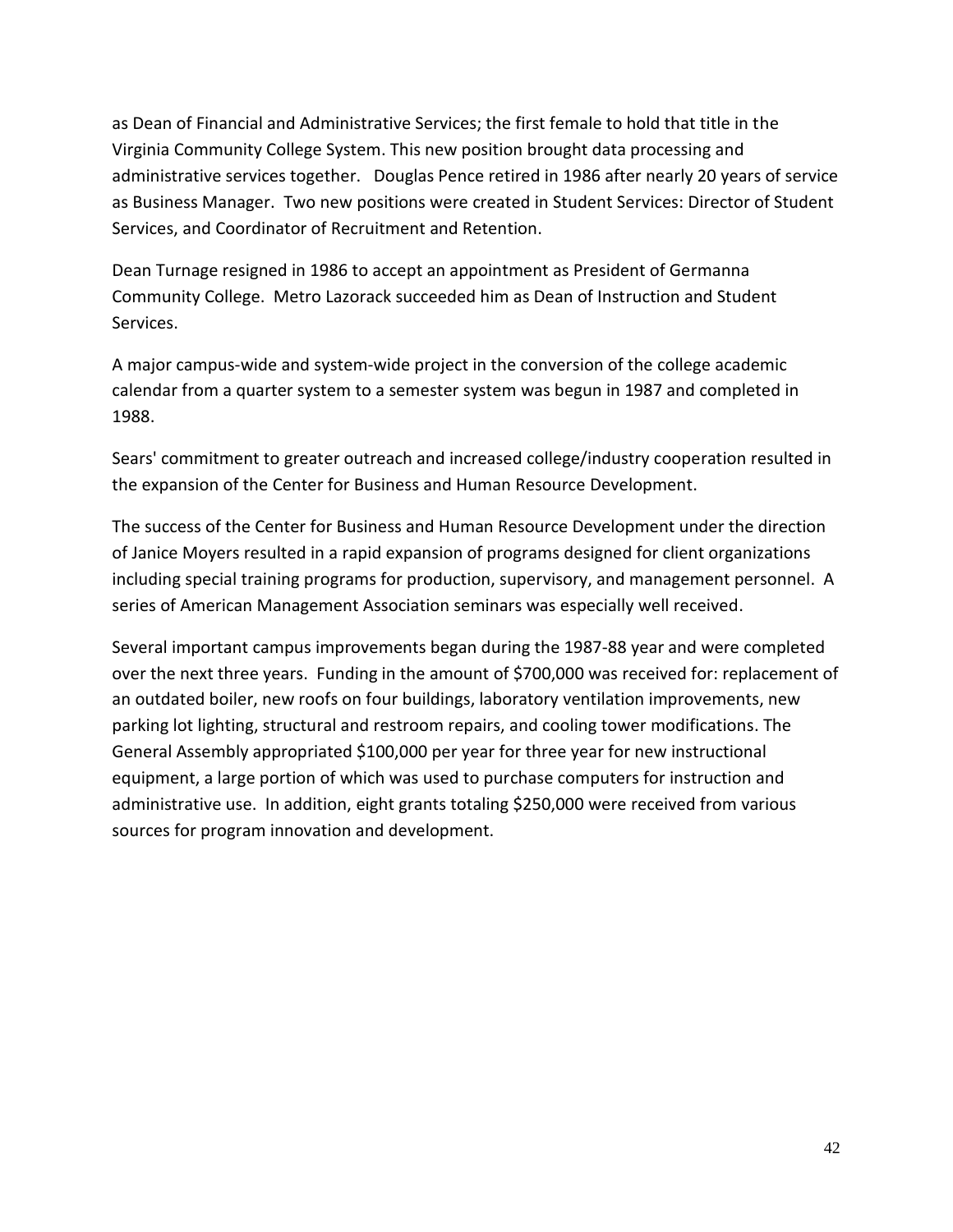## VIII. A BRIDGE TO TOMORROW

James R. Perkins accepted the office of President of Blue Ridge on July I, 1989, and was inaugurated on October 19, 1989. Prior to coming to Blue Ridge, he was Dean of Instruction at Piedmont Virginia Community College (PVCC) from 1987 to 1989. He had earlier served as Division Chairman of Natural Sciences and Engineering Technologies at PVCC. A native of upstate New York, he began his college teaching career at Genesee Community College in Batavia, N. Y. He earned his baccalaureate and masters degree at State University of New York, Albany, and his PhD from Florida State University.



Dr. James R. Perkins

Many new plans and improvements in campus and program growth were underway as Perkins began his term. He immediately saw plans completed for a number of campus improvements ranging from aesthetics to mechanical systems infrastructure. The overall appearance and ambience of faculty and administrative offices, and instructional buildings were tastefully renovated and redecorated. The library, student center lobby, and lounge received new carpeting and furniture in 1991-92, a completely renovated food service area was designed to serve hot meals and fast food service. The new food service was paid for with private donations and local funds.

An important curriculum decision in fall 1990 established the option for students in Nursing to begin a full two-year Associate degree program without the LPN requirements, but continuing both options. In 1992 a further milestone was achieved by establishing the Blue Ridge Nursing program as independent from the control and participation of Germanna Community College.

Blue Ridge's increased cooperation with other agencies has benefited all concerned. The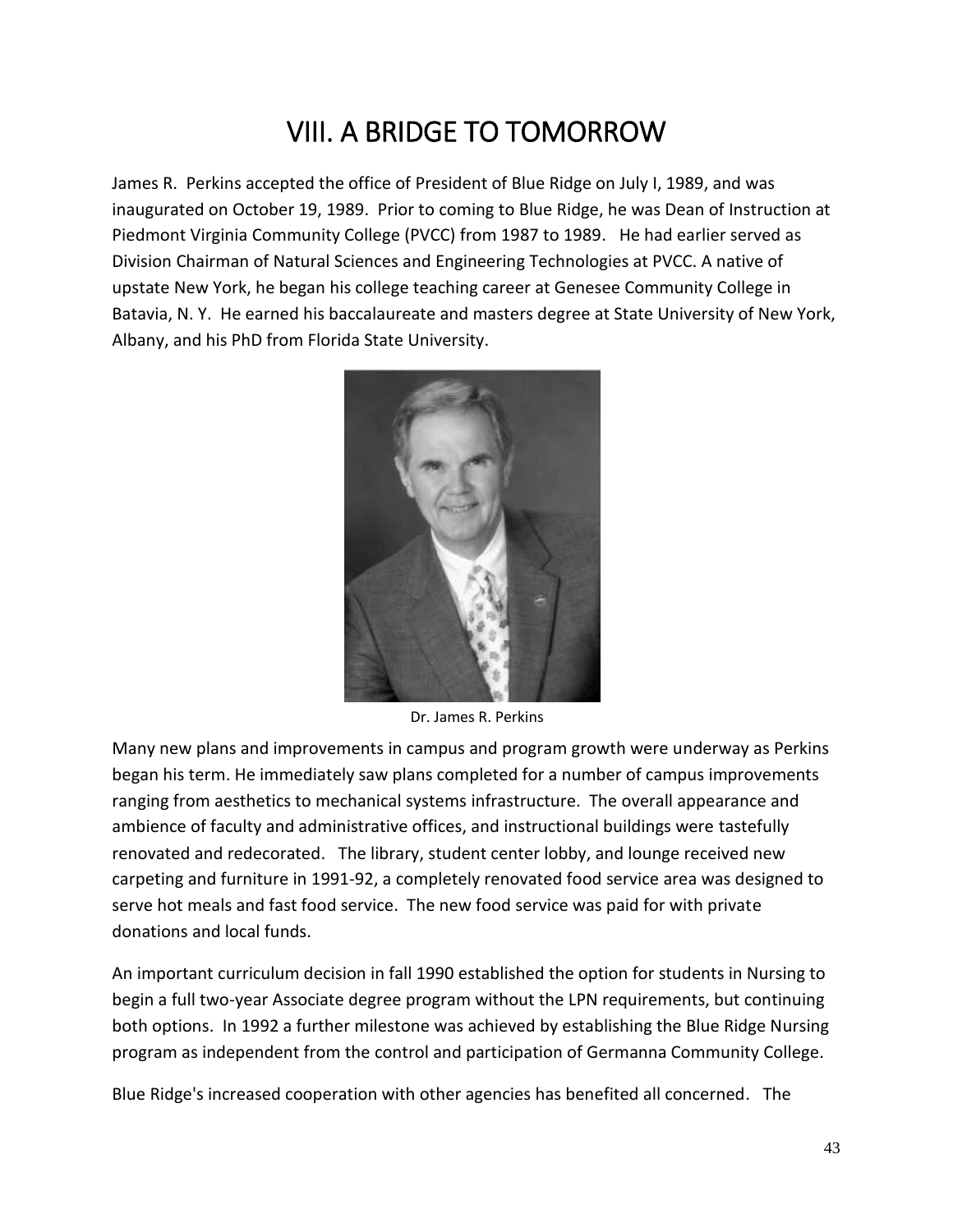Center for Training and Development (formerly the Center for Business and Human Resource Development) has enhanced the reputation of the College as a "can-do" institution in providing special personnel development services to both private and public agencies. These organizations in turn have benefited the College with financial assistance and other resources which would have been unavailable if the College had depended on public funds alone. The introduction of a successful tractor-trailer driving school in 1991 is a case in point. The efforts and influences of the Center for Training and Development were instrumental in getting significant gifts of equipment for that program.

A full-time position in the nursing faculty was underwritten by Rockingham Memorial Hospital beginning in 1989, and a second position was funded by Augusta Hospital Corporation in 1991 through the BRCC Educational Foundation. The Valley poultry industry likewise subsidized the salary of a faculty member to teach Spanish to plant personnel at the workplace as well as at the College. The Coors Brewing Company provides partial support for a Coordinator of Minority Recruitment and Retention.

Approval for a new science and technology building reached the early design stage. With the passage of the bond issue referendum in November 1992, BRCC will receive over \$3.4 million for the 12,100 square foot facility, renovations and improvements to existing facilities and replacement of the College's heating and cooling system.

A tour of the campus buildings today amazes the returning old-timer. There is not a faculty or administrative office or laboratory without computer equipment. And it is being well used by personnel skilled in its application. The atmosphere is that of business-like high technology. The College now requires computer literacy for graduates with the associate degree and most diploma programs and makes available the means of acquiring that skill to all who seek it, regardless of student status.

The 1990-91 and 1991-92 years saw a 22 percent reduction in State general funds for Blue Ridge. Yet the College, faced by tuition increases, was able to sustain record enrollment growth, accommodating 2,836 students in the fall term 1990, to 2,950 in fall, 1992. At the same time, there was an increase in income from private gifts and grants through the BRCC Educational Foundation and other non-general fund sources.

The Foundation income grew from gifts to the value of about \$100,000 in its 1990-91 fund drive to more than \$200,000 in 1991-92. As a new feature of this campaign, an annual concert was initiated in 1991 and a second was held in 1992, resulting in both increased cash and public interest in the Foundation's activities. The Foundation resources continue to grow in defiance of the current economic recession, receiving cash, equipment, and in-kind contributions which have supported a number of student financial aid projects, campus improvements, faculty mini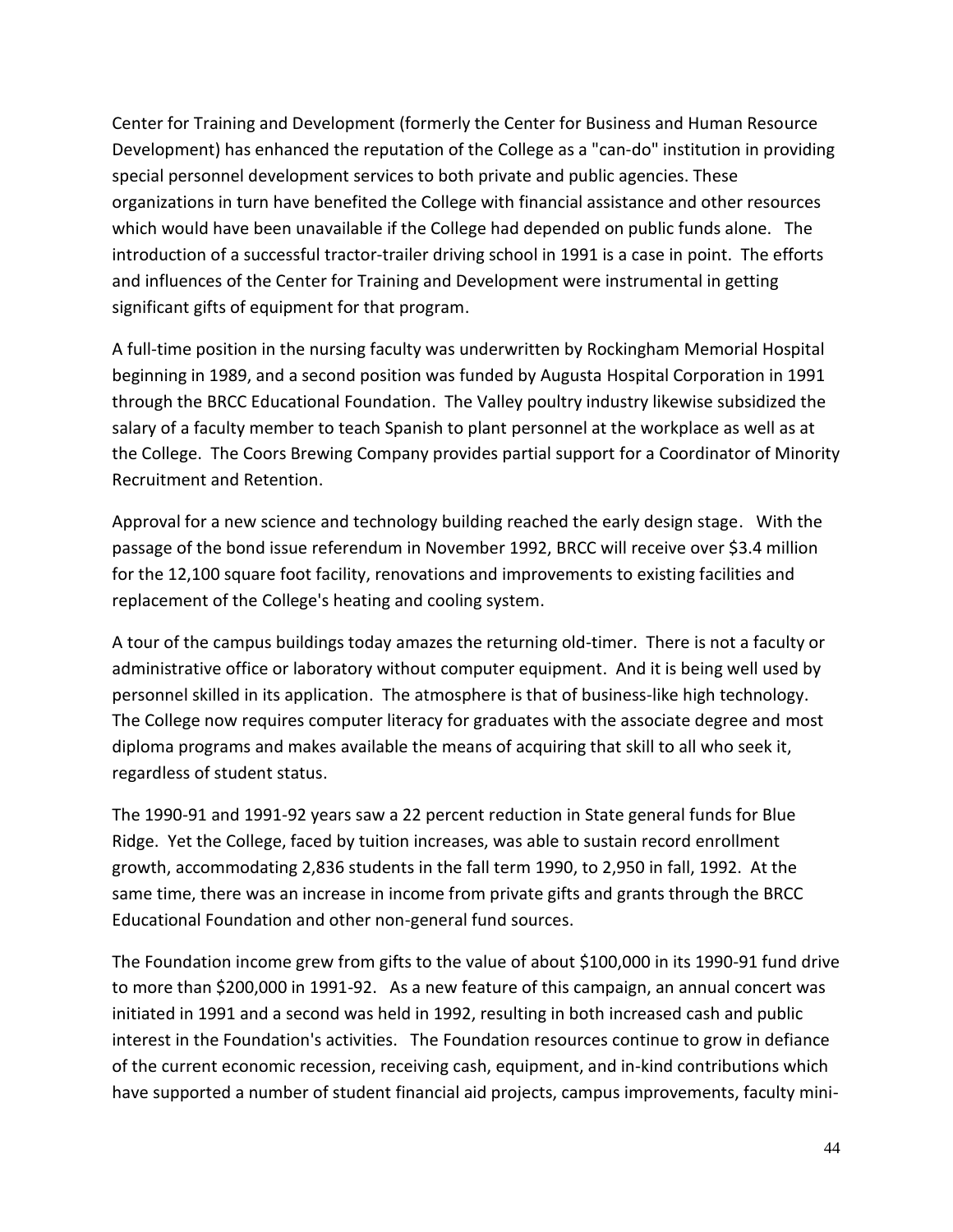grants and staff development at an increasing pace.

In the first year of Perkins' tenure, he organized a college- wide effort to prepare a "strategic plan" as a guide for positioning the College community to manage change over the next decade, providing a "framework for the development of action plans which will guide us into the twenty-first century"

The development of the plan, called Bridges to the Future was initiated in September, 1989, as Perkins "challenged the College community to use the next 15 months to develop a strategic plan ... to help the College determine its future". The resulting document affirmed the appropriateness of the undertaking:

"In many ways, the timing was perfect for BRCC to contemplate its future. First, the College faculty had charted a course for change. The document, BRCC in the 1990's, endorsed by the Faculty Senate in May, 1989, provided an excellent foundation for the planning process. Second, the College was beginning to think about an institutional selfstudy for reaffirmation of its accreditation by the Commission on Colleges of the Southern Association of Colleges and Schools (SACS). This study would begin in less than three years. Third, the College is part of the Virginia Community College System (VCCS) which, itself, had just completed a statewide process of long-range planning. Importantly, the College had begun its 22<sup>nd</sup> year with record enrollments, several exciting new initiatives, and a new President. The College demanded a vision for the future and a blueprint for achieving that future."

As part of this planning procedure, a college-wide retreat was held November 17-18, 1989, to discuss institutional goals and objectives for the next decade. The completed plan contained no listing of proposed curriculum changes, financial projections, or tables of space requirements. "Bridges to the Future states College values, describes challenges facing the College and suggests general directions in which we should move. It is also designed to provide a framework for more detailed planning throughout the College." The document contains the "BRCC Statement of Values" and a challenging, thoughtful list of goals and objectives.

As an outgrowth of the strategic plan project, a College- wide involvement produced the BRCC Governance Model designed to "ensure participatory decision making. Its fundamental premise rests upon active and responsible involvement of all segments of the College community- faculty, staff, administration, and students." The model sets forth in adequate detail the "purpose, procedures and membership of the four major constituency groups (Faculty Senate, Administrative Council, Support Staff Association, Student Government Association), nine standing committees, College Assembly, and College Council ".

Blue Ridge has, in a quarter century of progress, become all its founders could have hoped for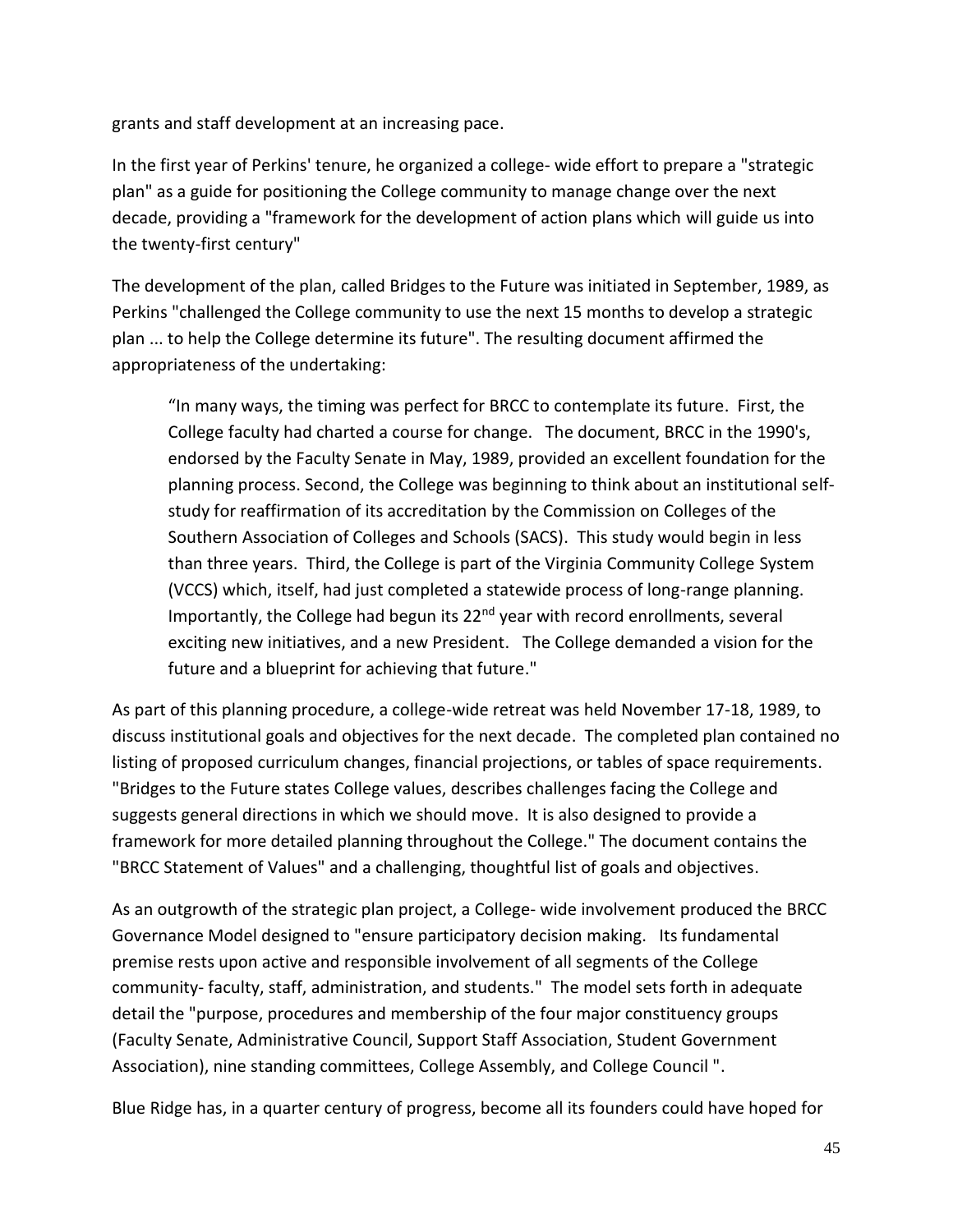in that time. The earlier critics of the budding community college system saw, in 1966, these institutions as having little promise or integrity: they would not be accredited, would not attract students or quality faculty and their academic credits would not be transferable. The Southern Association of Colleges and Schools along with many specialized accrediting, certifying and licensing agencies attest to the high quality of the Virginia Community Colleges, Blue Ridge included.

Even a superficial perusal of the enrollment data graphed reveals that student interest in attending Blue Ridge has generally paralleled that experienced throughout the Virginia Community College System. BRCC faculty members have been recognized and honored by their colleagues statewide and nationwide, and hundreds of former students have distinguished themselves as citizens and achieved success in the careers launched at Blue Ridge.

The foresight of the founders of BRCC has indeed been generously rewarded. As was said in 1967, "Godspeed, Blue Ridge".



#### VCCS and BRCC Enrollment 1967-1992

Sources:

1967-1980: VCCS Annual Reports

1980-1992: VCCS Trends in Credit Enrollment

1980-81 through 1990-1991 Research and Planning, VCCS, Richmond VA, August 1991